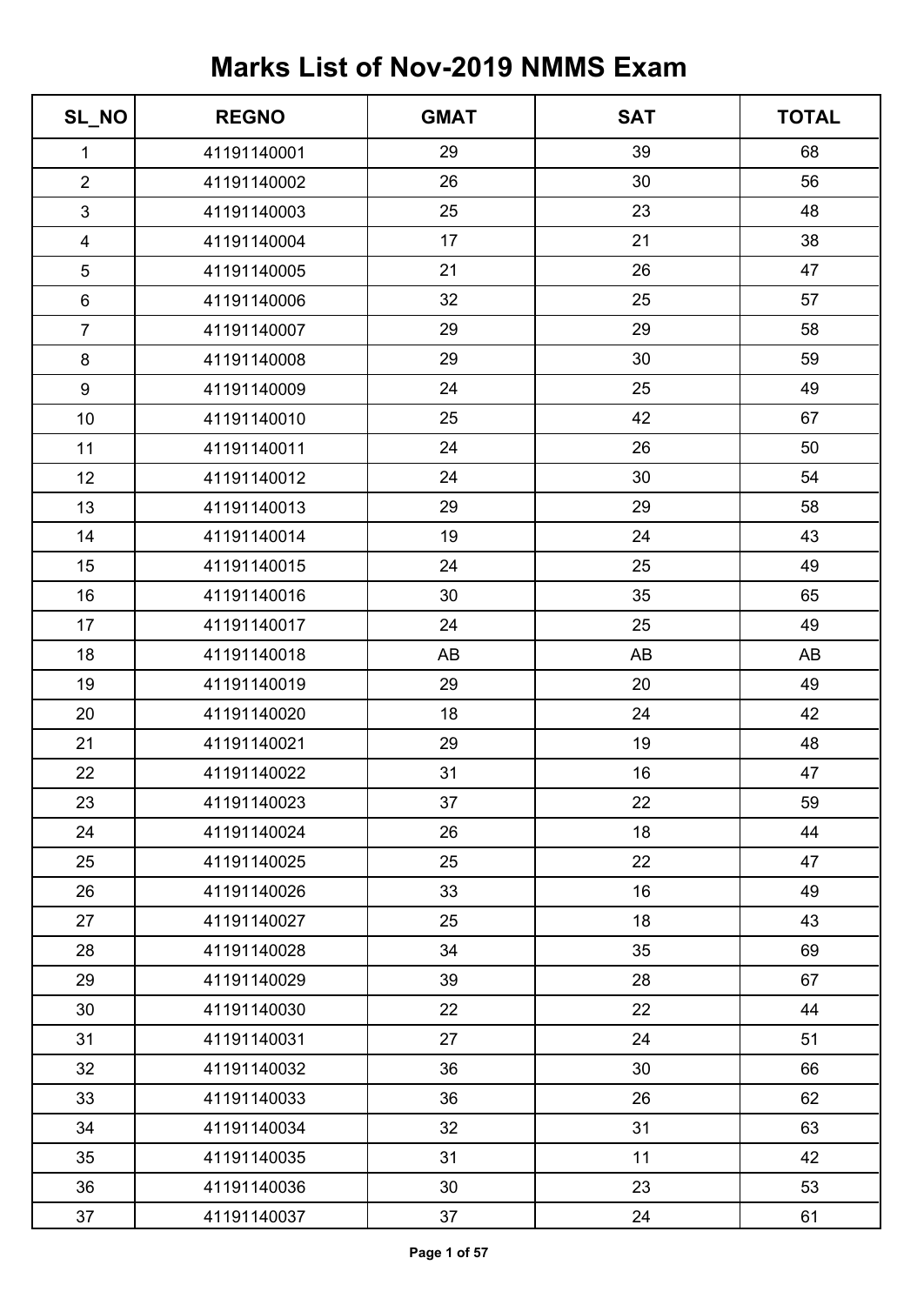| SL_NO | <b>REGNO</b> | <b>GMAT</b> | <b>SAT</b> | <b>TOTAL</b> |
|-------|--------------|-------------|------------|--------------|
| 38    | 41191140038  | 24          | 30         | 54           |
| 39    | 41191140039  | 34          | 42         | 76           |
| 40    | 41191140040  | 29          | 29         | 58           |
| 41    | 41191140041  | 26          | 22         | 48           |
| 42    | 41191140042  | 19          | 32         | 51           |
| 43    | 41191140043  | 29          | 27         | 56           |
| 44    | 41191140044  | 20          | 31         | 51           |
| 45    | 41191140045  | 28          | 42         | 70           |
| 46    | 41191140046  | 30          | 35         | 65           |
| 47    | 41191140047  | 33          | 28         | 61           |
| 48    | 41191140048  | 32          | 41         | 73           |
| 49    | 41191140049  | 29          | 25         | 54           |
| 50    | 41191140050  | 24          | 38         | 62           |
| 51    | 41191140051  | 38          | 43         | 81           |
| 52    | 41191140052  | 43          | 28         | 71           |
| 53    | 41191140053  | 26          | 30         | 56           |
| 54    | 41191140054  | 30          | 33         | 63           |
| 55    | 41191140055  | 30          | 32         | 62           |
| 56    | 41191140056  | 33          | 20         | 53           |
| 57    | 41191140057  | 25          | 24         | 49           |
| 58    | 41191140058  | 28          | 25         | 53           |
| 59    | 41191140059  | 22          | 29         | 51           |
| 60    | 41191140060  | 23          | 26         | 49           |
| 61    | 41191140061  | 26          | 30         | 56           |
| 62    | 41191140062  | 30          | 31         | 61           |
| 63    | 41191140063  | 36          | 29         | 65           |
| 64    | 41191140064  | 32          | 32         | 64           |
| 65    | 41191140065  | 20          | 33         | 53           |
| 66    | 41191140066  | 32          | 28         | 60           |
| 67    | 41191140067  | 28          | 27         | 55           |
| 68    | 41191140068  | 19          | 32         | 51           |
| 69    | 41191140069  | 21          | 22         | 43           |
| 70    | 41191140070  | 35          | 34         | 69           |
| 71    | 41191140071  | 49          | 41         | 90           |
| 72    | 41191140072  | 23          | 25         | 48           |
| 73    | 41191140073  | 32          | 30         | 62           |
| 74    | 41191140074  | 27          | 23         | 50           |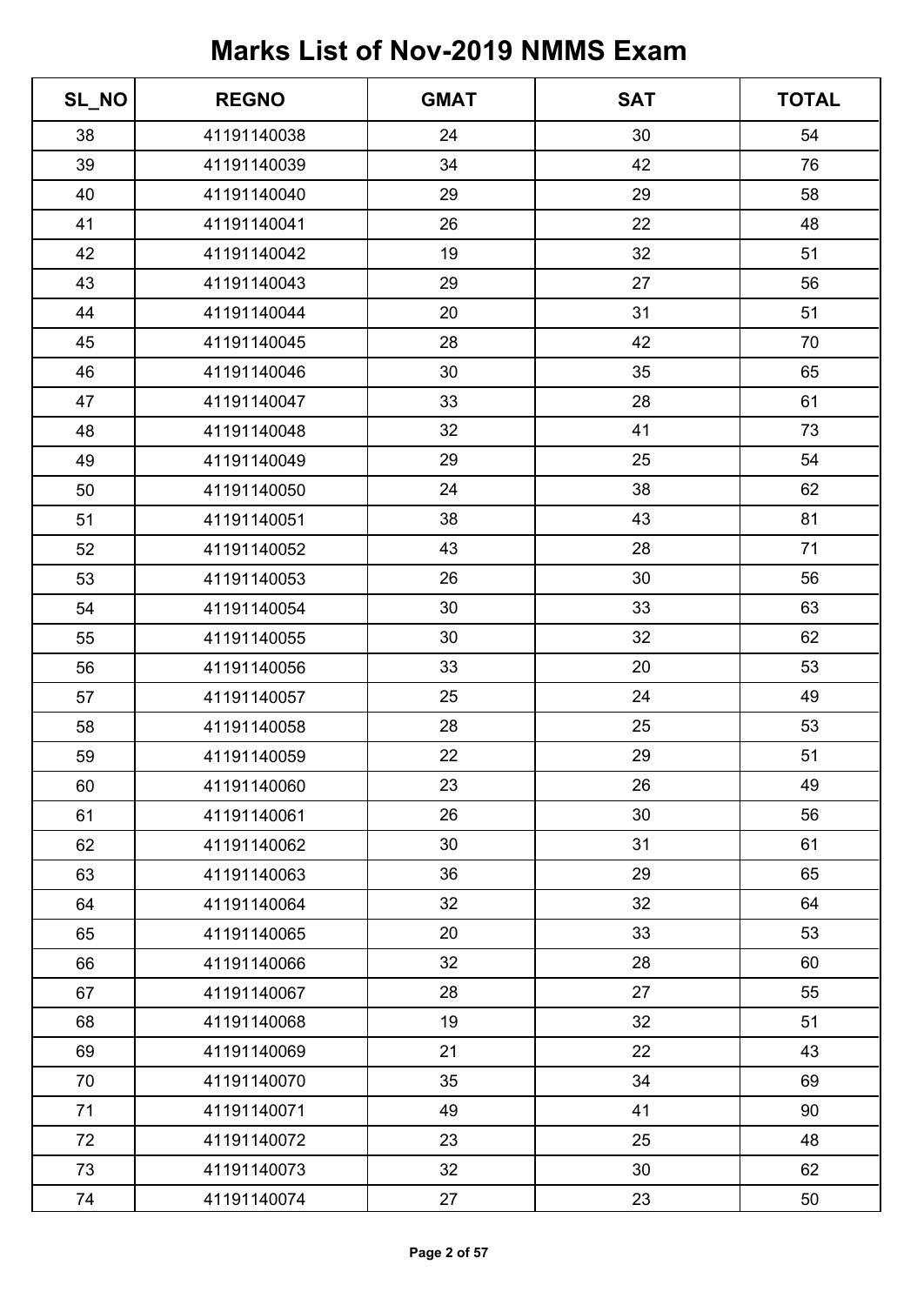| SL_NO | <b>REGNO</b> | <b>GMAT</b> | <b>SAT</b> | <b>TOTAL</b> |
|-------|--------------|-------------|------------|--------------|
| 75    | 41191140075  | 39          | 35         | 74           |
| 76    | 41191140076  | 23          | 23         | 46           |
| 77    | 41191140077  | 27          | 25         | 52           |
| 78    | 41191140078  | 11          | 28         | 39           |
| 79    | 41191140079  | 24          | 33         | 57           |
| 80    | 41191140080  | 41          | 25         | 66           |
| 81    | 41191140081  | 26          | 32         | 58           |
| 82    | 41191140082  | 35          | 36         | 71           |
| 83    | 41191140083  | 32          | 30         | 62           |
| 84    | 41191140084  | 25          | 31         | 56           |
| 85    | 41191140085  | 20          | 29         | 49           |
| 86    | 41191140086  | 29          | 31         | 60           |
| 87    | 41191140087  | 21          | 38         | 59           |
| 88    | 41191140088  | 28          | 25         | 53           |
| 89    | 41191140089  | 20          | 28         | 48           |
| 90    | 41191140090  | 19          | 28         | 47           |
| 91    | 41191140091  | 39          | 44         | 83           |
| 92    | 41191140092  | 26          | 25         | 51           |
| 93    | 41191140093  | 24          | 24         | 48           |
| 94    | 41191140094  | 23          | 24         | 47           |
| 95    | 41191140095  | 21          | 15         | 36           |
| 96    | 41191140096  | 26          | 31         | 57           |
| 97    | 41191140097  | 27          | 35         | 62           |
| 98    | 41191140098  | 40          | 25         | 65           |
| 99    | 41191140099  | 30          | 42         | 72           |
| 100   | 41191140100  | 22          | 44         | 66           |
| 101   | 41191140101  | 28          | 22         | 50           |
| 102   | 41191140102  | 32          | 38         | 70           |
| 103   | 41191140103  | 31          | 29         | 60           |
| 104   | 41191140104  | 22          | 20         | 42           |
| 105   | 41191140105  | 19          | 24         | 43           |
| 106   | 41191140106  | 30          | 39         | 69           |
| 107   | 41191140107  | 28          | 20         | 48           |
| 108   | 41191140108  | 37          | 26         | 63           |
| 109   | 41191140109  | 22          | 25         | 47           |
| 110   | 41191140110  | 31          | 23         | 54           |
| 111   | 41191140111  | 22          | 26         | 48           |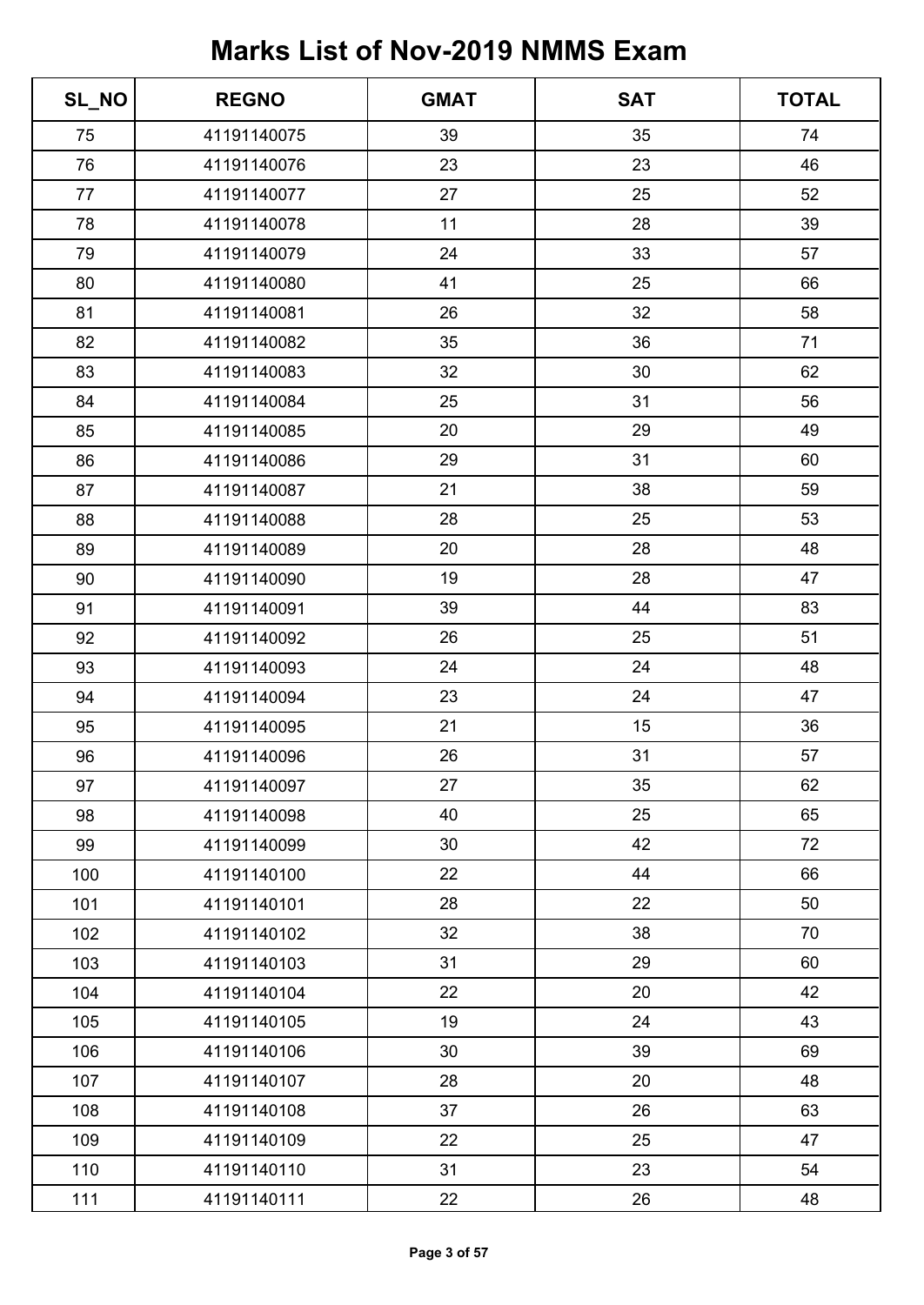| SL_NO | <b>REGNO</b> | <b>GMAT</b> | <b>SAT</b> | <b>TOTAL</b> |
|-------|--------------|-------------|------------|--------------|
| 112   | 41191140112  | 29          | 33         | 62           |
| 113   | 41191140113  | 20          | 28         | 48           |
| 114   | 41191140114  | 26          | 23         | 49           |
| 115   | 41191140115  | 38          | 42         | 80           |
| 116   | 41191140116  | 32          | 47         | 79           |
| 117   | 41191140117  | 19          | 20         | 39           |
| 118   | 41191140118  | 32          | 22         | 54           |
| 119   | 41191140119  | 19          | 35         | 54           |
| 120   | 41191140120  | 22          | 19         | 41           |
| 121   | 41191140121  | 20          | 19         | 39           |
| 122   | 41191140122  | 28          | 27         | 55           |
| 123   | 41191140123  | AB          | AB         | AB           |
| 124   | 41191140124  | 25          | 29         | 54           |
| 125   | 41191140125  | 30          | 33         | 63           |
| 126   | 41191140126  | 30          | 24         | 54           |
| 127   | 41191140127  | 35          | 34         | 69           |
| 128   | 41191140128  | 25          | 29         | 54           |
| 129   | 41191140129  | 28          | 29         | 57           |
| 130   | 41191140130  | 22          | 22         | 44           |
| 131   | 41191140131  | 24          | 26         | 50           |
| 132   | 41191140132  | 25          | 18         | 43           |
| 133   | 41191140133  | 28          | 20         | 48           |
| 134   | 41191140134  | 27          | 43         | 70           |
| 135   | 41191140135  | 29          | 26         | 55           |
| 136   | 41191140136  | 33          | 20         | 53           |
| 137   | 41191140137  | 26          | 25         | 51           |
| 138   | 41191140138  | 37          | 38         | 75           |
| 139   | 41191140139  | 33          | 26         | 59           |
| 140   | 41191140140  | 19          | 29         | 48           |
| 141   | 41191140141  | 33          | 33         | 66           |
| 142   | 41191140142  | 23          | 26         | 49           |
| 143   | 41191140143  | 24          | 29         | 53           |
| 144   | 41191140144  | 24          | 27         | 51           |
| 145   | 41191141001  | 34          | 22         | 56           |
| 146   | 41191141002  | 28          | 26         | 54           |
| 147   | 41191141003  | 25          | 26         | 51           |
| 148   | 41191141004  | 33          | 31         | 64           |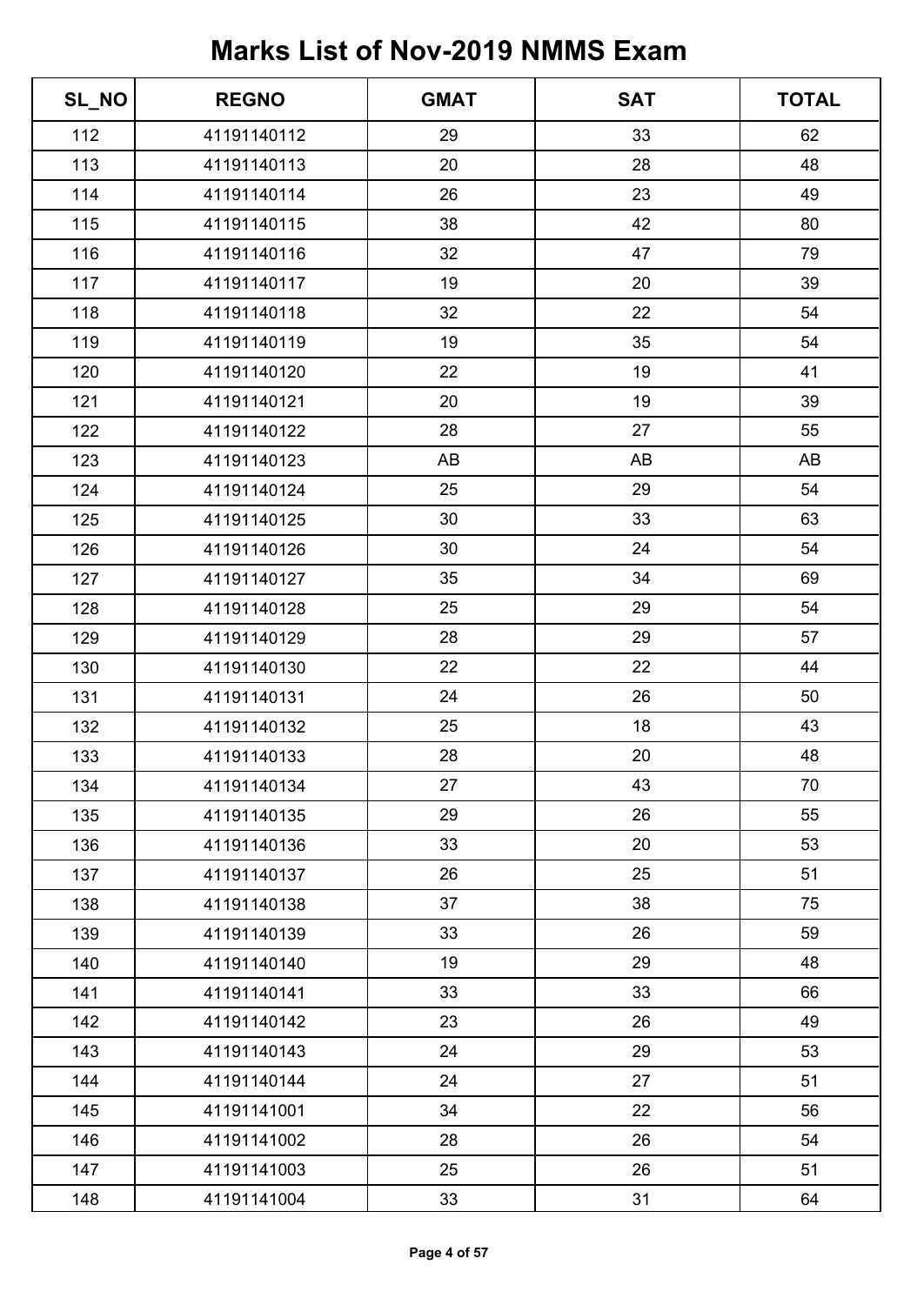| SL_NO | <b>REGNO</b> | <b>GMAT</b> | <b>SAT</b> | <b>TOTAL</b> |
|-------|--------------|-------------|------------|--------------|
| 149   | 41191141005  | 29          | 32         | 61           |
| 150   | 41191141006  | 23          | 23         | 46           |
| 151   | 41191141007  | 23          | 27         | 50           |
| 152   | 41191141008  | 28          | 26         | 54           |
| 153   | 41191141009  | 45          | 32         | 77           |
| 154   | 41191141010  | 27          | 26         | 53           |
| 155   | 41191141011  | 18          | 26         | 44           |
| 156   | 41191141012  | 23          | 19         | 42           |
| 157   | 41191141013  | 27          | 30         | 57           |
| 158   | 41191141014  | 23          | 33         | 56           |
| 159   | 41191141015  | 30          | 25         | 55           |
| 160   | 41191141016  | 28          | 29         | 57           |
| 161   | 41191141017  | 26          | 24         | 50           |
| 162   | 41191141018  | 23          | 29         | 52           |
| 163   | 41191141019  | 26          | 24         | 50           |
| 164   | 41191141020  | 20          | 31         | 51           |
| 165   | 41191141021  | 22          | 31         | 53           |
| 166   | 41191141022  | 27          | 26         | 53           |
| 167   | 41191141023  | 35          | 36         | 71           |
| 168   | 41191141024  | 16          | 26         | 42           |
| 169   | 41191141025  | 21          | 24         | 45           |
| 170   | 41191141026  | 28          | 48         | 76           |
| 171   | 41191141027  | 15          | 37         | 52           |
| 172   | 41191141028  | 18          | 24         | 42           |
| 173   | 41191141029  | 24          | 30         | 54           |
| 174   | 41191141030  | 23          | 23         | 46           |
| 175   | 41191141031  | 27          | 30         | 57           |
| 176   | 41191141032  | 23          | 19         | 42           |
| 177   | 41191141033  | 24          | 28         | 52           |
| 178   | 41191141034  | 25          | 28         | 53           |
| 179   | 41191141035  | 26          | 35         | 61           |
| 180   | 41191141036  | 26          | 24         | 50           |
| 181   | 41191141037  | 18          | 28         | 46           |
| 182   | 41191141038  | 24          | 32         | 56           |
| 183   | 41191141039  | 23          | 28         | 51           |
| 184   | 41191141040  | 32          | 31         | 63           |
| 185   | 41191141041  | 32          | 40         | 72           |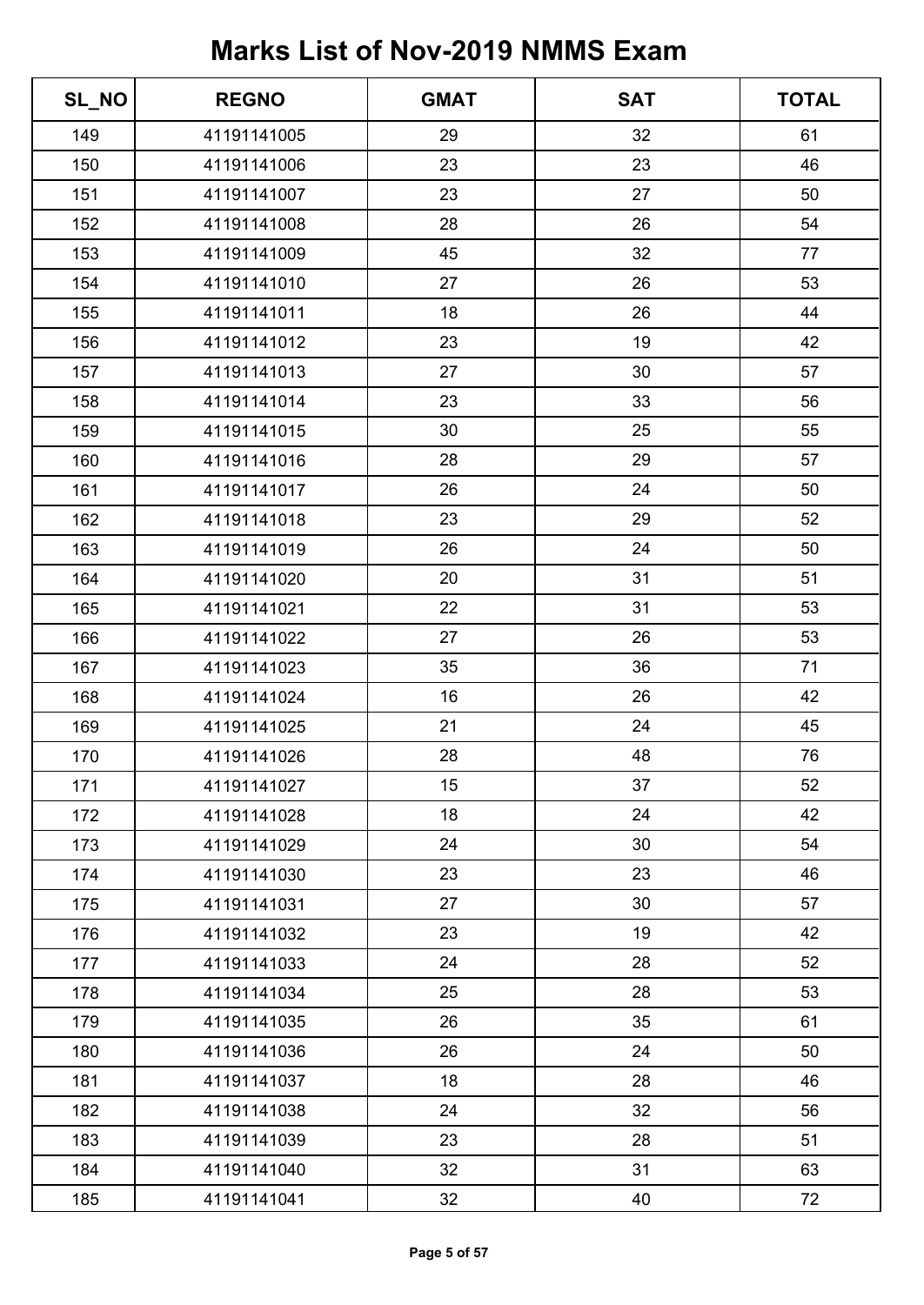| SL_NO | <b>REGNO</b> | <b>GMAT</b> | <b>SAT</b> | <b>TOTAL</b> |
|-------|--------------|-------------|------------|--------------|
| 186   | 41191141042  | 36          | 30         | 66           |
| 187   | 41191141043  | 28          | 23         | 51           |
| 188   | 41191141044  | 36          | 22         | 58           |
| 189   | 41191141045  | 29          | 35         | 64           |
| 190   | 41191141046  | 28          | 21         | 49           |
| 191   | 41191141047  | 29          | 29         | 58           |
| 192   | 41191141048  | 32          | 26         | 58           |
| 193   | 41191141049  | 17          | 34         | 51           |
| 194   | 41191141050  | 27          | 25         | 52           |
| 195   | 41191141051  | 27          | 25         | 52           |
| 196   | 41191141052  | 26          | 20         | 46           |
| 197   | 41191141053  | 20          | 32         | 52           |
| 198   | 41191141054  | 25          | 24         | 49           |
| 199   | 41191141055  | 28          | 25         | 53           |
| 200   | 41191141056  | 41          | 29         | 70           |
| 201   | 41191141057  | 32          | 23         | 55           |
| 202   | 41191141058  | 17          | 23         | 40           |
| 203   | 41191141059  | 26          | 23         | 49           |
| 204   | 41191141060  | 31          | 31         | 62           |
| 205   | 41191141061  | 25          | 26         | 51           |
| 206   | 41191141062  | 21          | 25         | 46           |
| 207   | 41191141063  | 29          | 37         | 66           |
| 208   | 41191141064  | 30          | 37         | 67           |
| 209   | 41191141065  | 37          | 31         | 68           |
| 210   | 41191141066  | 26          | 26         | 52           |
| 211   | 41191141067  | 32          | 25         | 57           |
| 212   | 41191141068  | 33          | 27         | 60           |
| 213   | 41191141069  | 26          | 37         | 63           |
| 214   | 41191141070  | 32          | 29         | 61           |
| 215   | 41191141071  | 24          | 26         | 50           |
| 216   | 41191141072  | 22          | 27         | 49           |
| 217   | 41191141073  | 28          | 31         | 59           |
| 218   | 41191141074  | 32          | 24         | 56           |
| 219   | 41191141075  | 36          | 35         | 71           |
| 220   | 41191141076  | 31          | 27         | 58           |
| 221   | 41191141077  | 12          | 27         | 39           |
| 222   | 41191141078  | 24          | 26         | 50           |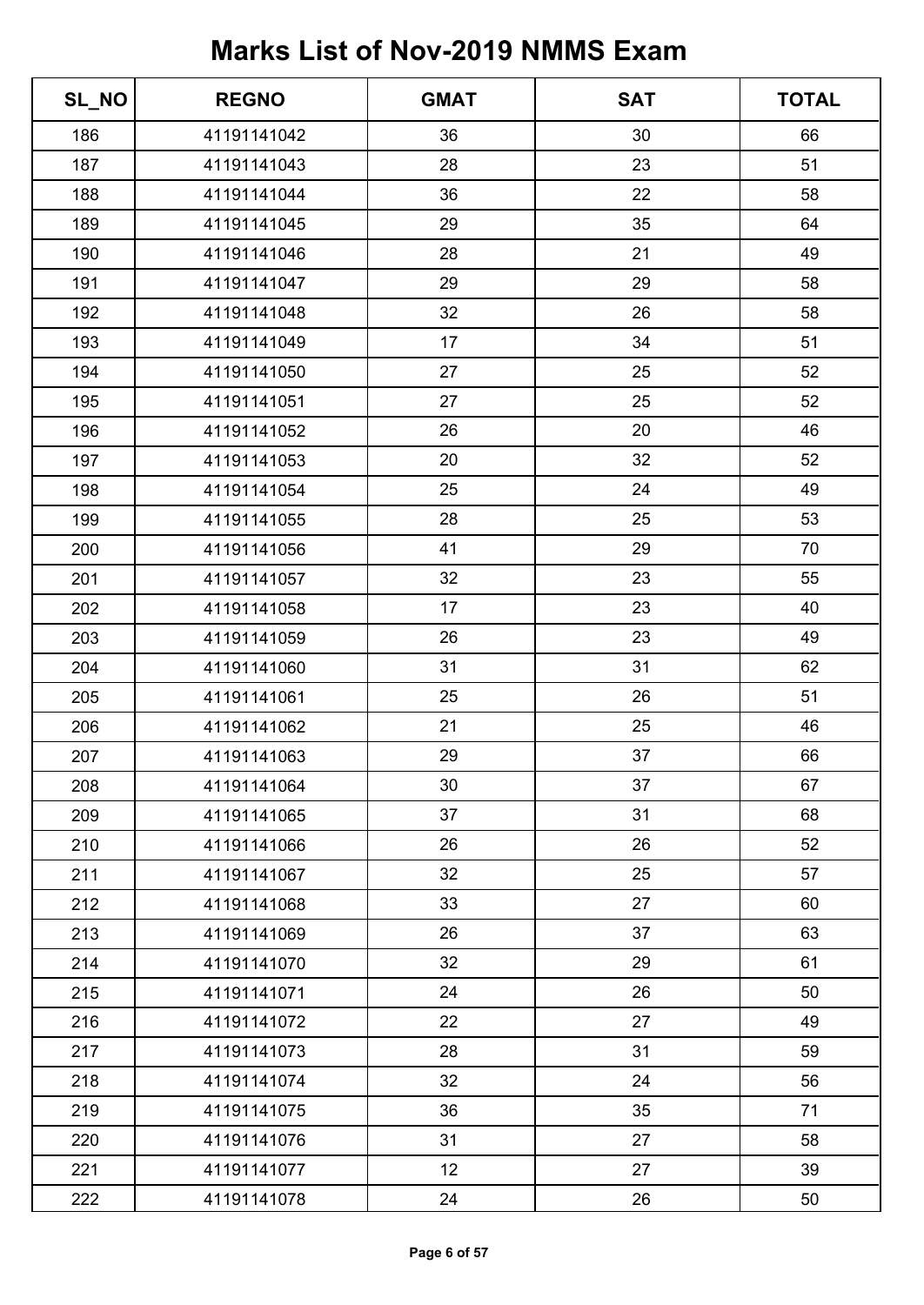| SL_NO | <b>REGNO</b> | <b>GMAT</b> | <b>SAT</b>   | <b>TOTAL</b>   |
|-------|--------------|-------------|--------------|----------------|
| 223   | 41191141079  | 25          | 26           | 51             |
| 224   | 41191141080  | 26          | 34           | 60             |
| 225   | 41191141081  | 30          | 30           | 60             |
| 226   | 41191141082  | 24          | 29           | 53             |
| 227   | 41191141083  | 31          | 29           | 60             |
| 228   | 41191141084  | 18          | 27           | 45             |
| 229   | 41191141085  | 38          | 34           | 72             |
| 230   | 41191141086  | 22          | 24           | 46             |
| 231   | 41191141087  | 24          | 39           | 63             |
| 232   | 41191141088  | 23          | 23           | 46             |
| 233   | 41191141089  | 35          | 27           | 62             |
| 234   | 41191141090  | 31          | 43           | 74             |
| 235   | 41191141091  | 32          | 31           | 63             |
| 236   | 41191141092  | 25          | 27           | 52             |
| 237   | 41191141093  | 28          | 25           | 53             |
| 238   | 41191141094  | 25          | 24           | 49             |
| 239   | 41191141095  | 24          | 23           | 47             |
| 240   | 41191141096  | 38          | 39           | 77             |
| 241   | 41191141097  | 48          | 35           | 83             |
| 242   | 41191141098  | 29          | 24           | 53             |
| 243   | 41191141099  | 32          | 40           | 72             |
| 244   | 41191141100  | 29          | 29           | 58             |
| 245   | 41191141101  | 9           | 24           | 33             |
| 246   | 41191141102  | 37          | 28           | 65             |
| 247   | 41191141103  | 28          | 31           | 59             |
| 248   | 41191141104  | 32          | 28           | 60             |
| 249   | 41191141105  | 5           | $\mathbf{1}$ | $6\phantom{a}$ |
| 250   | 41191141106  | AB          | AB           | AB             |
| 251   | 41191141107  | 28          | 30           | 58             |
| 252   | 41191141108  | 31          | 46           | 77             |
| 253   | 41191141109  | 19          | 23           | 42             |
| 254   | 41191141110  | 37          | 24           | 61             |
| 255   | 41191141111  | 27          | 41           | 68             |
| 256   | 41191141112  | 20          | 23           | 43             |
| 257   | 41191141113  | 22          | 30           | 52             |
| 258   | 41191141114  | 33          | 38           | 71             |
| 259   | 41191141115  | 41          | 35           | 76             |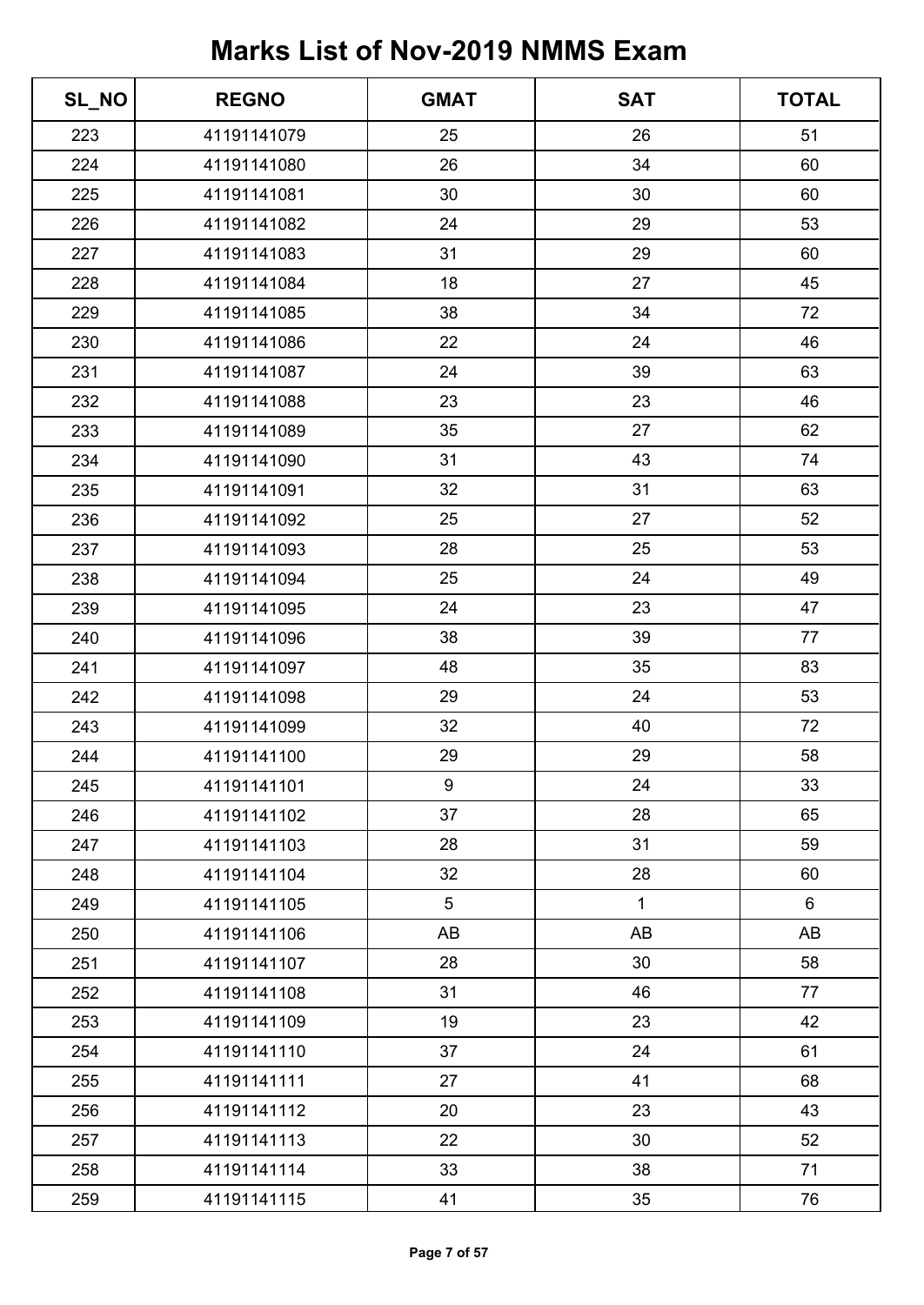| SL_NO | <b>REGNO</b> | <b>GMAT</b> | <b>SAT</b> | <b>TOTAL</b> |
|-------|--------------|-------------|------------|--------------|
| 260   | 41191141116  | 23          | 28         | 51           |
| 261   | 41191141117  | 20          | 34         | 54           |
| 262   | 41191141118  | 30          | 38         | 68           |
| 263   | 41191141119  | 23          | 26         | 49           |
| 264   | 41191141120  | 22          | 30         | 52           |
| 265   | 41191141121  | 25          | 27         | 52           |
| 266   | 41191141122  | 26          | 25         | 51           |
| 267   | 41191141123  | 20          | 28         | 48           |
| 268   | 41191141124  | 30          | 25         | 55           |
| 269   | 41191141125  | 27          | 31         | 58           |
| 270   | 41191141126  | 33          | 39         | 72           |
| 271   | 41191141127  | 27          | 30         | 57           |
| 272   | 41191141128  | 26          | 27         | 53           |
| 273   | 41191141129  | 27          | 25         | 52           |
| 274   | 41191141130  | 30          | 37         | 67           |
| 275   | 41191141131  | 33          | 29         | 62           |
| 276   | 41191141132  | 20          | 31         | 51           |
| 277   | 41191141133  | 33          | 34         | 67           |
| 278   | 41191141134  | 25          | 30         | 55           |
| 279   | 41191141135  | 39          | 31         | 70           |
| 280   | 41191141136  | 24          | 31         | 55           |
| 281   | 41191141137  | 31          | 26         | 57           |
| 282   | 41191141138  | 23          | 30         | 53           |
| 283   | 41191141139  | 20          | 30         | 50           |
| 284   | 41191141140  | 39          | 28         | 67           |
| 285   | 41191141141  | 15          | 26         | 41           |
| 286   | 41191141142  | 20          | 26         | 46           |
| 287   | 41191141143  | 15          | 22         | 37           |
| 288   | 41191141144  | 25          | 41         | 66           |
| 289   | 41191141145  | 29          | 29         | 58           |
| 290   | 41191141146  | 19          | 31         | 50           |
| 291   | 41191141147  | 13          | 29         | 42           |
| 292   | 41191141148  | 23          | 25         | 48           |
| 293   | 41191141149  | 29          | 15         | 44           |
| 294   | 41191141150  | 26          | 18         | 44           |
| 295   | 41191141151  | 25          | 18         | 43           |
| 296   | 41191141152  | 28          | 20         | 48           |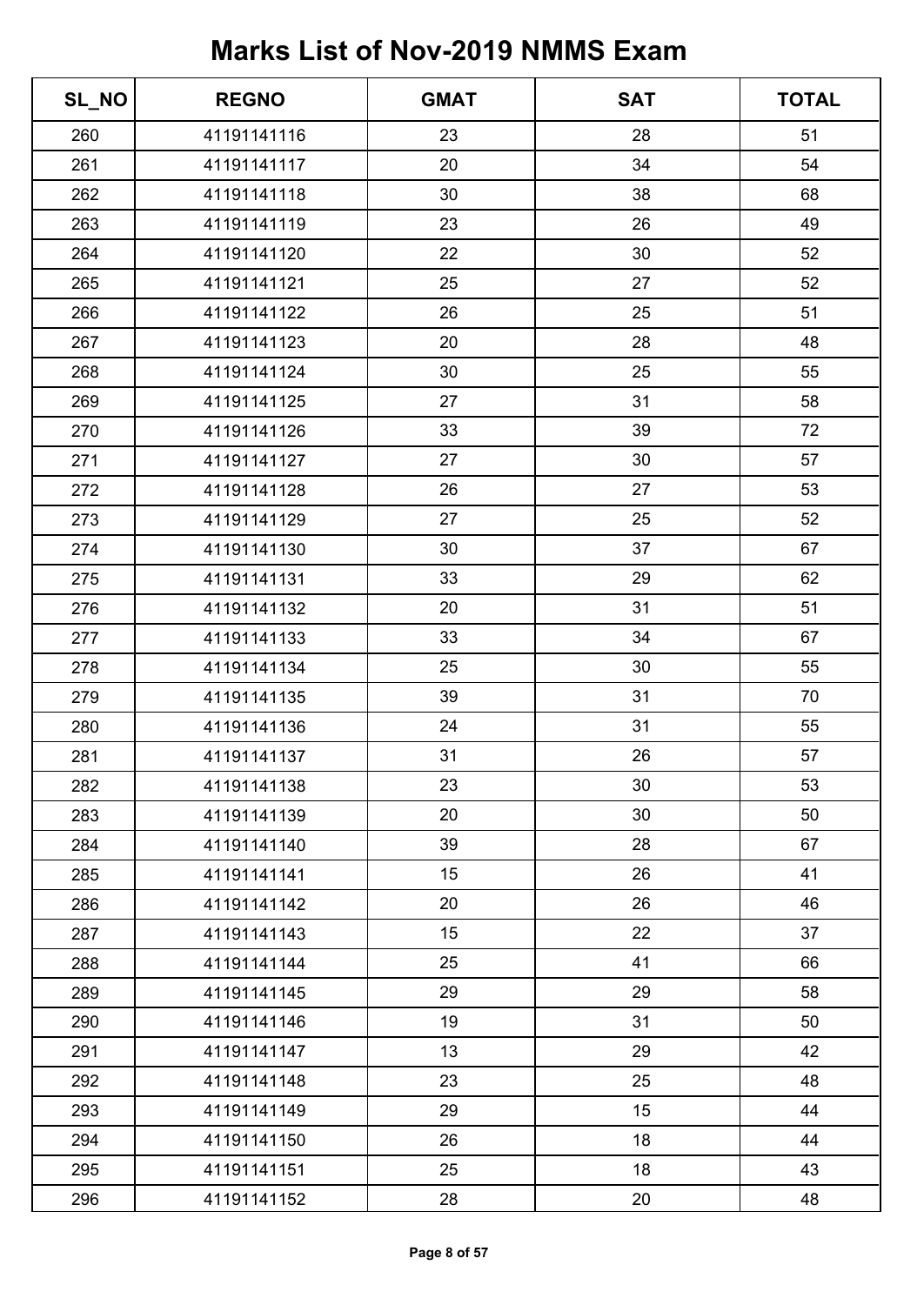| SL_NO | <b>REGNO</b> | <b>GMAT</b> | <b>SAT</b> | <b>TOTAL</b> |
|-------|--------------|-------------|------------|--------------|
| 297   | 41191141153  | 25          | 36         | 61           |
| 298   | 41191141154  | 27          | 26         | 53           |
| 299   | 41191141155  | 22          | 31         | 53           |
| 300   | 41191141156  | 33          | 30         | 63           |
| 301   | 41191141157  | 29          | 38         | 67           |
| 302   | 41191141158  | 27          | 29         | 56           |
| 303   | 41191141159  | 22          | 25         | 47           |
| 304   | 41191141160  | 25          | 31         | 56           |
| 305   | 41191141161  | 37          | 31         | 68           |
| 306   | 41191141162  | 29          | 31         | 60           |
| 307   | 41191141163  | 23          | 36         | 59           |
| 308   | 41191141164  | 26          | 32         | 58           |
| 309   | 41191141165  | 27          | 31         | 58           |
| 310   | 41191141166  | 28          | 27         | 55           |
| 311   | 41191141167  | AB          | AB         | AB           |
| 312   | 41191141168  | 19          | 27         | 46           |
| 313   | 41191141169  | 40          | 32         | 72           |
| 314   | 41191141170  | 25          | 26         | 51           |
| 315   | 41191141171  | 24          | 25         | 49           |
| 316   | 41191141172  | AB          | AB         | AB           |
| 317   | 41191141173  | 29          | 33         | 62           |
| 318   | 41191141174  | 18          | 30         | 48           |
| 319   | 41191141175  | 29          | 20         | 49           |
| 320   | 41191141176  | 23          | 27         | 50           |
| 321   | 41191141177  | 38          | 24         | 62           |
| 322   | 41191141178  | 26          | 34         | 60           |
| 323   | 41191141179  | 25          | 30         | 55           |
| 324   | 41191141180  | 22          | 31         | 53           |
| 325   | 41191141181  | 19          | 29         | 48           |
| 326   | 41191141182  | 17          | 27         | 44           |
| 327   | 41191141183  | 16          | 37         | 53           |
| 328   | 41191141184  | 24          | 24         | 48           |
| 329   | 41191141185  | 21          | 22         | 43           |
| 330   | 41191141186  | 30          | 31         | 61           |
| 331   | 41191141187  | 26          | 20         | 46           |
| 332   | 41191141188  | 26          | 20         | 46           |
| 333   | 41191141189  | 24          | 31         | 55           |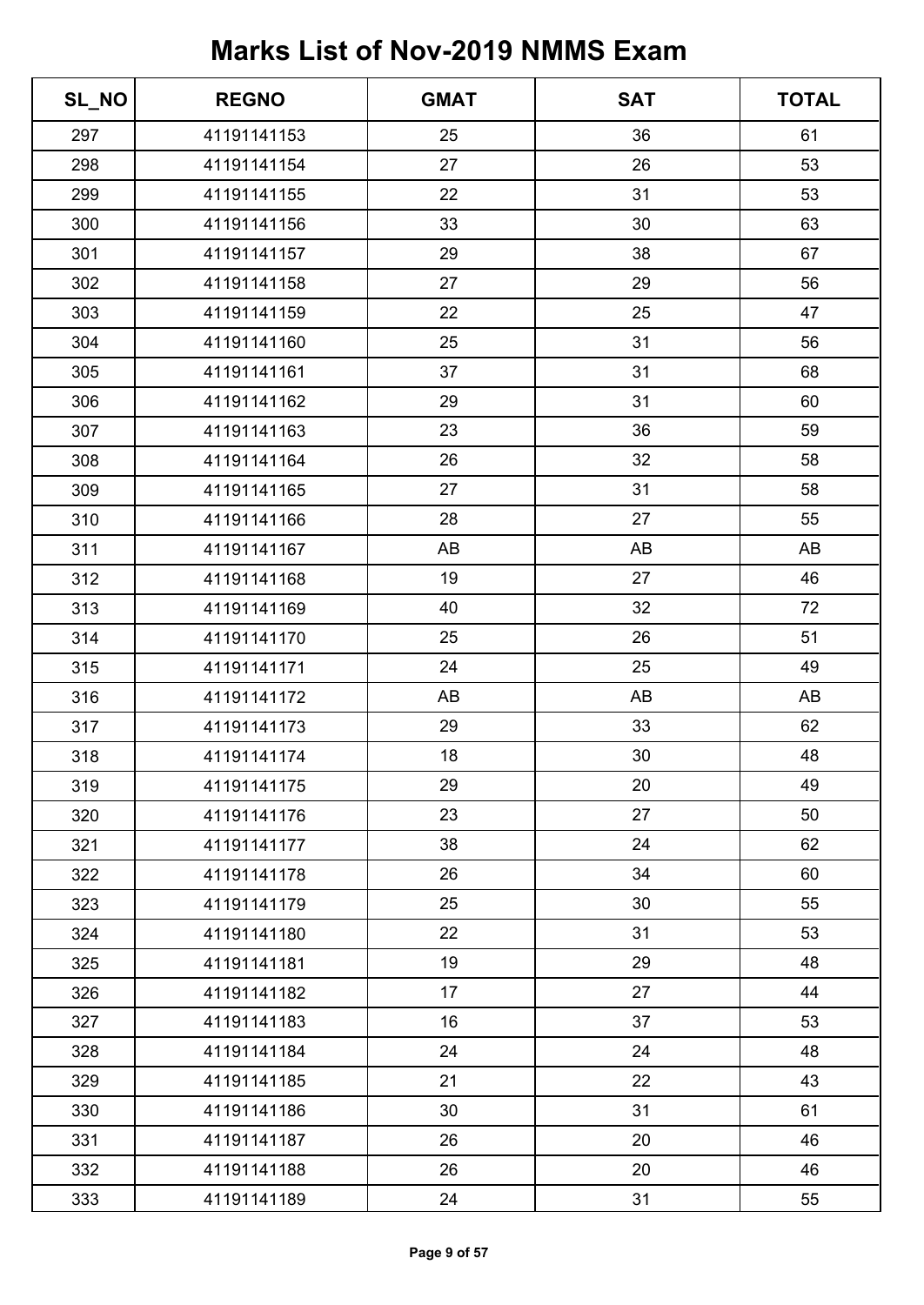| SL_NO | <b>REGNO</b> | <b>GMAT</b> | <b>SAT</b> | <b>TOTAL</b> |
|-------|--------------|-------------|------------|--------------|
| 334   | 41191141190  | 27          | 30         | 57           |
| 335   | 41191141191  | 47          | 34         | 81           |
| 336   | 41191141192  | 47          | 44         | 91           |
| 337   | 41191141193  | 20          | 27         | 47           |
| 338   | 41191141194  | 30          | 35         | 65           |
| 339   | 41191141195  | 19          | 26         | 45           |
| 340   | 41191141196  | 33          | 32         | 65           |
| 341   | 41191141197  | 21          | 23         | 44           |
| 342   | 41191141198  | AB          | AB         | AB           |
| 343   | 41191141199  | 25          | 36         | 61           |
| 344   | 41191141200  | 21          | 35         | 56           |
| 345   | 41191141201  | 12          | 27         | 39           |
| 346   | 41191141202  | 19          | 21         | 40           |
| 347   | 41191141203  | 30          | 27         | 57           |
| 348   | 41191141204  | 27          | 25         | 52           |
| 349   | 41191141205  | 41          | 38         | 79           |
| 350   | 41191141206  | 25          | 29         | 54           |
| 351   | 41191141207  | 22          | 14         | 36           |
| 352   | 41191141208  | 17          | 30         | 47           |
| 353   | 41191141209  | 20          | 22         | 42           |
| 354   | 41191141210  | 29          | 27         | 56           |
| 355   | 41191141211  | 31          | 27         | 58           |
| 356   | 41191141212  | 41          | 27         | 68           |
| 357   | 41191141213  | 30          | 22         | 52           |
| 358   | 41191141214  | 23          | 28         | 51           |
| 359   | 41191141215  | 23          | 19         | 42           |
| 360   | 41191141216  | 27          | 29         | 56           |
| 361   | 41191141217  | 35          | 31         | 66           |
| 362   | 41191141218  | 25          | 38         | 63           |
| 363   | 41191141219  | 26          | 29         | 55           |
| 364   | 41191141220  | 24          | 30         | 54           |
| 365   | 41191141221  | 21          | 30         | 51           |
| 366   | 41191141222  | AB          | AB         | AB           |
| 367   | 41191141223  | 34          | 31         | 65           |
| 368   | 41191141224  | 23          | 26         | 49           |
| 369   | 41191141225  | 23          | 30         | 53           |
| 370   | 41191141226  | 40          | 32         | 72           |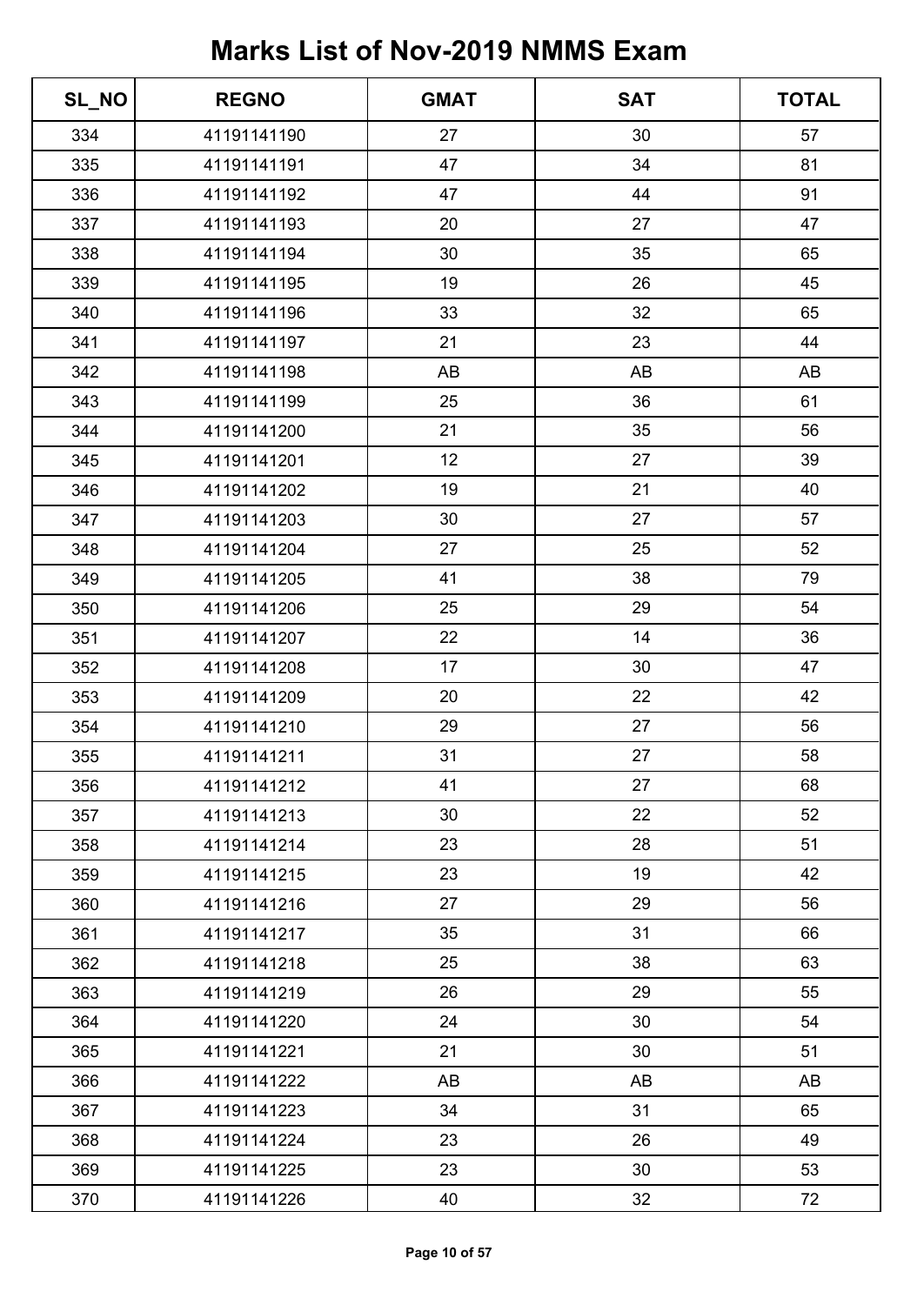| SL_NO | <b>REGNO</b> | <b>GMAT</b> | <b>SAT</b> | <b>TOTAL</b> |
|-------|--------------|-------------|------------|--------------|
| 371   | 41191141227  | 32          | 31         | 63           |
| 372   | 41191141228  | AB          | AB         | AB           |
| 373   | 41191141229  | 15          | 28         | 43           |
| 374   | 41191141230  | 22          | 30         | 52           |
| 375   | 41191141231  | 29          | 23         | 52           |
| 376   | 41191141232  | 33          | 25         | 58           |
| 377   | 41191141233  | 23          | 34         | 57           |
| 378   | 41191141234  | 21          | 32         | 53           |
| 379   | 41191141235  | 22          | 35         | 57           |
| 380   | 41191141236  | 27          | 29         | 56           |
| 381   | 41191141237  | 27          | 22         | 49           |
| 382   | 41191141238  | 23          | 25         | 48           |
| 383   | 41191141239  | 46          | 31         | 77           |
| 384   | 41191141240  | 38          | 37         | 75           |
| 385   | 41191141241  | 23          | 24         | 47           |
| 386   | 41191141242  | 19          | 31         | 50           |
| 387   | 41191141243  | 30          | 24         | 54           |
| 388   | 41191141244  | 24          | 27         | 51           |
| 389   | 41191141245  | 28          | 29         | 57           |
| 390   | 41191141246  | 24          | 23         | 47           |
| 391   | 41191141247  | 27          | 40         | 67           |
| 392   | 41191141248  | 25          | 32         | 57           |
| 393   | 41191141249  | 17          | 29         | 46           |
| 394   | 41191141250  | 24          | 21         | 45           |
| 395   | 41191141251  | 28          | 30         | 58           |
| 396   | 41191141252  | 21          | 22         | 43           |
| 397   | 41191141253  | 22          | 27         | 49           |
| 398   | 41191141254  | 23          | 34         | 57           |
| 399   | 41191141255  | 42          | 33         | 75           |
| 400   | 41191141256  | 24          | 21         | 45           |
| 401   | 41191141257  | 22          | 21         | 43           |
| 402   | 41191141258  | 23          | 21         | 44           |
| 403   | 41191141259  | 37          | 37         | 74           |
| 404   | 41191141260  | 22          | 23         | 45           |
| 405   | 41191141261  | 30          | 35         | 65           |
| 406   | 41191141262  | 33          | 33         | 66           |
| 407   | 41191141263  | 27          | 25         | 52           |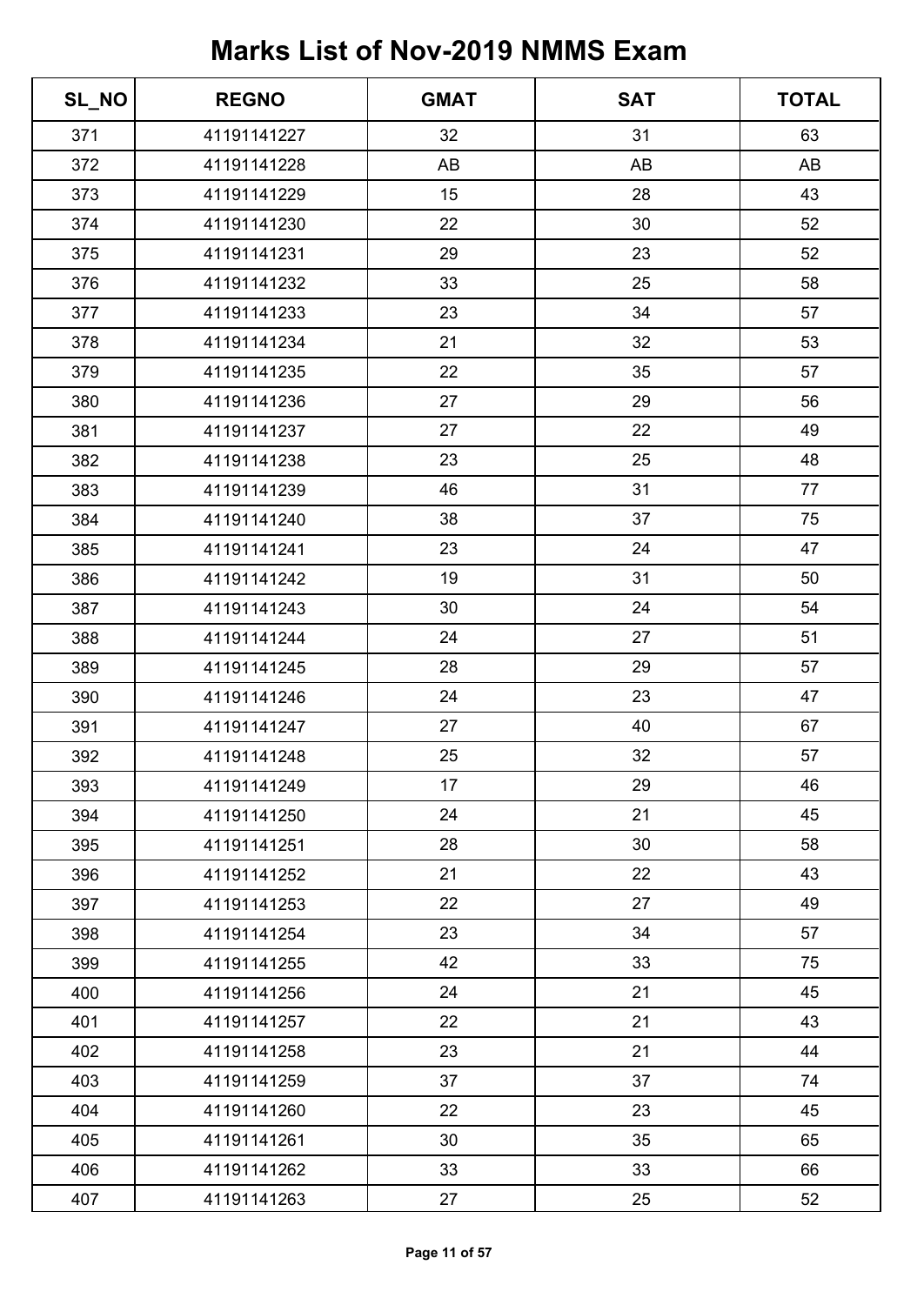| SL_NO | <b>REGNO</b> | <b>GMAT</b> | <b>SAT</b> | <b>TOTAL</b> |
|-------|--------------|-------------|------------|--------------|
| 408   | 41191141264  | 36          | 35         | 71           |
| 409   | 41191141265  | 29          | 33         | 62           |
| 410   | 41191141266  | AB          | AB         | AB           |
| 411   | 41191141267  | 32          | 30         | 62           |
| 412   | 41191141268  | 35          | 41         | 76           |
| 413   | 41191141269  | 32          | 33         | 65           |
| 414   | 41191141270  | 37          | 36         | 73           |
| 415   | 41191141271  | 31          | 27         | 58           |
| 416   | 41191141272  | 37          | 22         | 59           |
| 417   | 41191141273  | 28          | 30         | 58           |
| 418   | 41191141274  | 39          | 31         | 70           |
| 419   | 41191141275  | 23          | 26         | 49           |
| 420   | 41191141276  | 24          | 27         | 51           |
| 421   | 41191141277  | 21          | 22         | 43           |
| 422   | 41191141278  | 32          | 24         | 56           |
| 423   | 41191141279  | 50          | 43         | 93           |
| 424   | 41191141280  | 23          | 39         | 62           |
| 425   | 41191141281  | 24          | 27         | 51           |
| 426   | 41191141282  | 36          | 22         | 58           |
| 427   | 41191141283  | 26          | 27         | 53           |
| 428   | 41191141284  | 23          | 25         | 48           |
| 429   | 41191141285  | 35          | 29         | 64           |
| 430   | 41191141286  | 25          | 25         | 50           |
| 431   | 41191141287  | 24          | 24         | 48           |
| 432   | 41191141288  | 27          | 33         | 60           |
| 433   | 41191141289  | 32          | 24         | 56           |
| 434   | 41191141290  | 18          | 25         | 43           |
| 435   | 41191141291  | 27          | 34         | 61           |
| 436   | 41191141292  | 14          | 22         | 36           |
| 437   | 41191141293  | 22          | 23         | 45           |
| 438   | 41191141294  | 26          | 18         | 44           |
| 439   | 41191141295  | 24          | 40         | 64           |
| 440   | 41191141296  | 19          | 32         | 51           |
| 441   | 41191141297  | 21          | 33         | 54           |
| 442   | 41191141298  | 32          | 24         | 56           |
| 443   | 41191141299  | 28          | 35         | 63           |
| 444   | 41191141300  | 18          | 19         | 37           |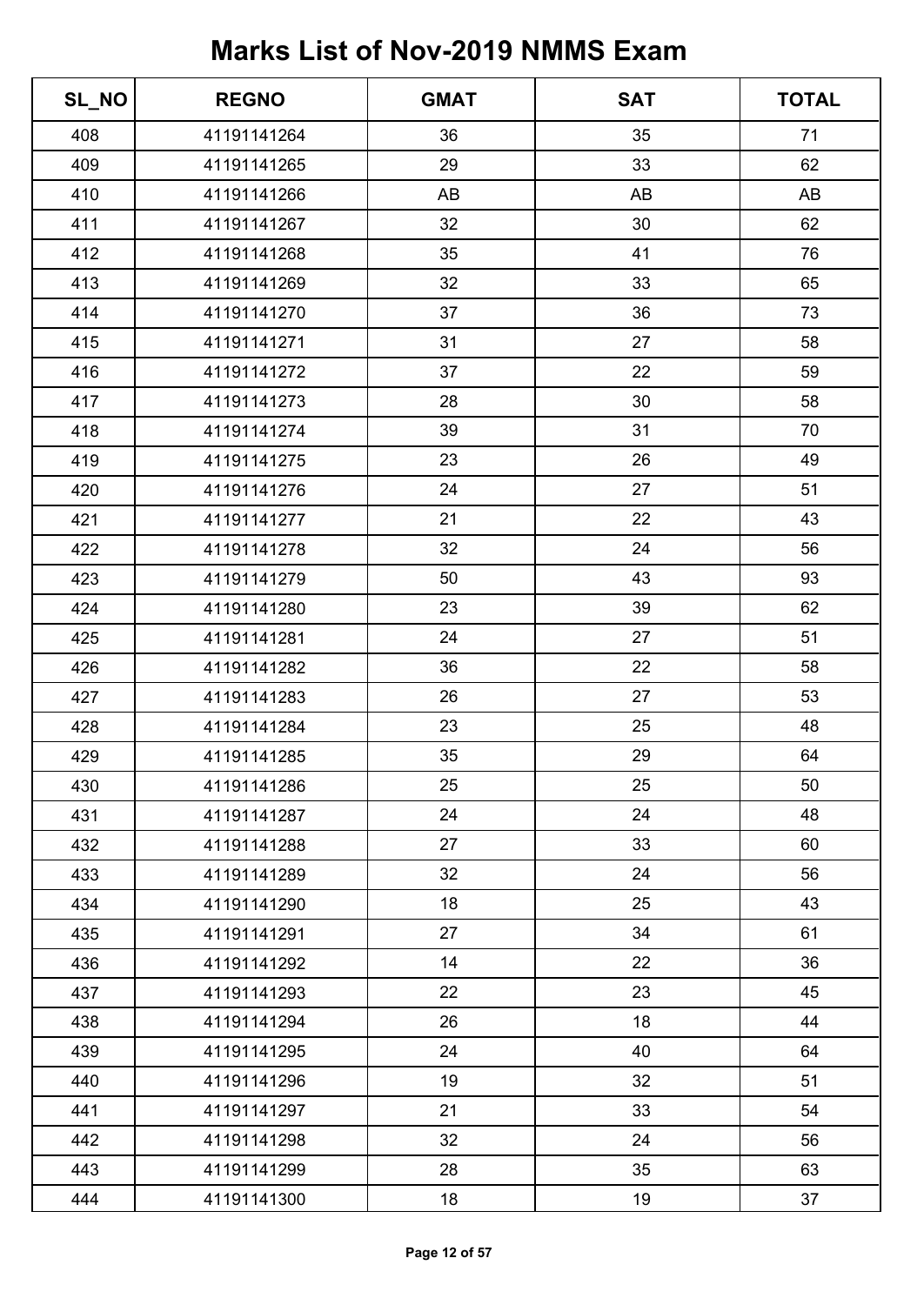| SL_NO | <b>REGNO</b> | <b>GMAT</b> | <b>SAT</b> | <b>TOTAL</b> |
|-------|--------------|-------------|------------|--------------|
| 445   | 41191141301  | 29          | 23         | 52           |
| 446   | 41191141302  | 34          | 34         | 68           |
| 447   | 41191141303  | 20          | 17         | 37           |
| 448   | 41191141304  | 32          | 22         | 54           |
| 449   | 41191141305  | 19          | 34         | 53           |
| 450   | 41191141306  | 27          | 37         | 64           |
| 451   | 41191141307  | 29          | 24         | 53           |
| 452   | 41191141308  | 33          | 29         | 62           |
| 453   | 41191141309  | 32          | 23         | 55           |
| 454   | 41191141310  | 29          | 33         | 62           |
| 455   | 41191141311  | 21          | 25         | 46           |
| 456   | 41191141312  | 25          | 25         | 50           |
| 457   | 41191141313  | 35          | 25         | 60           |
| 458   | 41191141314  | 19          | 27         | 46           |
| 459   | 41191141315  | 33          | 31         | 64           |
| 460   | 41191141316  | AB          | AB         | AB           |
| 461   | 41191141317  | 41          | 26         | 67           |
| 462   | 41191141318  | 32          | 24         | 56           |
| 463   | 41191141319  | 32          | 41         | 73           |
| 464   | 41191141320  | 31          | 24         | 55           |
| 465   | 41191142001  | 32          | 37         | 69           |
| 466   | 41191142002  | 27          | 27         | 54           |
| 467   | 41191142003  | 38          | 25         | 63           |
| 468   | 41191142004  | 22          | 36         | 58           |
| 469   | 41191142005  | 30          | 29         | 59           |
| 470   | 41191142006  | 29          | 31         | 60           |
| 471   | 41191142007  | 26          | 25         | 51           |
| 472   | 41191142008  | 21          | 30         | 51           |
| 473   | 41191142009  | 32          | 35         | 67           |
| 474   | 41191142010  | 21          | 16         | 37           |
| 475   | 41191142011  | 37          | 22         | 59           |
| 476   | 41191142012  | 29          | 23         | 52           |
| 477   | 41191142013  | 36          | 39         | 75           |
| 478   | 41191142014  | 20          | 27         | 47           |
| 479   | 41191142015  | 32          | 36         | 68           |
| 480   | 41191142016  | 26          | 27         | 53           |
| 481   | 41191142017  | 22          | 29         | 51           |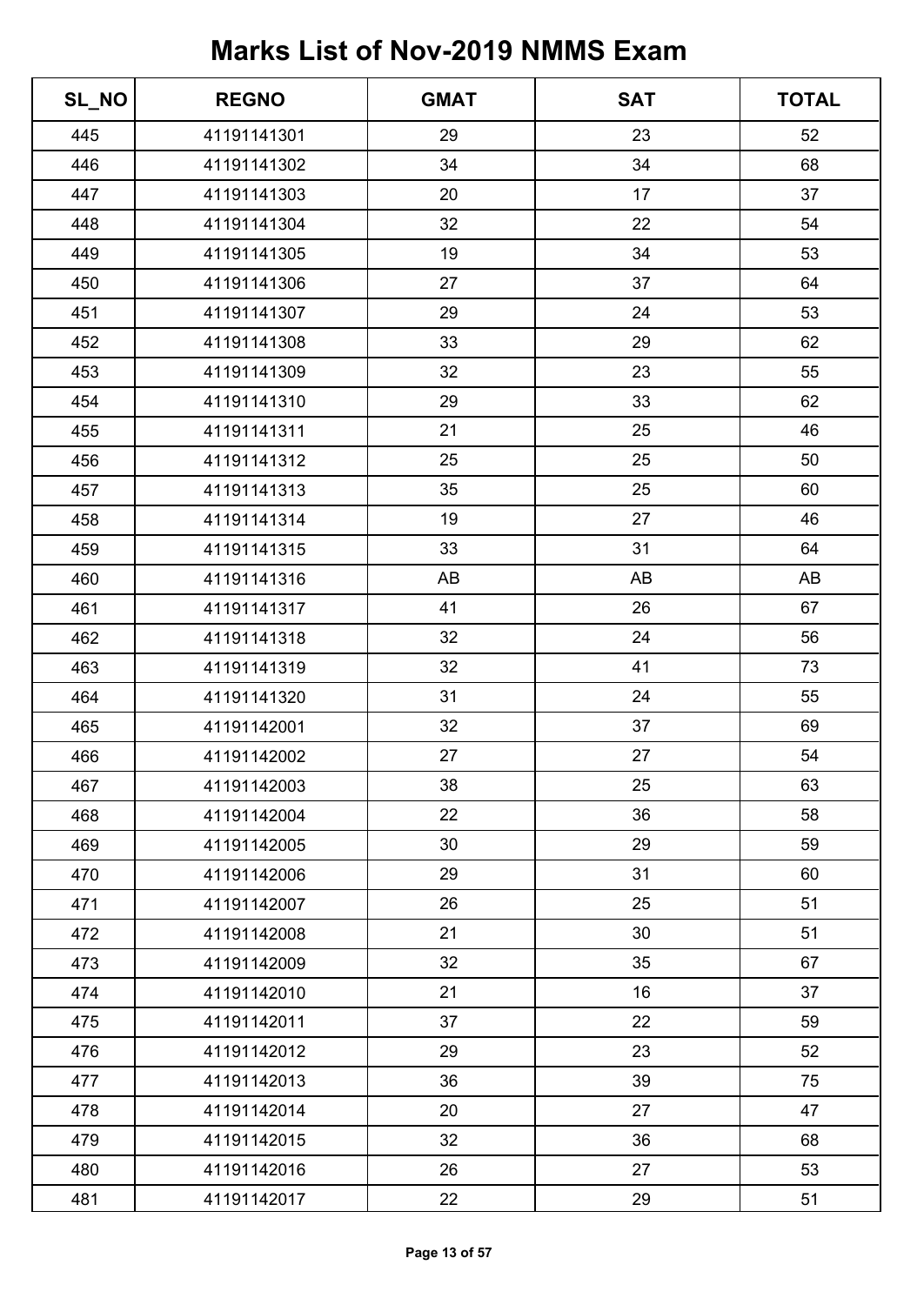| SL_NO | <b>REGNO</b> | <b>GMAT</b> | <b>SAT</b> | <b>TOTAL</b> |
|-------|--------------|-------------|------------|--------------|
| 482   | 41191142018  | 27          | 28         | 55           |
| 483   | 41191142019  | 22          | 21         | 43           |
| 484   | 41191142020  | 31          | 28         | 59           |
| 485   | 41191142021  | 21          | 17         | 38           |
| 486   | 41191142022  | 31          | 23         | 54           |
| 487   | 41191142023  | 23          | 20         | 43           |
| 488   | 41191142024  | 22          | 27         | 49           |
| 489   | 41191142025  | 24          | 19         | 43           |
| 490   | 41191142026  | 27          | 24         | 51           |
| 491   | 41191142027  | 21          | 22         | 43           |
| 492   | 41191142028  | 33          | 26         | 59           |
| 493   | 41191142029  | 15          | 27         | 42           |
| 494   | 41191142030  | AB          | AB         | AB           |
| 495   | 41191142031  | 25          | 33         | 58           |
| 496   | 41191142032  | 39          | 32         | 71           |
| 497   | 41191142033  | 44          | 29         | 73           |
| 498   | 41191142034  | 18          | 18         | 36           |
| 499   | 41191142035  | 21          | 22         | 43           |
| 500   | 41191142036  | AB          | AB         | AB           |
| 501   | 41191142037  | 25          | 20         | 45           |
| 502   | 41191142038  | 19          | 19         | 38           |
| 503   | 41191142039  | 29          | 21         | 50           |
| 504   | 41191142040  | 40          | 29         | 69           |
| 505   | 41191142041  | 33          | 25         | 58           |
| 506   | 41191142042  | 28          | 40         | 68           |
| 507   | 41191142043  | 31          | 26         | 57           |
| 508   | 41191142044  | 24          | 26         | 50           |
| 509   | 41191142045  | AB          | AB         | AB           |
| 510   | 41191142046  | 22          | 17         | 39           |
| 511   | 41191142047  | 36          | 30         | 66           |
| 512   | 41191142048  | AB          | 29         | 29           |
| 513   | 41191142049  | 28          | 18         | 46           |
| 514   | 41191142050  | 20          | 28         | 48           |
| 515   | 41191142051  | 30          | 28         | 58           |
| 516   | 41191142052  | 22          | 30         | 52           |
| 517   | 41191142053  | 45          | 40         | 85           |
| 518   | 41191142054  | 31          | 38         | 69           |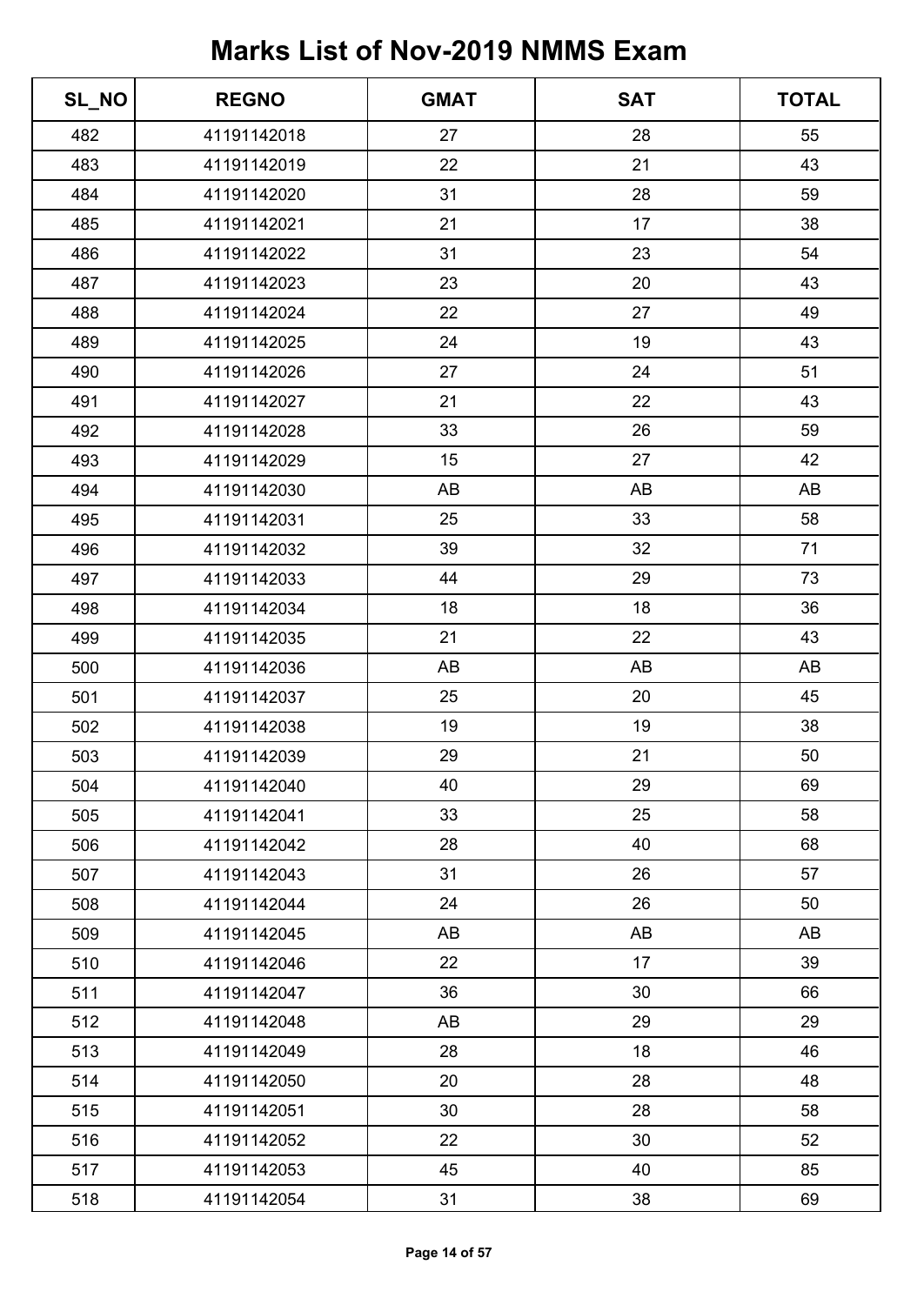| SL_NO | <b>REGNO</b> | <b>GMAT</b> | <b>SAT</b> | <b>TOTAL</b> |
|-------|--------------|-------------|------------|--------------|
| 519   | 41191142055  | 37          | 39         | 76           |
| 520   | 41191142056  | 23          | 11         | 34           |
| 521   | 41191142057  | 34          | 27         | 61           |
| 522   | 41191142058  | 34          | 31         | 65           |
| 523   | 41191142059  | 35          | 28         | 63           |
| 524   | 41191142060  | 24          | 24         | 48           |
| 525   | 41191142061  | 25          | 39         | 64           |
| 526   | 41191142062  | 24          | 23         | 47           |
| 527   | 41191142063  | 40          | 30         | 70           |
| 528   | 41191142064  | 21          | 30         | 51           |
| 529   | 41191142065  | 19          | 25         | 44           |
| 530   | 41191142066  | 27          | 25         | 52           |
| 531   | 41191142067  | 18          | 29         | 47           |
| 532   | 41191142068  | 28          | 37         | 65           |
| 533   | 41191142069  | 21          | 29         | 50           |
| 534   | 41191142070  | 33          | 29         | 62           |
| 535   | 41191142071  | 25          | 30         | 55           |
| 536   | 41191142072  | 31          | 23         | 54           |
| 537   | 41191142073  | 38          | 27         | 65           |
| 538   | 41191142074  | 27          | 31         | 58           |
| 539   | 41191142075  | AB          | AB         | AB           |
| 540   | 41191142076  | 30          | 25         | 55           |
| 541   | 41191142077  | 22          | 28         | 50           |
| 542   | 41191142078  | 16          | 24         | 40           |
| 543   | 41191142079  | 31          | 33         | 64           |
| 544   | 41191142080  | 30          | 31         | 61           |
| 545   | 41191142081  | 22          | 31         | 53           |
| 546   | 41191142082  | 18          | 38         | 56           |
| 547   | 41191142083  | 40          | 32         | 72           |
| 548   | 41191142084  | 44          | 33         | 77           |
| 549   | 41191142085  | 57          | 37         | 94           |
| 550   | 41191142086  | 27          | 31         | 58           |
| 551   | 41191142087  | 36          | 30         | 66           |
| 552   | 41191142088  | 35          | 27         | 62           |
| 553   | 41191142089  | 34          | 39         | 73           |
| 554   | 41191142090  | AB          | AB         | AB           |
| 555   | 41191142091  | 27          | 21         | 48           |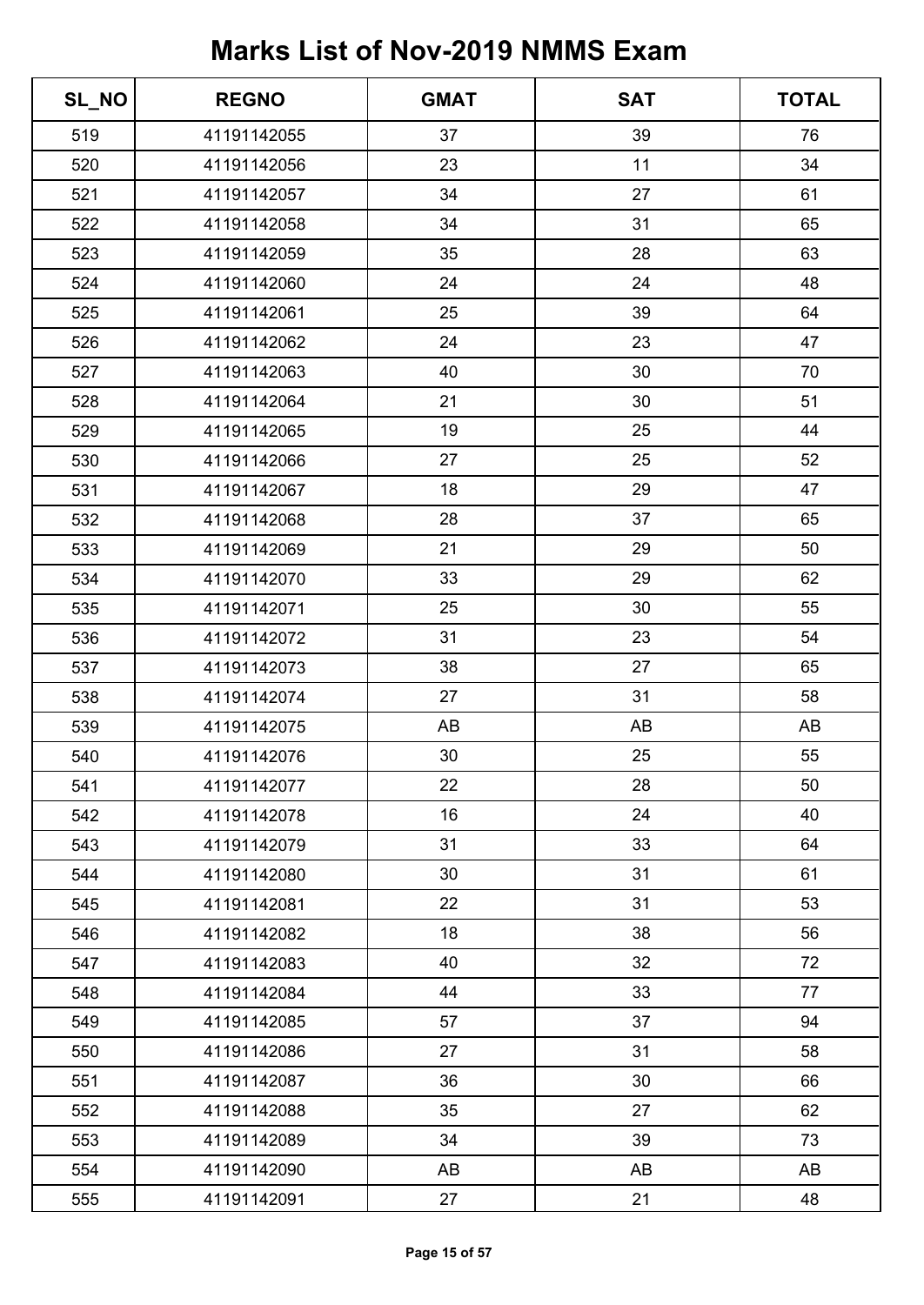| SL_NO | <b>REGNO</b> | <b>GMAT</b> | <b>SAT</b> | <b>TOTAL</b> |
|-------|--------------|-------------|------------|--------------|
| 556   | 41191142092  | 24          | 27         | 51           |
| 557   | 41191142093  | 34          | 23         | 57           |
| 558   | 41191142094  | 31          | 22         | 53           |
| 559   | 41191142095  | 24          | 31         | 55           |
| 560   | 41191142096  | 33          | 30         | 63           |
| 561   | 41191142097  | 26          | 25         | 51           |
| 562   | 41191142098  | 30          | 28         | 58           |
| 563   | 41191142099  | 27          | 24         | 51           |
| 564   | 41191142100  | 14          | 25         | 39           |
| 565   | 41191142101  | 16          | 31         | 47           |
| 566   | 41191142102  | AB          | AB         | AB           |
| 567   | 41191142103  | 35          | 30         | 65           |
| 568   | 41191142104  | 29          | 29         | 58           |
| 569   | 41191142105  | 28          | 33         | 61           |
| 570   | 41191142106  | 29          | 33         | 62           |
| 571   | 41191142107  | 19          | 29         | 48           |
| 572   | 41191142108  | 56          | 42         | 98           |
| 573   | 41191142109  | 23          | 16         | 39           |
| 574   | 41191142110  | AB          | AB         | AB           |
| 575   | 41191142111  | 19          | 24         | 43           |
| 576   | 41191142112  | 28          | 35         | 63           |
| 577   | 41191142113  | 38          | 28         | 66           |
| 578   | 41191142114  | 31          | 29         | 60           |
| 579   | 41191142115  | 41          | 33         | 74           |
| 580   | 41191142116  | 17          | 32         | 49           |
| 581   | 41191142117  | 29          | 19         | 48           |
| 582   | 41191142118  | 27          | 24         | 51           |
| 583   | 41191142119  | 27          | 27         | 54           |
| 584   | 41191142120  | 22          | 28         | 50           |
| 585   | 41191142121  | 24          | 22         | 46           |
| 586   | 41191142122  | 14          | 24         | 38           |
| 587   | 41191142123  | 25          | 29         | 54           |
| 588   | 41191142124  | 31          | 30         | 61           |
| 589   | 41191142125  | 26          | 35         | 61           |
| 590   | 41191142126  | 30          | 25         | 55           |
| 591   | 41191142127  | 33          | 22         | 55           |
| 592   | 41191142128  | 22          | 26         | 48           |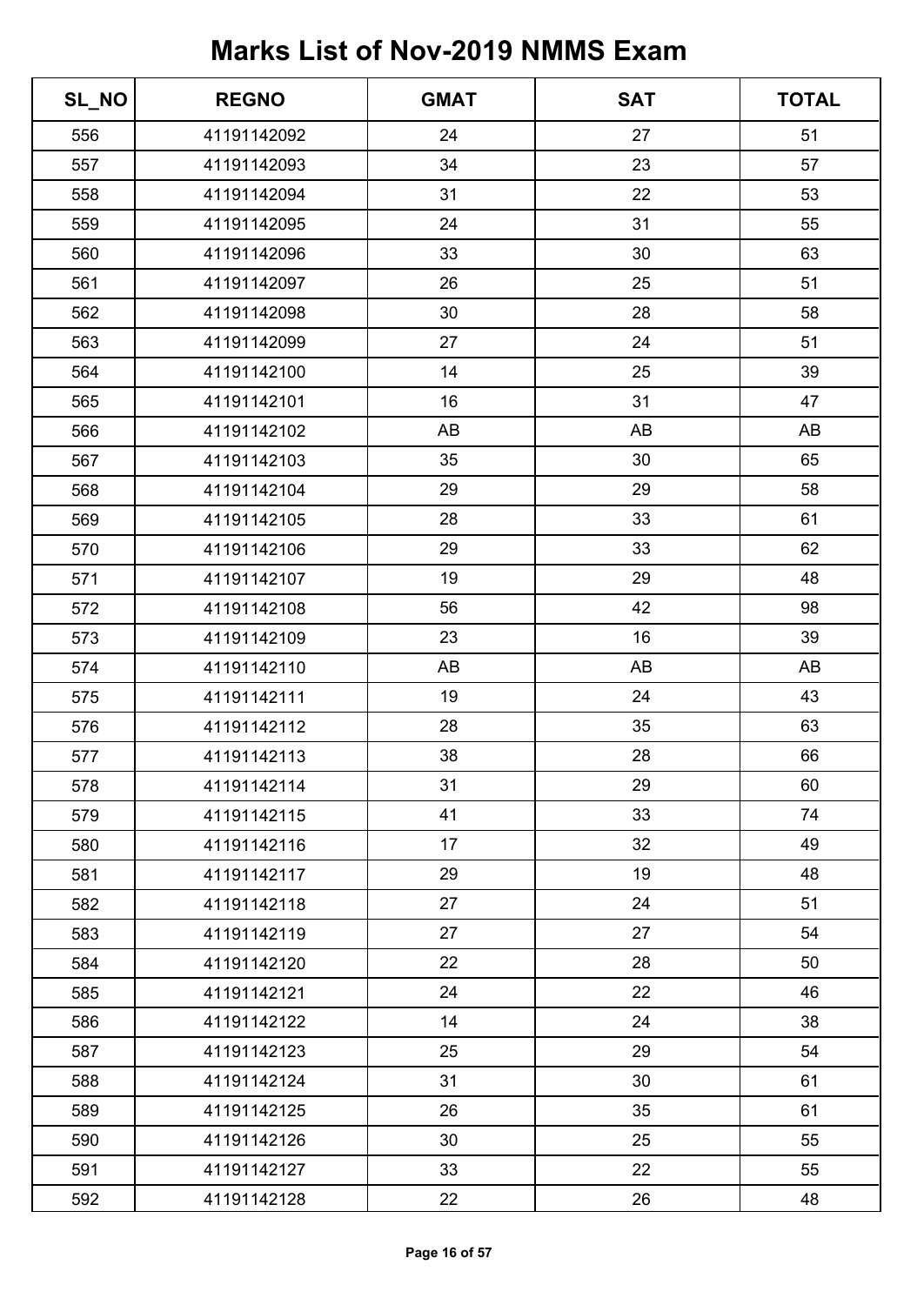| SL_NO | <b>REGNO</b> | <b>GMAT</b> | <b>SAT</b> | <b>TOTAL</b> |
|-------|--------------|-------------|------------|--------------|
| 593   | 41191142129  | 20          | 21         | 41           |
| 594   | 41191142130  | 31          | 32         | 63           |
| 595   | 41191142131  | 22          | 29         | 51           |
| 596   | 41191142132  | 26          | 27         | 53           |
| 597   | 41191142133  | 23          | 33         | 56           |
| 598   | 41191142134  | 18          | 31         | 49           |
| 599   | 41191142135  | 34          | 31         | 65           |
| 600   | 41191142136  | 24          | 24         | 48           |
| 601   | 41191142137  | 36          | 38         | 74           |
| 602   | 41191142138  | 30          | 24         | 54           |
| 603   | 41191142139  | 38          | 22         | 60           |
| 604   | 41191142140  | 23          | 23         | 46           |
| 605   | 41191142141  | 34          | 25         | 59           |
| 606   | 41191142142  | 20          | 20         | 40           |
| 607   | 41191142143  | 27          | 25         | 52           |
| 608   | 41191142144  | 41          | 35         | 76           |
| 609   | 41191142145  | AB          | AB         | AB           |
| 610   | 41191142146  | 26          | 24         | 50           |
| 611   | 41191142147  | 30          | 26         | 56           |
| 612   | 41191142148  | 27          | 22         | 49           |
| 613   | 41191142149  | 23          | 22         | 45           |
| 614   | 41191142150  | 30          | 23         | 53           |
| 615   | 41191142151  | 30          | 35         | 65           |
| 616   | 41191142152  | 17          | 27         | 44           |
| 617   | 41191142153  | 21          | 27         | 48           |
| 618   | 41191142154  | 42          | 31         | 73           |
| 619   | 41191142155  | 34          | 22         | 56           |
| 620   | 41191142156  | 34          | 33         | 67           |
| 621   | 41191142157  | 35          | 32         | 67           |
| 622   | 41191142158  | 34          | 34         | 68           |
| 623   | 41191142159  | 15          | 34         | 49           |
| 624   | 41191142160  | AB          | AB         | AB           |
| 625   | 41191142161  | 19          | 27         | 46           |
| 626   | 41191142162  | 33          | 25         | 58           |
| 627   | 41191142163  | 22          | 38         | 60           |
| 628   | 41191142164  | 39          | 30         | 69           |
| 629   | 41191142165  | 23          | 23         | 46           |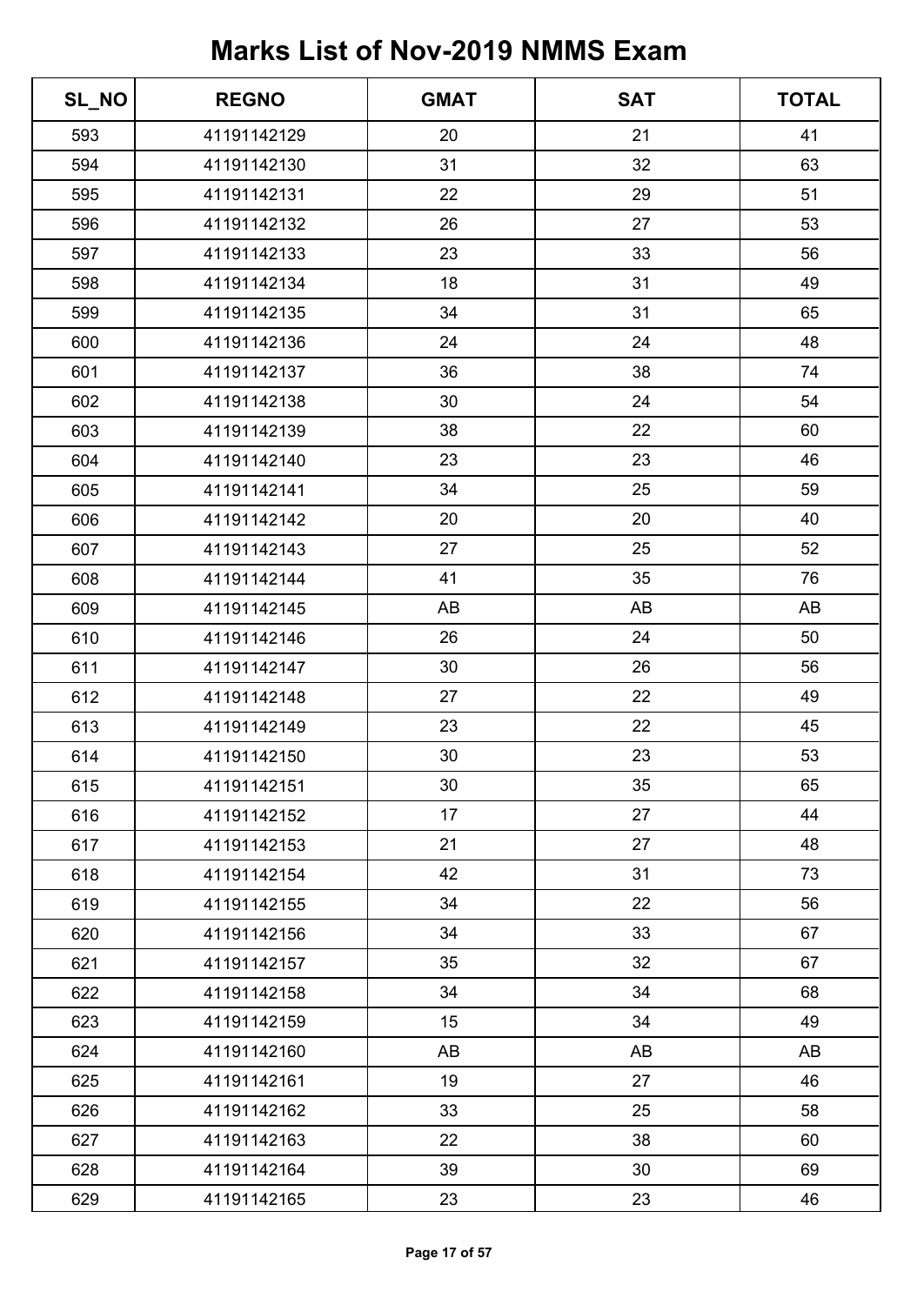| SL_NO | <b>REGNO</b> | <b>GMAT</b> | <b>SAT</b> | <b>TOTAL</b> |
|-------|--------------|-------------|------------|--------------|
| 630   | 41191142166  | 36          | 32         | 68           |
| 631   | 41191142167  | 31          | 33         | 64           |
| 632   | 41191142168  | 23          | 35         | 58           |
| 633   | 41191143001  | 29          | 25         | 54           |
| 634   | 41191143002  | 20          | 29         | 49           |
| 635   | 41191143003  | 28          | 22         | 50           |
| 636   | 41191143004  | 25          | 27         | 52           |
| 637   | 41191143005  | 30          | 25         | 55           |
| 638   | 41191143006  | 21          | 30         | 51           |
| 639   | 41191143007  | 19          | 29         | 48           |
| 640   | 41191143008  | 37          | 22         | 59           |
| 641   | 41191143009  | 27          | 31         | 58           |
| 642   | 41191143010  | 21          | 26         | 47           |
| 643   | 41191143011  | 26          | 25         | 51           |
| 644   | 41191143012  | 30          | 27         | 57           |
| 645   | 41191143013  | 38          | 30         | 68           |
| 646   | 41191143014  | 28          | 26         | 54           |
| 647   | 41191143015  | 26          | 28         | 54           |
| 648   | 41191143016  | 32          | 33         | 65           |
| 649   | 41191143017  | 32          | 28         | 60           |
| 650   | 41191143018  | 23          | 25         | 48           |
| 651   | 41191143019  | 18          | 25         | 43           |
| 652   | 41191143020  | 23          | 34         | 57           |
| 653   | 41191143021  | 26          | 26         | 52           |
| 654   | 41191143022  | 26          | 23         | 49           |
| 655   | 41191143023  | 29          | 36         | 65           |
| 656   | 41191143024  | 35          | 23         | 58           |
| 657   | 41191143025  | 16          | 23         | 39           |
| 658   | 41191143026  | 29          | 33         | 62           |
| 659   | 41191143027  | 23          | 24         | 47           |
| 660   | 41191143028  | 29          | 33         | 62           |
| 661   | 41191143029  | 24          | 20         | 44           |
| 662   | 41191143030  | 32          | 20         | 52           |
| 663   | 41191143031  | 36          | 24         | 60           |
| 664   | 41191143032  | AB          | AB         | AB           |
| 665   | 41191143033  | AB          | AB         | AB           |
| 666   | 41191143034  | 24          | 27         | 51           |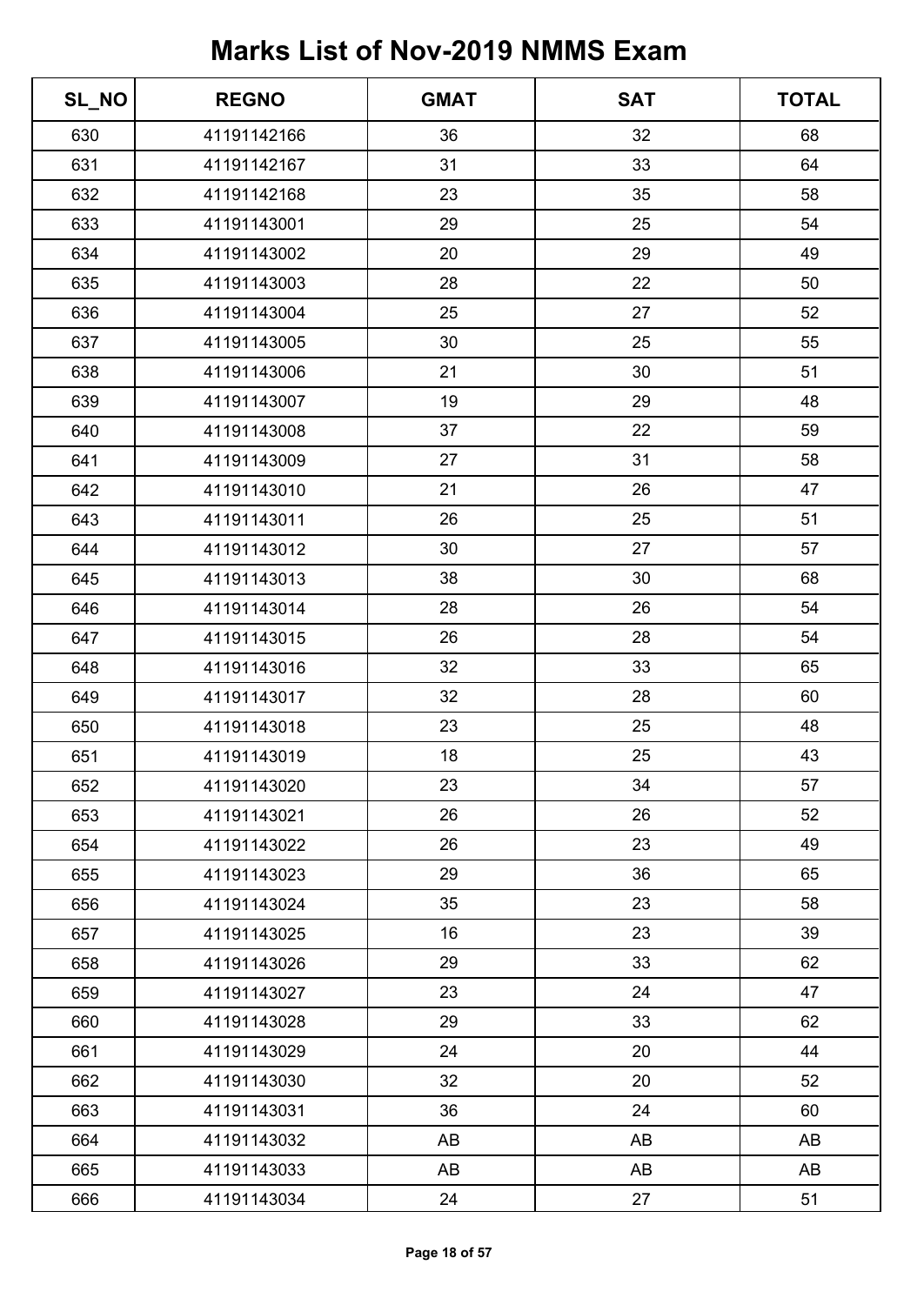| SL_NO | <b>REGNO</b> | <b>GMAT</b> | <b>SAT</b> | <b>TOTAL</b> |
|-------|--------------|-------------|------------|--------------|
| 667   | 41191143035  | 33          | 37         | 70           |
| 668   | 41191143036  | 31          | 21         | 52           |
| 669   | 41191143037  | 18          | 21         | 39           |
| 670   | 41191143038  | 19          | 28         | 47           |
| 671   | 41191143039  | 23          | 25         | 48           |
| 672   | 41191143040  | 27          | 20         | 47           |
| 673   | 41191143041  | 41          | 32         | 73           |
| 674   | 41191143042  | 21          | 35         | 56           |
| 675   | 41191143043  | 30          | 24         | 54           |
| 676   | 41191143044  | 25          | 25         | 50           |
| 677   | 41191143045  | 19          | 27         | 46           |
| 678   | 41191143046  | 31          | 29         | 60           |
| 679   | 41191143047  | 33          | 36         | 69           |
| 680   | 41191143048  | 19          | 28         | 47           |
| 681   | 41191143049  | 24          | 20         | 44           |
| 682   | 41191143050  | 21          | 24         | 45           |
| 683   | 41191143051  | 22          | 25         | 47           |
| 684   | 41191143052  | 27          | 31         | 58           |
| 685   | 41191143053  | 34          | 26         | 60           |
| 686   | 41191143054  | 37          | 29         | 66           |
| 687   | 41191143055  | 27          | 28         | 55           |
| 688   | 41191143056  | 14          | 29         | 43           |
| 689   | 41191143057  | 16          | 27         | 43           |
| 690   | 41191143058  | 25          | 24         | 49           |
| 691   | 41191143059  | 20          | 23         | 43           |
| 692   | 41191143060  | 26          | 22         | 48           |
| 693   | 41191143061  | 31          | 24         | 55           |
| 694   | 41191143062  | 36          | 34         | 70           |
| 695   | 41191143063  | 16          | 26         | 42           |
| 696   | 41191143064  | 28          | 37         | 65           |
| 697   | 41191143065  | 12          | 46         | 58           |
| 698   | 41191143066  | 27          | 35         | 62           |
| 699   | 41191143067  | 22          | 21         | 43           |
| 700   | 41191143068  | 32          | 24         | 56           |
| 701   | 41191143069  | 31          | 19         | 50           |
| 702   | 41191143070  | 34          | 27         | 61           |
| 703   | 41191143071  | 20          | 27         | 47           |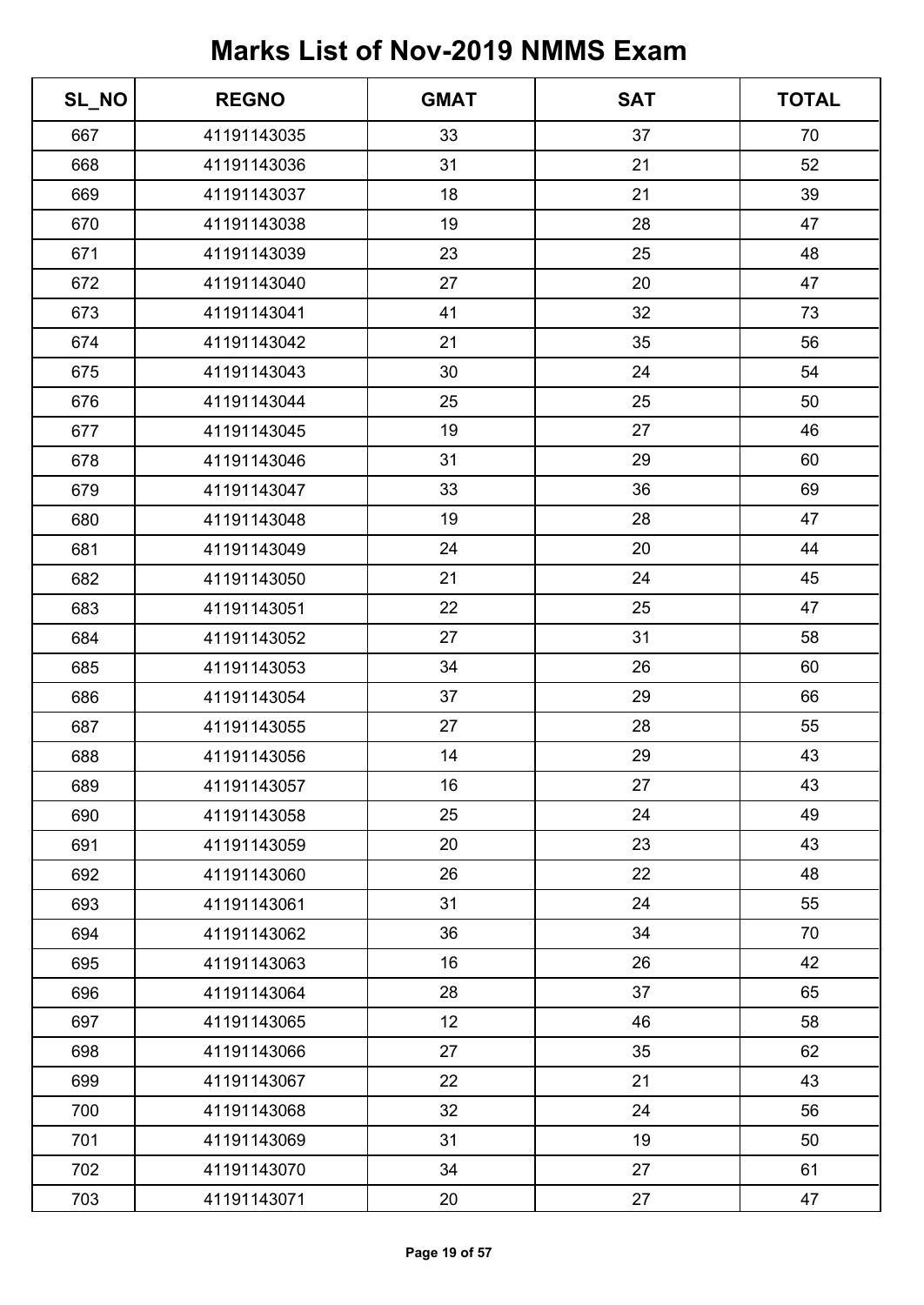| SL_NO | <b>REGNO</b> | <b>GMAT</b>    | <b>SAT</b> | <b>TOTAL</b> |
|-------|--------------|----------------|------------|--------------|
| 704   | 41191143072  | 20             | 25         | 45           |
| 705   | 41191143073  | 18             | 26         | 44           |
| 706   | 41191143074  | 34             | 24         | 58           |
| 707   | 41191143075  | 17             | 26         | 43           |
| 708   | 41191143076  | 39             | 31         | 70           |
| 709   | 41191143077  | 29             | 26         | 55           |
| 710   | 41191143078  | 21             | 20         | 41           |
| 711   | 41191143079  | 29             | 37         | 66           |
| 712   | 41191143080  | 33             | 38         | 71           |
| 713   | 41191143081  | 22             | 26         | 48           |
| 714   | 41191143082  | AB             | AB         | AB           |
| 715   | 41191143083  | 43             | 29         | 72           |
| 716   | 41191143084  | 34             | 27         | 61           |
| 717   | 41191143085  | AB             | AB         | AB           |
| 718   | 41191143086  | 28             | 24         | 52           |
| 719   | 41191143087  | 30             | 33         | 63           |
| 720   | 41191143088  | 28             | 30         | 58           |
| 721   | 41191143089  | 23             | 23         | 46           |
| 722   | 41191143090  | 20             | 28         | 48           |
| 723   | 41191143091  | 31             | 25         | 56           |
| 724   | 41191143092  | 28             | 19         | 47           |
| 725   | 41191143093  | 27             | 29         | 56           |
| 726   | 41191143094  | $\overline{2}$ | 24         | 26           |
| 727   | 41191143095  | 18             | 23         | 41           |
| 728   | 41191143096  | 13             | 21         | 34           |
| 729   | 41191143097  | 38             | 26         | 64           |
| 730   | 41191143098  | 39             | 28         | 67           |
| 731   | 41191143099  | 41             | 33         | 74           |
| 732   | 41191143100  | 21             | 27         | 48           |
| 733   | 41191143101  | 32             | 23         | 55           |
| 734   | 41191143102  | 25             | 16         | 41           |
| 735   | 41191143103  | 28             | 20         | 48           |
| 736   | 41191143104  | 27             | 27         | 54           |
| 737   | 41191143105  | 39             | 37         | 76           |
| 738   | 41191143106  | 44             | 30         | 74           |
| 739   | 41191143107  | 29             | 31         | 60           |
| 740   | 41191143108  | 26             | 28         | 54           |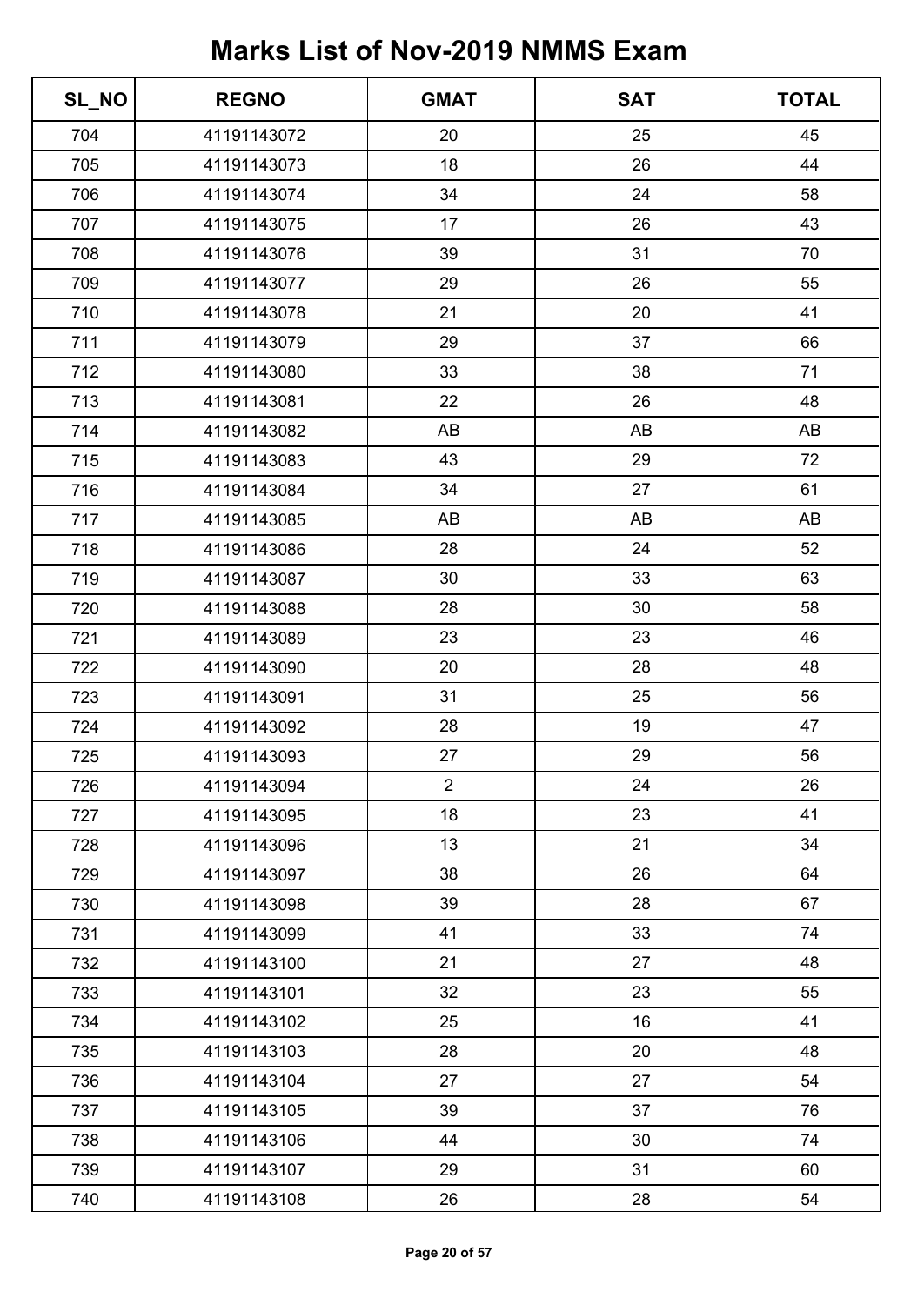| SL_NO | <b>REGNO</b> | <b>GMAT</b> | <b>SAT</b> | <b>TOTAL</b> |
|-------|--------------|-------------|------------|--------------|
| 741   | 41191143109  | 22          | 27         | 49           |
| 742   | 41191143110  | 28          | 25         | 53           |
| 743   | 41191143111  | 24          | 31         | 55           |
| 744   | 41191143112  | 29          | 18         | 47           |
| 745   | 41191143113  | 24          | 24         | 48           |
| 746   | 41191143114  | 37          | 32         | 69           |
| 747   | 41191143115  | 22          | 30         | 52           |
| 748   | 41191143116  | 16          | 25         | 41           |
| 749   | 41191143117  | 21          | 21         | 42           |
| 750   | 41191143118  | 26          | 31         | 57           |
| 751   | 41191143119  | 41          | 28         | 69           |
| 752   | 41191143120  | 33          | 24         | 57           |
| 753   | 41191143121  | 31          | 30         | 61           |
| 754   | 41191143122  | 30          | 22         | 52           |
| 755   | 41191143123  | 31          | 26         | 57           |
| 756   | 41191143124  | AB          | AB         | AB           |
| 757   | 41191143125  | 19          | 29         | 48           |
| 758   | 41191143126  | 25          | 26         | 51           |
| 759   | 41191143127  | 27          | 27         | 54           |
| 760   | 41191143128  | 29          | 37         | 66           |
| 761   | 41191143129  | 22          | 26         | 48           |
| 762   | 41191143130  | 10          | 25         | 35           |
| 763   | 41191143131  | 35          | 19         | 54           |
| 764   | 41191143132  | 16          | 25         | 41           |
| 765   | 41191143133  | 26          | 28         | 54           |
| 766   | 41191143134  | 27          | 31         | 58           |
| 767   | 41191143135  | 29          | 39         | 68           |
| 768   | 41191143136  | 23          | 30         | 53           |
| 769   | 41191143137  | 33          | 26         | 59           |
| 770   | 41191143138  | 24          | 24         | 48           |
| 771   | 41191143139  | 17          | 25         | 42           |
| 772   | 41191143140  | 34          | 24         | 58           |
| 773   | 41191143141  | 20          | 26         | 46           |
| 774   | 41191143142  | 28          | 29         | 57           |
| 775   | 41191143143  | 26          | 30         | 56           |
| 776   | 41191143144  | 35          | 27         | 62           |
| 777   | 41191143145  | 26          | 28         | 54           |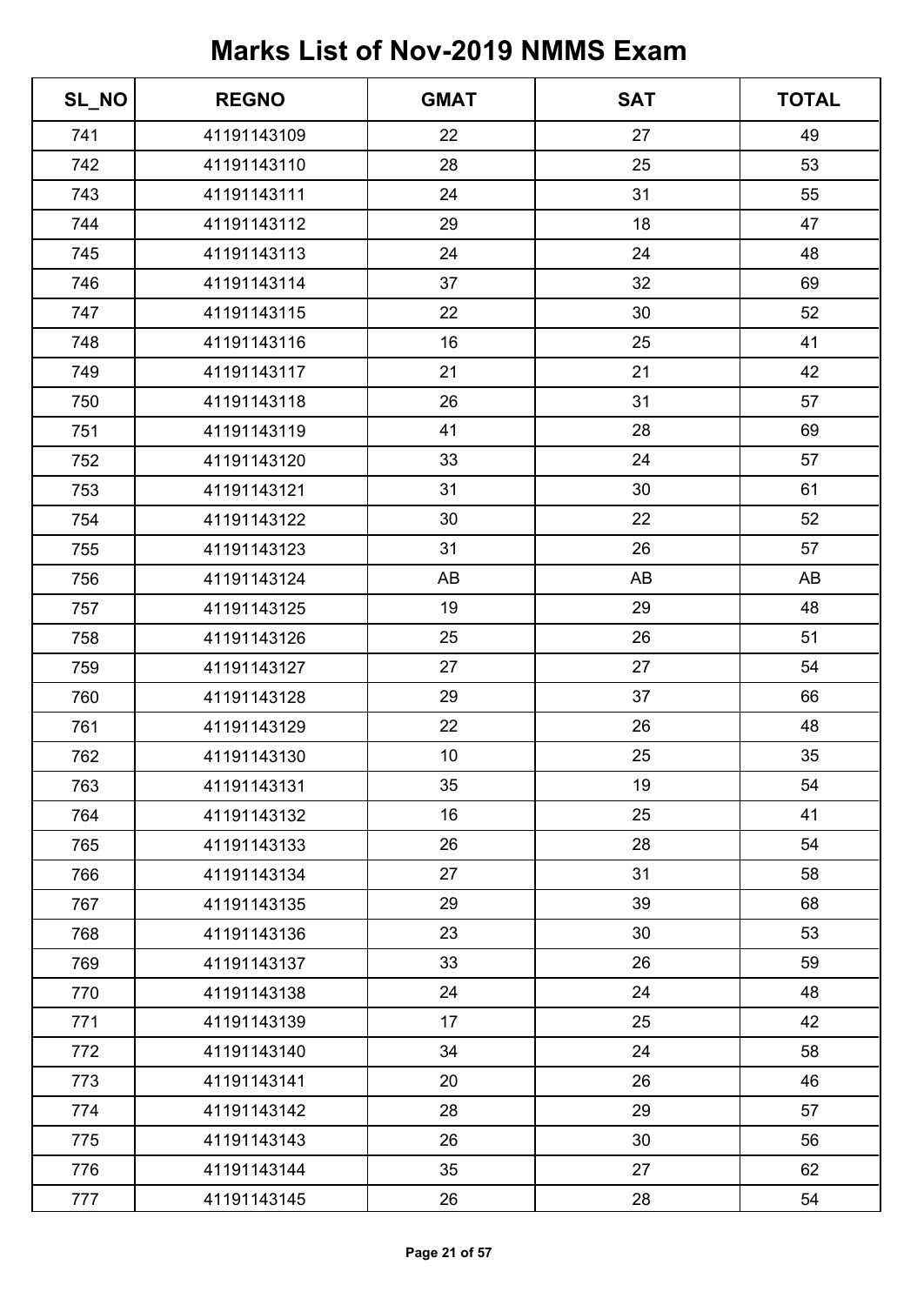| SL_NO | <b>REGNO</b> | <b>GMAT</b> | <b>SAT</b> | <b>TOTAL</b> |
|-------|--------------|-------------|------------|--------------|
| 778   | 41191143146  | 31          | 25         | 56           |
| 779   | 41191143147  | 35          | 45         | 80           |
| 780   | 41191143148  | 25          | 36         | 61           |
| 781   | 41191143149  | 27          | 22         | 49           |
| 782   | 41191143150  | 28          | 26         | 54           |
| 783   | 41191143151  | 30          | 35         | 65           |
| 784   | 41191143152  | 33          | 33         | 66           |
| 785   | 41191143153  | 26          | 29         | 55           |
| 786   | 41191143154  | AB          | AB         | AB           |
| 787   | 41191143155  | 22          | 27         | 49           |
| 788   | 41191143156  | AB          | AB         | AB           |
| 789   | 41191143157  | 58          | 45         | 103          |
| 790   | 41191143158  | 27          | 30         | 57           |
| 791   | 41191143159  | 18          | 23         | 41           |
| 792   | 41191143160  | 26          | 19         | 45           |
| 793   | 41191143161  | 23          | 36         | 59           |
| 794   | 41191143162  | 23          | 33         | 56           |
| 795   | 41191143163  | 35          | 28         | 63           |
| 796   | 41191143164  | 26          | 47         | 73           |
| 797   | 41191143165  | 26          | 42         | 68           |
| 798   | 41191143166  | 36          | 24         | 60           |
| 799   | 41191143167  | 32          | 28         | 60           |
| 800   | 41191143168  | 19          | 34         | 53           |
| 801   | 41191143169  | 25          | 27         | 52           |
| 802   | 41191143170  | 23          | 24         | 47           |
| 803   | 41191143171  | 27          | 34         | 61           |
| 804   | 41191143172  | 39          | 18         | 57           |
| 805   | 41191143173  | 28          | 25         | 53           |
| 806   | 41191143174  | 29          | 29         | 58           |
| 807   | 41191143175  | 33          | 27         | 60           |
| 808   | 41191143176  | 18          | 24         | 42           |
| 809   | 41191143177  | AB          | AB         | AB           |
| 810   | 41191143178  | 24          | 15         | 39           |
| 811   | 41191143179  | 30          | 28         | 58           |
| 812   | 41191144001  | 33          | 29         | 62           |
| 813   | 41191144002  | 27          | 26         | 53           |
| 814   | 41191144003  | 45          | 36         | 81           |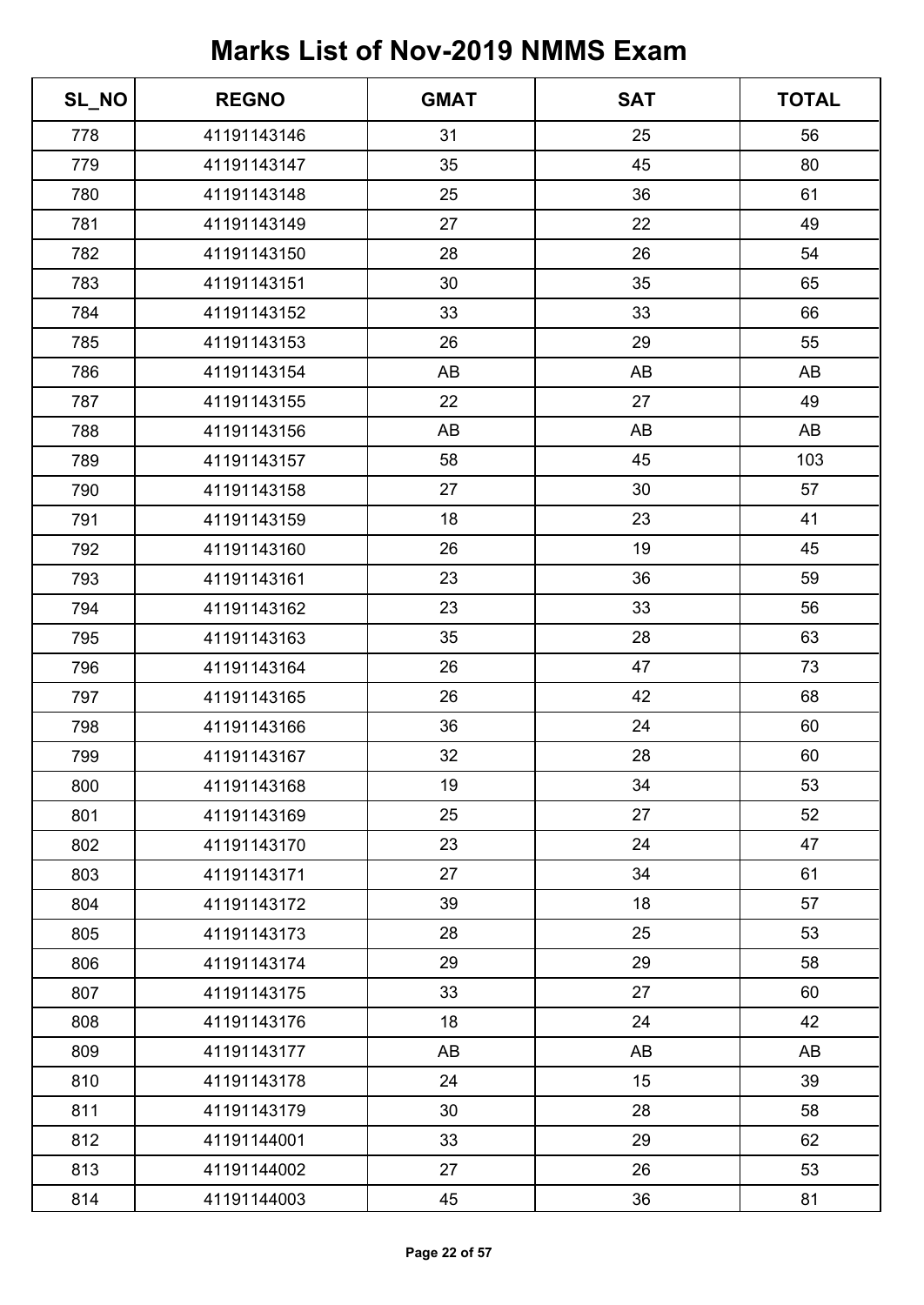| SL_NO | <b>REGNO</b> | <b>GMAT</b> | <b>SAT</b> | <b>TOTAL</b> |
|-------|--------------|-------------|------------|--------------|
| 815   | 41191144004  | 17          | 28         | 45           |
| 816   | 41191144005  | 20          | 31         | 51           |
| 817   | 41191144006  | 36          | 37         | 73           |
| 818   | 41191144007  | 27          | 32         | 59           |
| 819   | 41191144008  | 19          | 36         | 55           |
| 820   | 41191144009  | 35          | 33         | 68           |
| 821   | 41191144010  | 25          | 40         | 65           |
| 822   | 41191144011  | 17          | 36         | 53           |
| 823   | 41191144012  | 13          | 14         | 27           |
| 824   | 41191144013  | 23          | 35         | 58           |
| 825   | 41191144014  | 36          | 40         | 76           |
| 826   | 41191144015  | 33          | 25         | 58           |
| 827   | 41191144016  | 44          | 28         | 72           |
| 828   | 41191144017  | 33          | 38         | 71           |
| 829   | 41191144018  | AB          | AB         | AB           |
| 830   | 41191144019  | 39          | 34         | 73           |
| 831   | 41191144020  | 34          | 29         | 63           |
| 832   | 41191144021  | 27          | 27         | 54           |
| 833   | 41191144022  | 39          | 32         | 71           |
| 834   | 41191144023  | 29          | 30         | 59           |
| 835   | 41191144024  | 29          | 28         | 57           |
| 836   | 41191144025  | 38          | 32         | 70           |
| 837   | 41191144026  | 33          | 31         | 64           |
| 838   | 41191144027  | 38          | 28         | 66           |
| 839   | 41191144028  | 16          | 29         | 45           |
| 840   | 41191144029  | 25          | 41         | 66           |
| 841   | 41191144030  | 32          | 34         | 66           |
| 842   | 41191144031  | 32          | 29         | 61           |
| 843   | 41191144032  | 30          | 42         | 72           |
| 844   | 41191144033  | 51          | 47         | 98           |
| 845   | 41191144034  | 25          | 26         | 51           |
| 846   | 41191144035  | 29          | 37         | 66           |
| 847   | 41191144036  | 30          | 34         | 64           |
| 848   | 41191144037  | 38          | 30         | 68           |
| 849   | 41191144038  | 26          | 27         | 53           |
| 850   | 41191144039  | 28          | 31         | 59           |
| 851   | 41191144040  | 38          | 31         | 69           |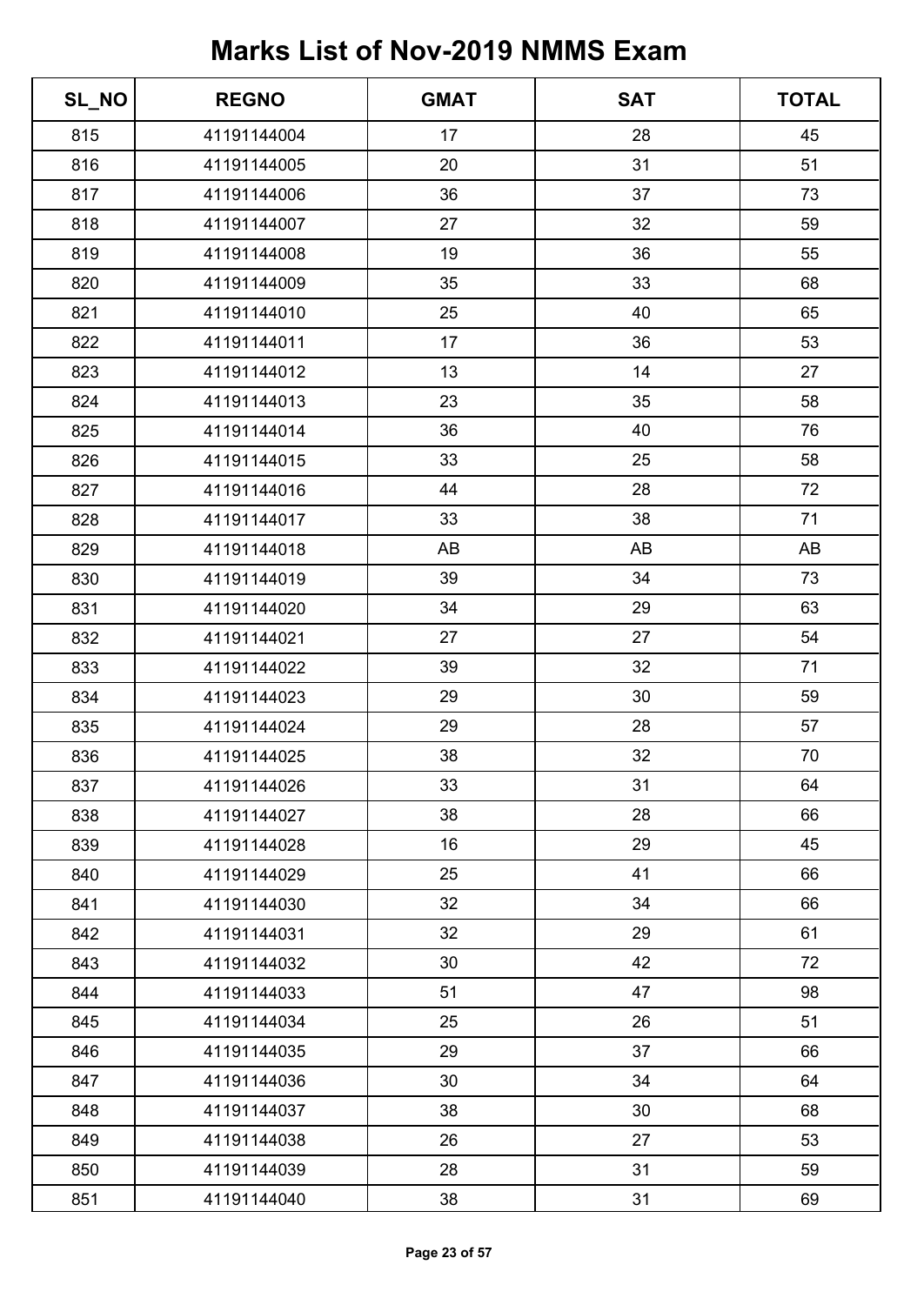| SL_NO | <b>REGNO</b> | <b>GMAT</b>    | <b>SAT</b> | <b>TOTAL</b> |
|-------|--------------|----------------|------------|--------------|
| 852   | 41191144041  | 50             | 49         | 99           |
| 853   | 41191144042  | 33             | 25         | 58           |
| 854   | 41191144043  | 45             | 45         | 90           |
| 855   | 41191144044  | 34             | 32         | 66           |
| 856   | 41191144045  | 25             | 28         | 53           |
| 857   | 41191144046  | 26             | 24         | 50           |
| 858   | 41191144047  | 24             | 25         | 49           |
| 859   | 41191144048  | 36             | 29         | 65           |
| 860   | 41191144049  | 18             | 31         | 49           |
| 861   | 41191144050  | 43             | 39         | 82           |
| 862   | 41191144051  | 28             | 41         | 69           |
| 863   | 41191144052  | 20             | 28         | 48           |
| 864   | 41191144053  | 28             | 31         | 59           |
| 865   | 41191144054  | 25             | 35         | 60           |
| 866   | 41191144055  | 45             | 27         | 72           |
| 867   | 41191144056  | $\overline{2}$ | 22         | 24           |
| 868   | 41191144057  | 34             | 31         | 65           |
| 869   | 41191144058  | 33             | 28         | 61           |
| 870   | 41191144059  | 30             | 34         | 64           |
| 871   | 41191144060  | 29             | 24         | 53           |
| 872   | 41191144061  | 17             | 35         | 52           |
| 873   | 41191144062  | 28             | 30         | 58           |
| 874   | 41191144063  | 20             | 22         | 42           |
| 875   | 41191144064  | 32             | 30         | 62           |
| 876   | 41191144065  | 37             | 32         | 69           |
| 877   | 41191144066  | 32             | 19         | 51           |
| 878   | 41191144067  | 32             | 26         | 58           |
| 879   | 41191144068  | 26             | 42         | 68           |
| 880   | 41191144069  | 21             | 28         | 49           |
| 881   | 41191144070  | 26             | 26         | 52           |
| 882   | 41191144071  | 30             | 30         | 60           |
| 883   | 41191144072  | 35             | 30         | 65           |
| 884   | 41191144073  | 26             | 36         | 62           |
| 885   | 41191144074  | 36             | 29         | 65           |
| 886   | 41191144075  | 26             | 25         | 51           |
| 887   | 41191144076  | 22             | 29         | 51           |
| 888   | 41191144077  | 35             | 28         | 63           |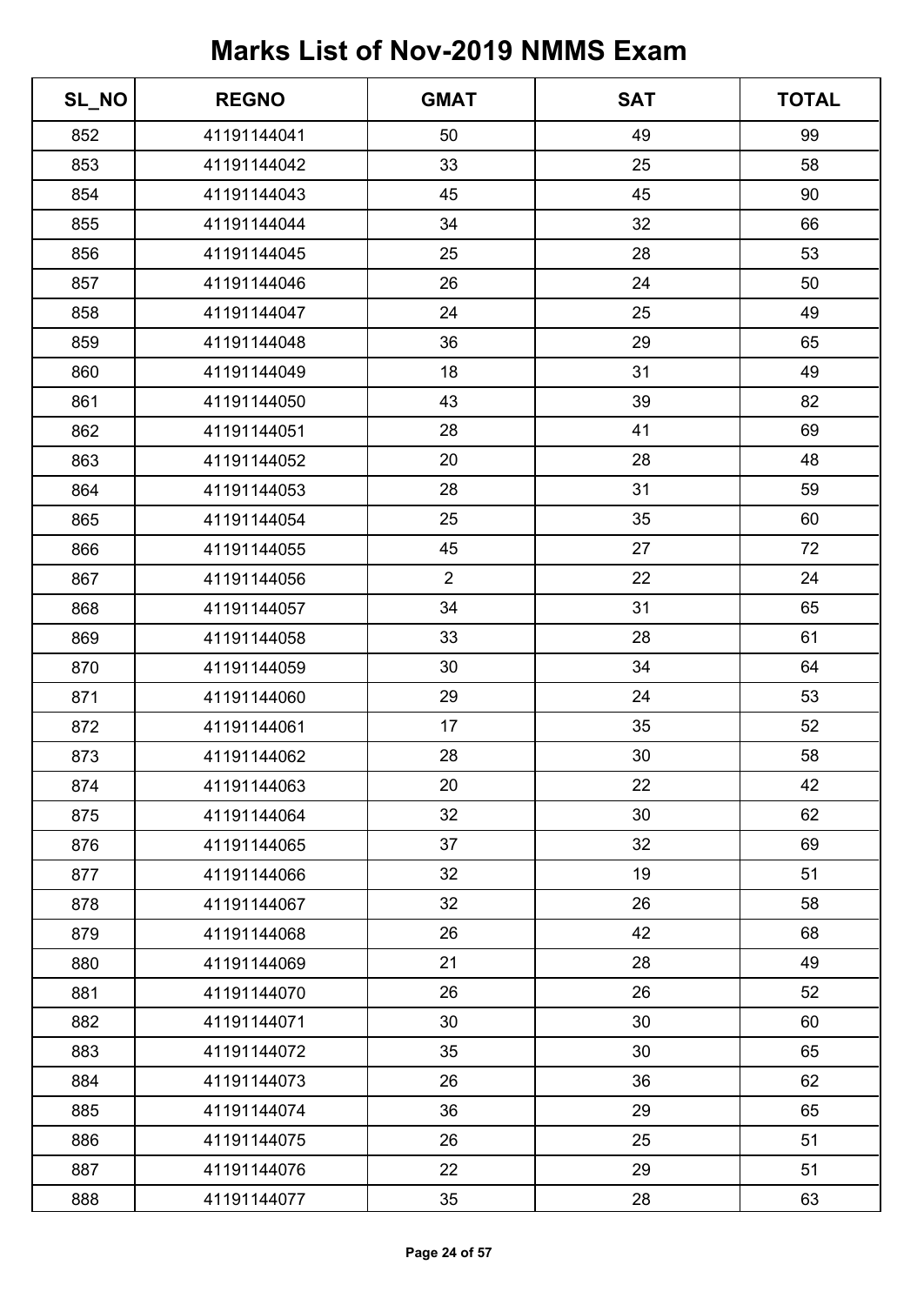| SL_NO | <b>REGNO</b> | <b>GMAT</b> | <b>SAT</b> | <b>TOTAL</b> |
|-------|--------------|-------------|------------|--------------|
| 889   | 41191144078  | 31          | 19         | 50           |
| 890   | 41191144079  | 28          | 30         | 58           |
| 891   | 41191144080  | 29          | 32         | 61           |
| 892   | 41191144081  | 30          | 18         | 48           |
| 893   | 41191144082  | 23          | 27         | 50           |
| 894   | 41191144083  | 27          | 22         | 49           |
| 895   | 41191144084  | 28          | 25         | 53           |
| 896   | 41191144085  | 32          | 32         | 64           |
| 897   | 41191144086  | 27          | 25         | 52           |
| 898   | 41191144087  | 47          | 36         | 83           |
| 899   | 41191144088  | 23          | 33         | 56           |
| 900   | 41191144089  | 38          | 33         | 71           |
| 901   | 41191144090  | 33          | 30         | 63           |
| 902   | 41191144091  | 27          | 32         | 59           |
| 903   | 41191144092  | 27          | 36         | 63           |
| 904   | 41191144093  | 30          | 28         | 58           |
| 905   | 41191144094  | 20          | 21         | 41           |
| 906   | 41191144095  | 55          | 40         | 95           |
| 907   | 41191144096  | 29          | 21         | 50           |
| 908   | 41191144097  | 36          | 29         | 65           |
| 909   | 41191144098  | 36          | 33         | 69           |
| 910   | 41191144099  | 24          | 26         | 50           |
| 911   | 41191144100  | 35          | 28         | 63           |
| 912   | 41191144101  | 41          | 26         | 67           |
| 913   | 41191144102  | 53          | 27         | 80           |
| 914   | 41191144103  | 50          | 40         | 90           |
| 915   | 41191144104  | 52          | 27         | 79           |
| 916   | 41191144105  | 34          | 25         | 59           |
| 917   | 41191144106  | 35          | 27         | 62           |
| 918   | 41191144107  | 20          | 25         | 45           |
| 919   | 41191144108  | 19          | 31         | 50           |
| 920   | 41191144109  | 34          | 29         | 63           |
| 921   | 41191144110  | 18          | 27         | 45           |
| 922   | 41191144111  | 20          | 29         | 49           |
| 923   | 41191144112  | 39          | 34         | 73           |
| 924   | 41191144113  | 25          | 30         | 55           |
| 925   | 41191144114  | 35          | 35         | 70           |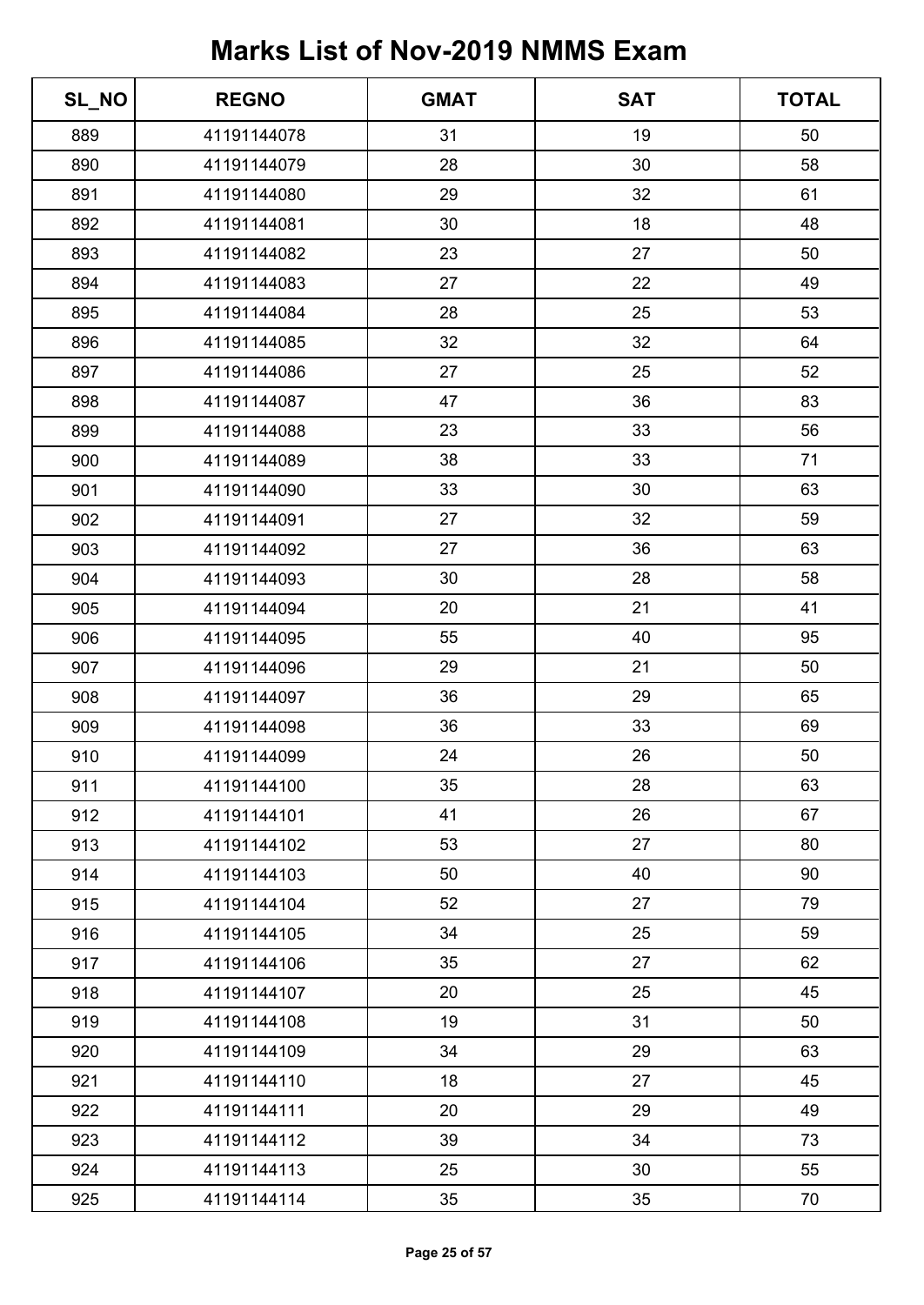| SL_NO | <b>REGNO</b> | <b>GMAT</b> | <b>SAT</b> | <b>TOTAL</b> |
|-------|--------------|-------------|------------|--------------|
| 926   | 41191144115  | 30          | 27         | 57           |
| 927   | 41191144116  | 24          | 30         | 54           |
| 928   | 41191144117  | 36          | 33         | 69           |
| 929   | 41191144118  | 27          | 34         | 61           |
| 930   | 41191144119  | 32          | 32         | 64           |
| 931   | 41191144120  | 33          | 25         | 58           |
| 932   | 41191144121  | 28          | 34         | 62           |
| 933   | 41191144122  | 33          | 27         | 60           |
| 934   | 41191144123  | 29          | 21         | 50           |
| 935   | 41191144124  | 22          | 25         | 47           |
| 936   | 41191144125  | 29          | 31         | 60           |
| 937   | 41191144126  | 33          | 33         | 66           |
| 938   | 41191144127  | 32          | 25         | 57           |
| 939   | 41191144128  | 19          | 32         | 51           |
| 940   | 41191144129  | 50          | 44         | 94           |
| 941   | 41191144130  | 29          | 24         | 53           |
| 942   | 41191144131  | 34          | 30         | 64           |
| 943   | 41191144132  | 32          | 22         | 54           |
| 944   | 41191144133  | 40          | 28         | 68           |
| 945   | 41191144134  | 25          | 37         | 62           |
| 946   | 41191144135  | 38          | 26         | 64           |
| 947   | 41191144136  | AB          | AB         | AB           |
| 948   | 41191144137  | 23          | 28         | 51           |
| 949   | 41191144138  | 38          | 35         | 73           |
| 950   | 41191144139  | 32          | 27         | 59           |
| 951   | 41191144140  | 28          | 28         | 56           |
| 952   | 41191144141  | 47          | 35         | 82           |
| 953   | 41191144142  | 24          | 25         | 49           |
| 954   | 41191144143  | 25          | 31         | 56           |
| 955   | 41191144144  | 33          | 35         | 68           |
| 956   | 41191144145  | 36          | 32         | 68           |
| 957   | 41191144146  | 26          | 27         | 53           |
| 958   | 41191144147  | 24          | 32         | 56           |
| 959   | 41191144148  | 27          | 34         | 61           |
| 960   | 41191144149  | 18          | 29         | 47           |
| 961   | 41191144150  | 46          | 30         | 76           |
| 962   | 41191144151  | 32          | 24         | 56           |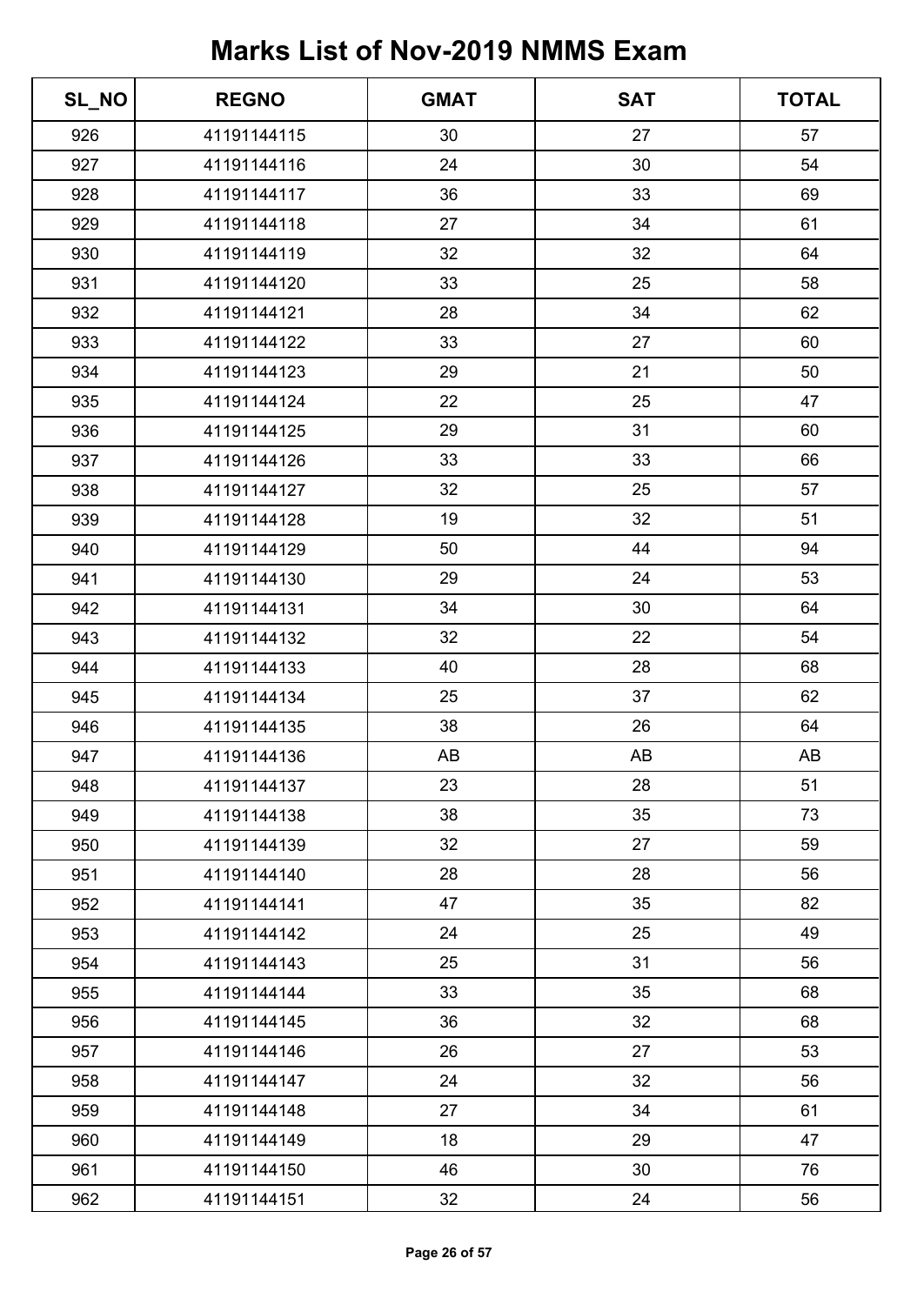| SL_NO | <b>REGNO</b> | <b>GMAT</b> | <b>SAT</b> | <b>TOTAL</b> |
|-------|--------------|-------------|------------|--------------|
| 963   | 41191144152  | 42          | 35         | 77           |
| 964   | 41191144153  | 26          | 23         | 49           |
| 965   | 41191144154  | 34          | 31         | 65           |
| 966   | 41191144155  | 27          | 29         | 56           |
| 967   | 41191144156  | 45          | 36         | 81           |
| 968   | 41191144157  | 33          | 33         | 66           |
| 969   | 41191144158  | 35          | 37         | 72           |
| 970   | 41191144159  | 29          | 39         | 68           |
| 971   | 41191144160  | 26          | 22         | 48           |
| 972   | 41191144161  | 19          | 31         | 50           |
| 973   | 41191144162  | 20          | 34         | 54           |
| 974   | 41191144163  | 15          | 33         | 48           |
| 975   | 41191144164  | 27          | 26         | 53           |
| 976   | 41191144165  | 34          | 22         | 56           |
| 977   | 41191144166  | 45          | 33         | 78           |
| 978   | 41191144167  | 27          | 31         | 58           |
| 979   | 41191144168  | 27          | 30         | 57           |
| 980   | 41191144169  | 30          | 31         | 61           |
| 981   | 41191144170  | 34          | 29         | 63           |
| 982   | 41191144171  | 27          | 37         | 64           |
| 983   | 41191144172  | 30          | 36         | 66           |
| 984   | 41191144173  | 27          | 36         | 63           |
| 985   | 41191144174  | 22          | 31         | 53           |
| 986   | 41191144175  | 37          | 28         | 65           |
| 987   | 41191144176  | 27          | 29         | 56           |
| 988   | 41191144177  | 22          | 27         | 49           |
| 989   | 41191144178  | 26          | 27         | 53           |
| 990   | 41191144179  | 19          | 38         | 57           |
| 991   | 41191144180  | 20          | 31         | 51           |
| 992   | 41191144181  | 35          | 21         | 56           |
| 993   | 41191144182  | 43          | 40         | 83           |
| 994   | 41191144183  | 33          | 29         | 62           |
| 995   | 41191144184  | 37          | 25         | 62           |
| 996   | 41191144185  | 40          | 26         | 66           |
| 997   | 41191144186  | 34          | 27         | 61           |
| 998   | 41191144187  | 34          | 26         | 60           |
| 999   | 41191144188  | 24          | 24         | 48           |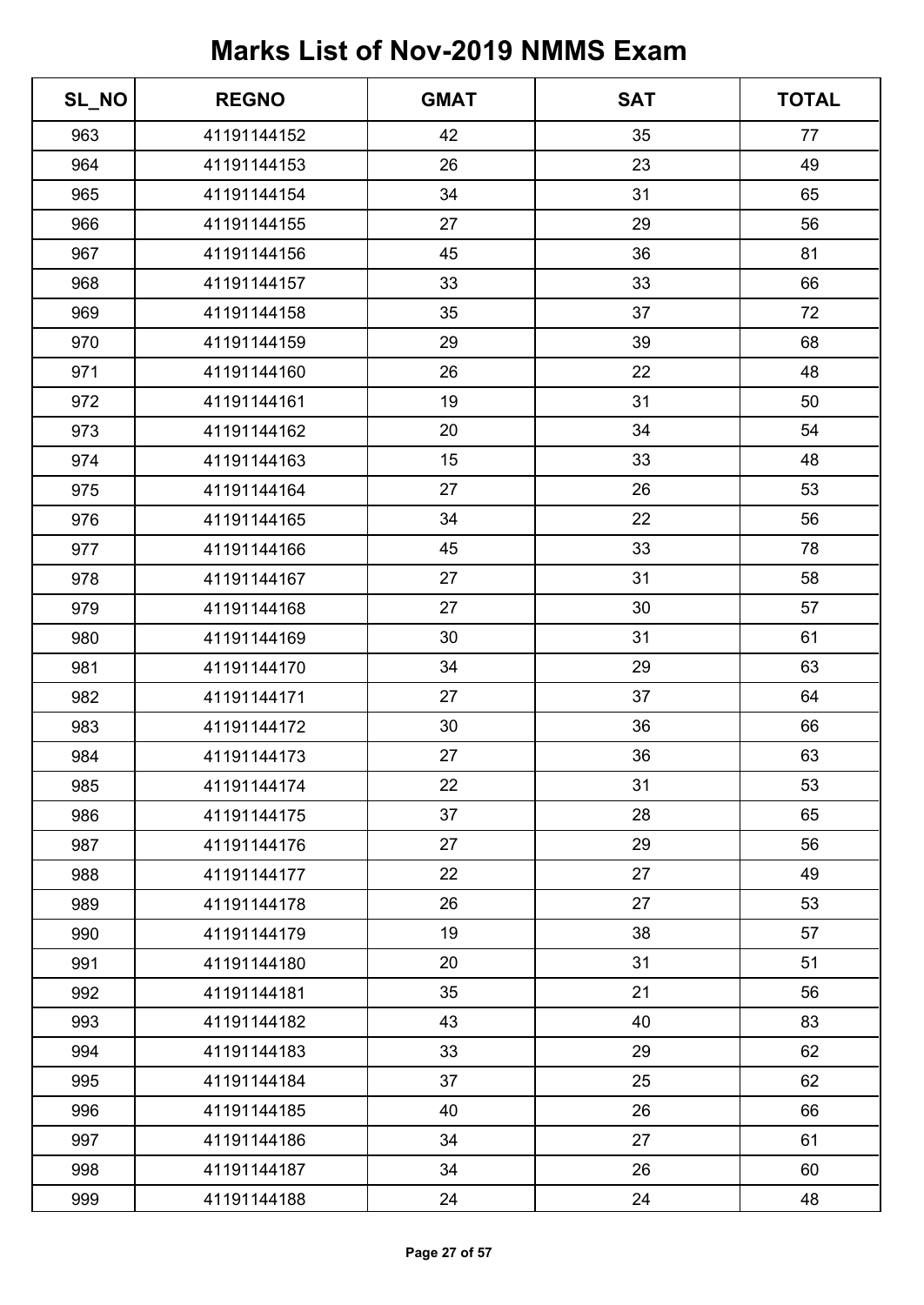| SL_NO | <b>REGNO</b> | <b>GMAT</b> | <b>SAT</b> | <b>TOTAL</b> |
|-------|--------------|-------------|------------|--------------|
| 1000  | 41191144189  | 31          | 26         | 57           |
| 1001  | 41191144190  | 33          | 26         | 59           |
| 1002  | 41191144191  | 29          | 23         | 52           |
| 1003  | 41191144192  | 31          | 20         | 51           |
| 1004  | 41191144193  | 22          | 30         | 52           |
| 1005  | 41191144194  | 24          | 22         | 46           |
| 1006  | 41191144195  | 23          | 17         | 40           |
| 1007  | 41191144196  | 25          | 24         | 49           |
| 1008  | 41191144197  | AB          | AB         | AB           |
| 1009  | 41191144198  | 27          | 31         | 58           |
| 1010  | 41191144199  | 40          | 28         | 68           |
| 1011  | 41191144200  | 26          | 24         | 50           |
| 1012  | 41191144201  | 43          | 30         | 73           |
| 1013  | 41191144202  | 30          | 30         | 60           |
| 1014  | 41191144203  | 26          | 39         | 65           |
| 1015  | 41191144204  | 46          | 31         | 77           |
| 1016  | 41191144205  | 31          | 29         | 60           |
| 1017  | 41191144206  | 29          | 33         | 62           |
| 1018  | 41191144207  | 28          | 30         | 58           |
| 1019  | 41191144208  | 25          | 22         | 47           |
| 1020  | 41191144209  | 35          | 36         | 71           |
| 1021  | 41191144210  | 40          | 33         | 73           |
| 1022  | 41191144211  | 31          | 26         | 57           |
| 1023  | 41191144212  | 38          | 24         | 62           |
| 1024  | 41191144213  | 30          | 34         | 64           |
| 1025  | 41191144214  | 32          | 21         | 53           |
| 1026  | 41191144215  | 36          | 29         | 65           |
| 1027  | 41191144216  | 34          | 45         | 79           |
| 1028  | 41191144217  | 18          | 21         | 39           |
| 1029  | 41191144218  | 31          | 21         | 52           |
| 1030  | 41191144219  | 27          | 26         | 53           |
| 1031  | 41191144220  | 36          | 23         | 59           |
| 1032  | 41191144221  | 18          | 25         | 43           |
| 1033  | 41191144222  | 39          | 38         | 77           |
| 1034  | 41191144223  | 33          | 27         | 60           |
| 1035  | 41191144224  | 45          | 42         | 87           |
| 1036  | 41191144225  | 37          | 23         | 60           |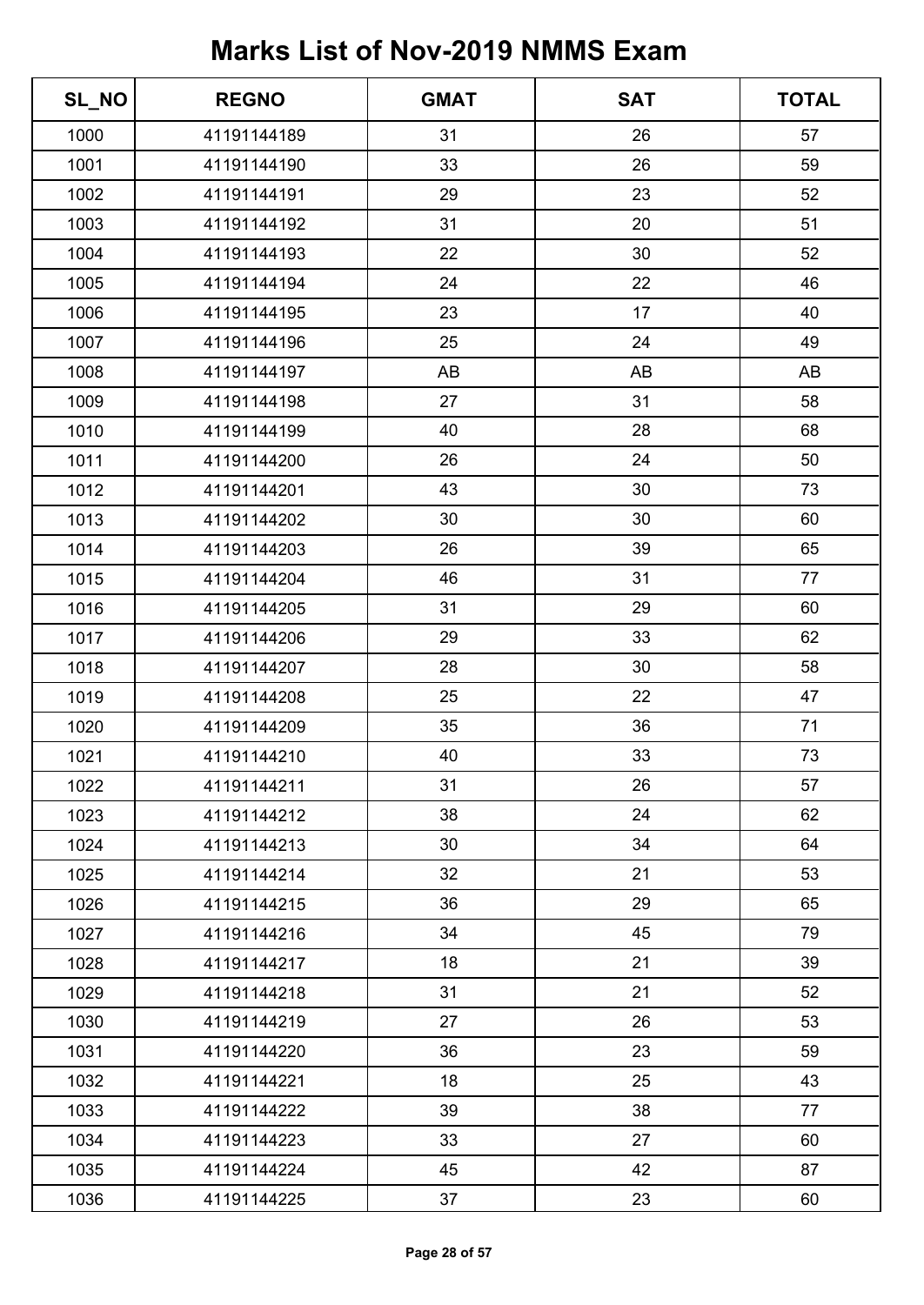| SL_NO | <b>REGNO</b> | <b>GMAT</b> | <b>SAT</b> | <b>TOTAL</b> |
|-------|--------------|-------------|------------|--------------|
| 1037  | 41191144226  | 37          | 25         | 62           |
| 1038  | 41191144227  | 27          | 27         | 54           |
| 1039  | 41191144228  | 21          | 37         | 58           |
| 1040  | 41191144229  | 53          | 40         | 93           |
| 1041  | 41191144230  | 48          | 36         | 84           |
| 1042  | 41191144231  | 34          | 26         | 60           |
| 1043  | 41191144232  | 24          | 30         | 54           |
| 1044  | 41191144233  | 19          | 22         | 41           |
| 1045  | 41191144234  | 39          | 34         | 73           |
| 1046  | 41191144235  | 24          | 21         | 45           |
| 1047  | 41191144236  | 29          | 24         | 53           |
| 1048  | 41191144237  | 34          | 35         | 69           |
| 1049  | 41191144238  | 28          | 32         | 60           |
| 1050  | 41191144239  | 39          | 39         | 78           |
| 1051  | 41191144240  | 26          | 18         | 44           |
| 1052  | 41191145001  | 28          | 25         | 53           |
| 1053  | 41191145002  | 27          | 16         | 43           |
| 1054  | 41191145003  | 42          | 32         | 74           |
| 1055  | 41191145004  | 27          | 29         | 56           |
| 1056  | 41191145005  | 20          | 35         | 55           |
| 1057  | 41191145006  | 53          | 33         | 86           |
| 1058  | 41191145007  | 36          | 32         | 68           |
| 1059  | 41191145008  | 31          | 28         | 59           |
| 1060  | 41191145009  | 23          | 24         | 47           |
| 1061  | 41191145010  | 33          | 32         | 65           |
| 1062  | 41191145011  | 50          | 34         | 84           |
| 1063  | 41191145012  | 56          | 37         | 93           |
| 1064  | 41191145013  | 27          | 27         | 54           |
| 1065  | 41191145014  | 32          | 20         | 52           |
| 1066  | 41191145015  | 26          | 32         | 58           |
| 1067  | 41191145016  | 26          | 31         | 57           |
| 1068  | 41191145017  | 22          | 29         | 51           |
| 1069  | 41191145018  | 32          | 29         | 61           |
| 1070  | 41191145019  | 44          | 43         | 87           |
| 1071  | 41191145020  | 34          | 24         | 58           |
| 1072  | 41191145021  | 35          | 27         | 62           |
| 1073  | 41191145022  | 35          | 28         | 63           |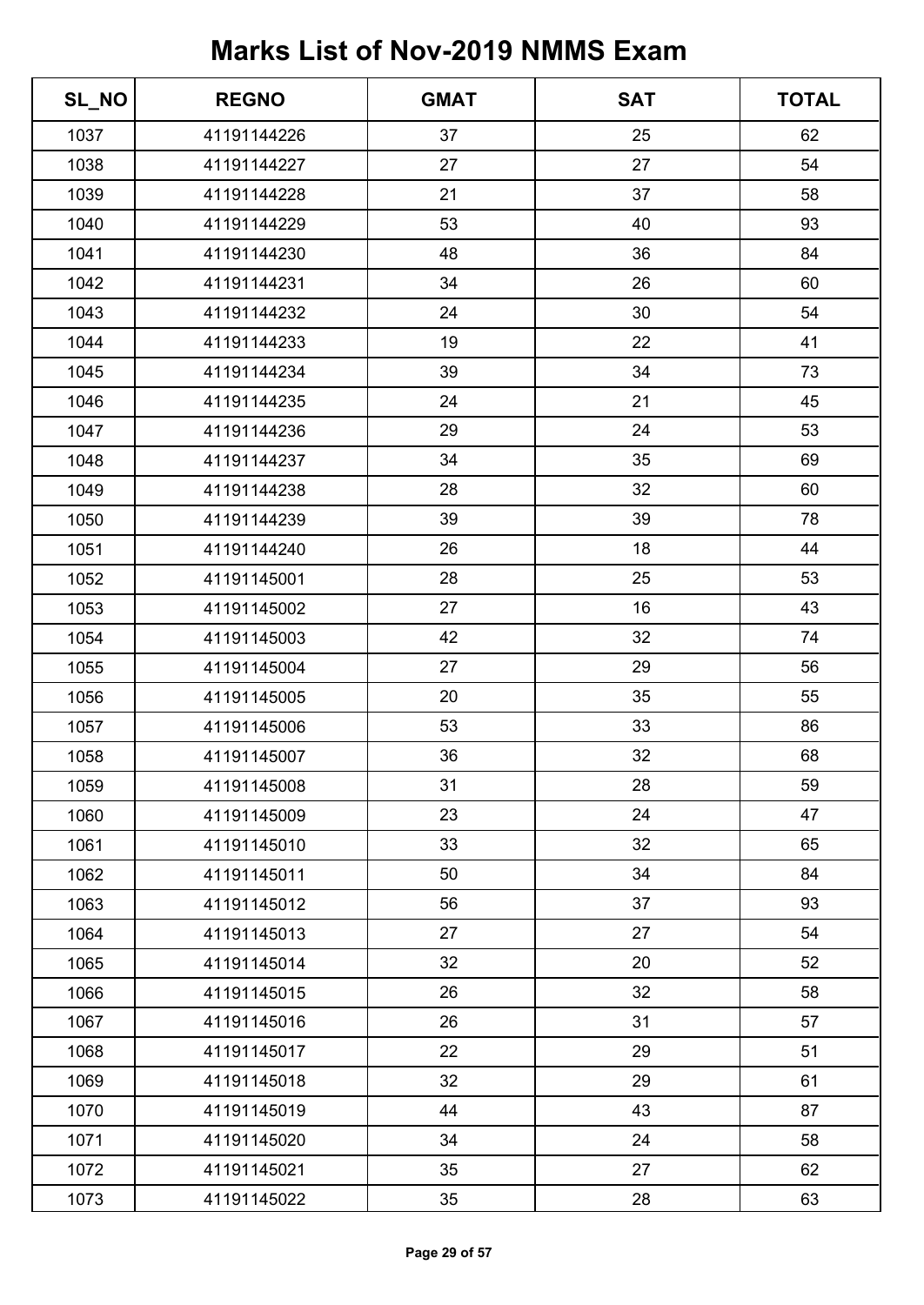| SL_NO | <b>REGNO</b> | <b>GMAT</b> | <b>SAT</b> | <b>TOTAL</b> |
|-------|--------------|-------------|------------|--------------|
| 1074  | 41191145023  | 37          | 29         | 66           |
| 1075  | 41191145024  | 18          | 31         | 49           |
| 1076  | 41191145025  | 12          | 29         | 41           |
| 1077  | 41191145026  | 27          | 28         | 55           |
| 1078  | 41191145027  | 31          | 23         | 54           |
| 1079  | 41191145028  | 53          | 39         | 92           |
| 1080  | 41191145029  | 22          | 34         | 56           |
| 1081  | 41191145030  | 26          | 31         | 57           |
| 1082  | 41191145031  | 36          | 19         | 55           |
| 1083  | 41191145032  | 27          | 16         | 43           |
| 1084  | 41191145033  | 24          | 18         | 42           |
| 1085  | 41191145034  | 38          | 35         | 73           |
| 1086  | 41191145035  | 27          | 28         | 55           |
| 1087  | 41191145036  | 43          | 32         | 75           |
| 1088  | 41191145037  | 17          | 19         | 36           |
| 1089  | 41191145038  | 30          | 36         | 66           |
| 1090  | 41191145039  | 48          | 28         | 76           |
| 1091  | 41191145040  | 25          | 29         | 54           |
| 1092  | 41191145041  | 22          | 30         | 52           |
| 1093  | 41191145042  | 30          | 26         | 56           |
| 1094  | 41191145043  | 25          | 23         | 48           |
| 1095  | 41191145044  | 18          | 23         | 41           |
| 1096  | 41191145045  | 29          | 29         | 58           |
| 1097  | 41191145046  | 32          | 31         | 63           |
| 1098  | 41191145047  | 28          | 28         | 56           |
| 1099  | 41191145048  | 31          | 30         | 61           |
| 1100  | 41191145049  | 34          | 36         | 70           |
| 1101  | 41191145050  | 20          | 32         | 52           |
| 1102  | 41191145051  | 31          | 22         | 53           |
| 1103  | 41191145052  | 34          | 29         | 63           |
| 1104  | 41191145053  | 32          | 33         | 65           |
| 1105  | 41191145054  | 24          | 27         | 51           |
| 1106  | 41191145055  | 31          | 28         | 59           |
| 1107  | 41191145056  | 28          | 26         | 54           |
| 1108  | 41191145057  | 36          | 28         | 64           |
| 1109  | 41191145058  | 18          | 23         | 41           |
| 1110  | 41191145059  | 39          | 45         | 84           |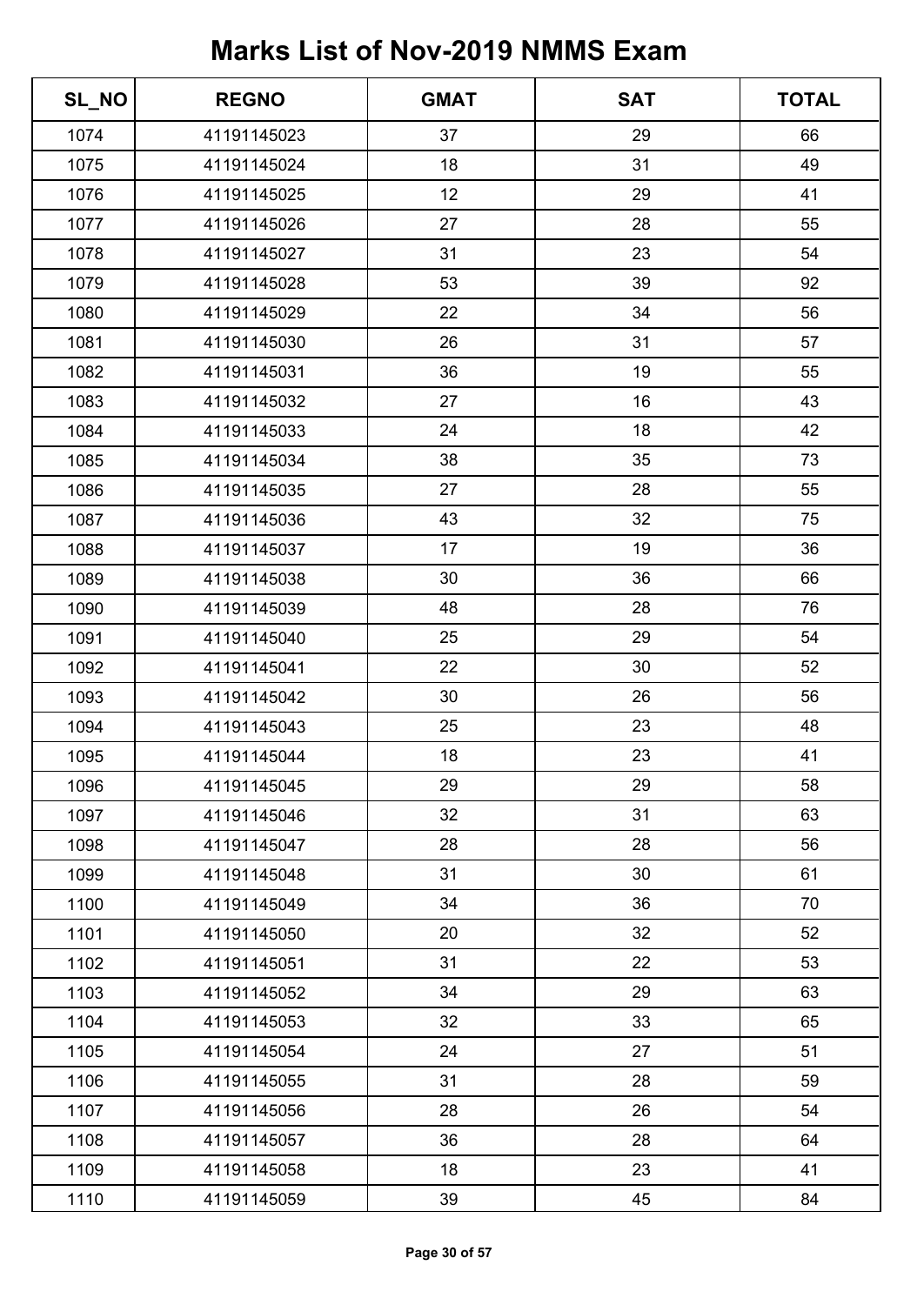| SL_NO | <b>REGNO</b> | <b>GMAT</b> | <b>SAT</b> | <b>TOTAL</b> |
|-------|--------------|-------------|------------|--------------|
| 1111  | 41191145060  | 36          | 27         | 63           |
| 1112  | 41191145061  | 36          | 36         | 72           |
| 1113  | 41191145062  | 30          | 38         | 68           |
| 1114  | 41191145063  | 31          | 35         | 66           |
| 1115  | 41191145064  | 24          | 31         | 55           |
| 1116  | 41191145065  | 34          | 31         | 65           |
| 1117  | 41191145066  | 30          | 32         | 62           |
| 1118  | 41191145067  | 26          | 22         | 48           |
| 1119  | 41191145068  | 36          | 33         | 69           |
| 1120  | 41191145069  | 36          | 41         | 77           |
| 1121  | 41191145070  | 39          | 27         | 66           |
| 1122  | 41191145071  | 18          | 35         | 53           |
| 1123  | 41191145072  | 27          | 28         | 55           |
| 1124  | 41191145073  | 27          | 25         | 52           |
| 1125  | 41191145074  | 31          | 36         | 67           |
| 1126  | 41191145075  | 44          | 29         | 73           |
| 1127  | 41191145076  | 28          | 27         | 55           |
| 1128  | 41191145077  | 36          | 25         | 61           |
| 1129  | 41191145078  | 39          | 32         | 71           |
| 1130  | 41191145079  | 23          | 25         | 48           |
| 1131  | 41191145080  | 51          | 37         | 88           |
| 1132  | 41191145081  | 25          | 22         | 47           |
| 1133  | 41191145082  | 32          | 34         | 66           |
| 1134  | 41191145083  | 33          | 33         | 66           |
| 1135  | 41191145084  | 33          | 35         | 68           |
| 1136  | 41191145085  | 21          | 22         | 43           |
| 1137  | 41191145086  | 28          | 27         | 55           |
| 1138  | 41191145087  | 32          | 37         | 69           |
| 1139  | 41191145088  | 31          | 30         | 61           |
| 1140  | 41191145089  | 22          | 30         | 52           |
| 1141  | 41191145090  | 23          | 20         | 43           |
| 1142  | 41191145091  | 29          | 23         | 52           |
| 1143  | 41191145092  | 49          | 29         | 78           |
| 1144  | 41191145093  | 41          | 28         | 69           |
| 1145  | 41191145094  | 40          | 30         | 70           |
| 1146  | 41191145095  | 26          | 31         | 57           |
| 1147  | 41191145096  | 28          | 25         | 53           |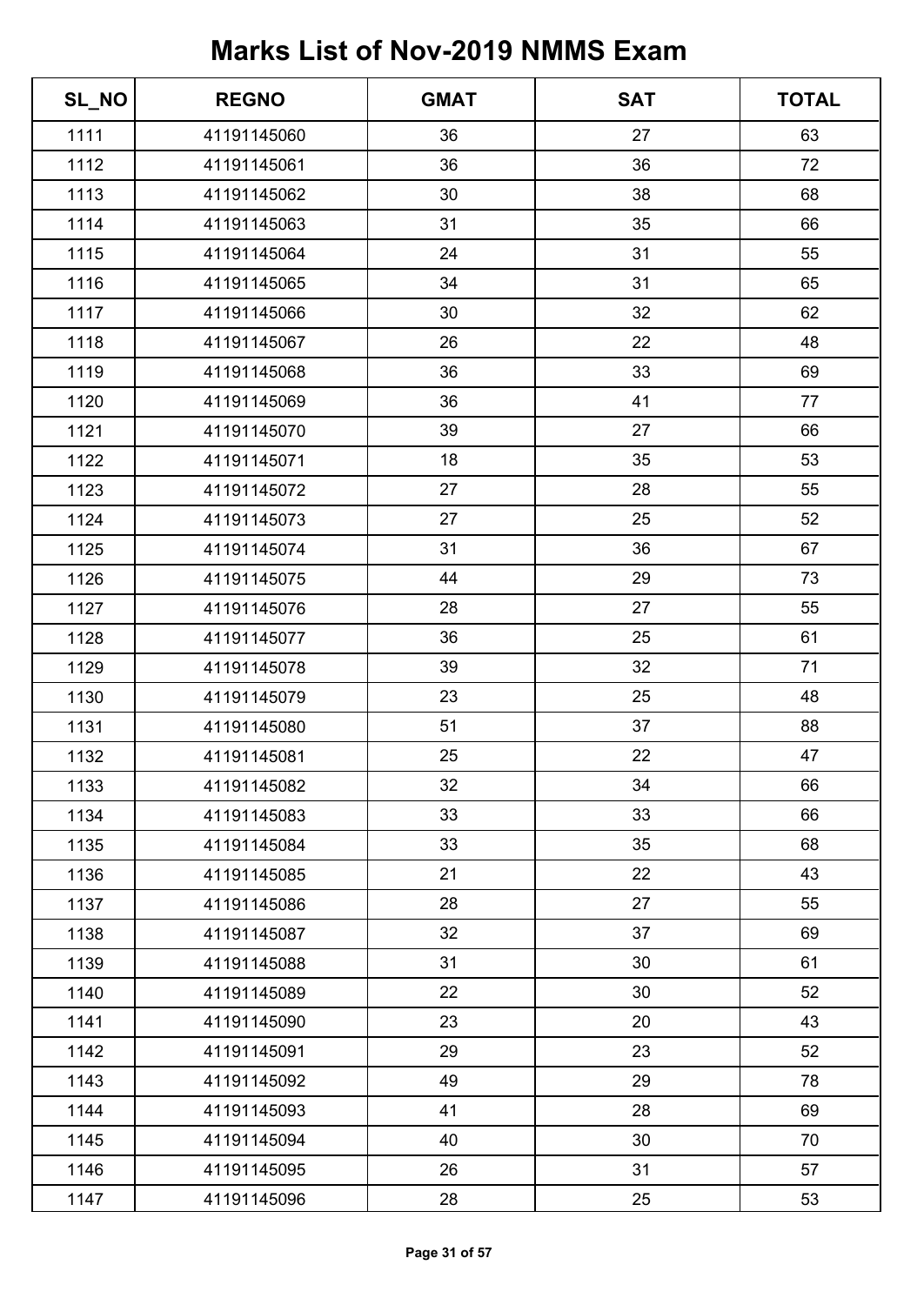| SL_NO | <b>REGNO</b> | <b>GMAT</b>      | <b>SAT</b> | <b>TOTAL</b> |
|-------|--------------|------------------|------------|--------------|
| 1148  | 41191145097  | 29               | 31         | 60           |
| 1149  | 41191145098  | 27               | 33         | 60           |
| 1150  | 41191145099  | 23               | 23         | 46           |
| 1151  | 41191145100  | 17               | 39         | 56           |
| 1152  | 41191145101  | 44               | 31         | 75           |
| 1153  | 41191145102  | 32               | 41         | 73           |
| 1154  | 41191145103  | 37               | 28         | 65           |
| 1155  | 41191145104  | 41               | 31         | 72           |
| 1156  | 41191145105  | 44               | 29         | 73           |
| 1157  | 41191145106  | 33               | 27         | 60           |
| 1158  | 41191145107  | 30               | 25         | 55           |
| 1159  | 41191145108  | $\boldsymbol{9}$ | 22         | 31           |
| 1160  | 41191145109  | 24               | 27         | 51           |
| 1161  | 41191145110  | 29               | 34         | 63           |
| 1162  | 41191145111  | 28               | 25         | 53           |
| 1163  | 41191145112  | 42               | 30         | 72           |
| 1164  | 41191145113  | 43               | 29         | 72           |
| 1165  | 41191145114  | 35               | 29         | 64           |
| 1166  | 41191145115  | 38               | 30         | 68           |
| 1167  | 41191145116  | 41               | 32         | 73           |
| 1168  | 41191145117  | 35               | 28         | 63           |
| 1169  | 41191145118  | 27               | 26         | 53           |
| 1170  | 41191145119  | 37               | 20         | 57           |
| 1171  | 41191145120  | 24               | 25         | 49           |
| 1172  | 41191145121  | 37               | 44         | 81           |
| 1173  | 41191145122  | 11               | 43         | 54           |
| 1174  | 41191145123  | 27               | 37         | 64           |
| 1175  | 41191145124  | 26               | 28         | 54           |
| 1176  | 41191145125  | 20               | 25         | 45           |
| 1177  | 41191145126  | 19               | 32         | 51           |
| 1178  | 41191145127  | 30               | 28         | 58           |
| 1179  | 41191145128  | 33               | 30         | 63           |
| 1180  | 41191145129  | 17               | 21         | 38           |
| 1181  | 41191145130  | 18               | 25         | 43           |
| 1182  | 41191145131  | 40               | 29         | 69           |
| 1183  | 41191145132  | 38               | 35         | 73           |
| 1184  | 41191145133  | 24               | 26         | 50           |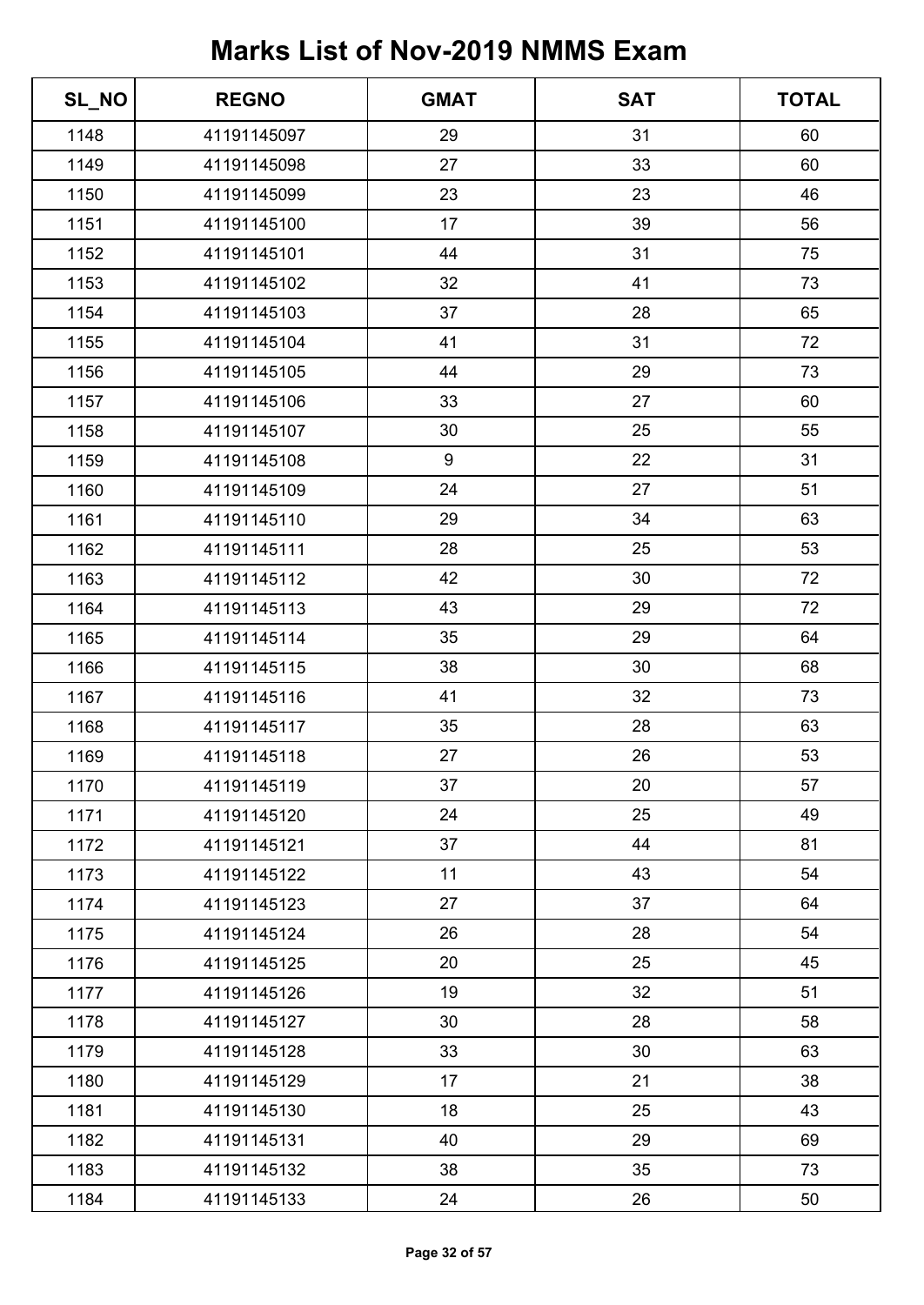| SL_NO | <b>REGNO</b> | <b>GMAT</b> | <b>SAT</b> | <b>TOTAL</b> |
|-------|--------------|-------------|------------|--------------|
| 1185  | 41191145134  | 40          | 39         | 79           |
| 1186  | 41191145135  | 33          | 31         | 64           |
| 1187  | 41191145136  | 36          | 34         | 70           |
| 1188  | 41191145137  | 26          | 32         | 58           |
| 1189  | 41191145138  | 26          | 29         | 55           |
| 1190  | 41191145139  | 29          | 30         | 59           |
| 1191  | 41191145140  | 26          | 34         | 60           |
| 1192  | 41191145141  | 30          | 27         | 57           |
| 1193  | 41191145142  | 35          | 24         | 59           |
| 1194  | 41191145143  | 33          | 30         | 63           |
| 1195  | 41191145144  | 32          | 31         | 63           |
| 1196  | 41191145145  | 25          | 36         | 61           |
| 1197  | 41191145146  | 28          | 18         | 46           |
| 1198  | 41191145147  | 20          | 25         | 45           |
| 1199  | 41191145148  | 54          | 28         | 82           |
| 1200  | 41191145149  | 51          | 45         | 96           |
| 1201  | 41191145150  | 47          | 34         | 81           |
| 1202  | 41191145151  | 30          | 33         | 63           |
| 1203  | 41191145152  | 24          | 20         | 44           |
| 1204  | 41191145153  | 31          | 24         | 55           |
| 1205  | 41191145154  | 29          | 22         | 51           |
| 1206  | 41191145155  | 26          | 31         | 57           |
| 1207  | 41191145156  | 28          | 27         | 55           |
| 1208  | 41191145157  | 26          | 31         | 57           |
| 1209  | 41191145158  | 39          | 52         | 91           |
| 1210  | 41191145159  | 23          | 17         | 40           |
| 1211  | 41191145160  | 27          | 35         | 62           |
| 1212  | 41191145161  | 24          | 30         | 54           |
| 1213  | 41191145162  | 29          | 24         | 53           |
| 1214  | 41191145163  | 24          | 29         | 53           |
| 1215  | 41191145164  | 24          | 23         | 47           |
| 1216  | 41191145165  | 29          | 33         | 62           |
| 1217  | 41191145166  | 30          | 27         | 57           |
| 1218  | 41191145167  | 24          | 24         | 48           |
| 1219  | 41191145168  | 25          | 24         | 49           |
| 1220  | 41191145169  | 35          | 29         | 64           |
| 1221  | 41191145170  | 39          | 44         | 83           |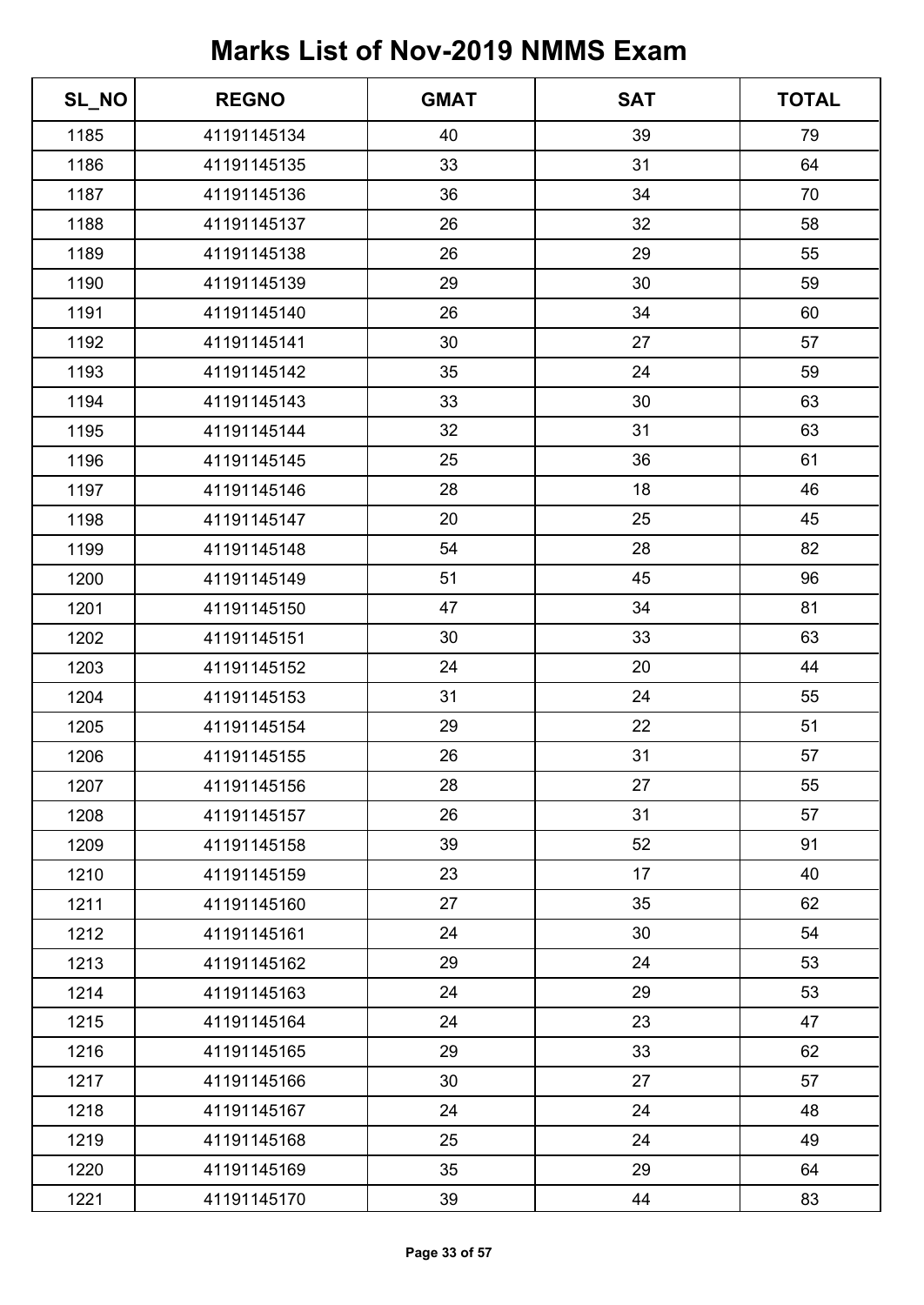| SL_NO | <b>REGNO</b> | <b>GMAT</b> | <b>SAT</b> | <b>TOTAL</b> |
|-------|--------------|-------------|------------|--------------|
| 1222  | 41191145171  | 12          | 26         | 38           |
| 1223  | 41191145172  | 23          | 29         | 52           |
| 1224  | 41191145173  | 34          | 32         | 66           |
| 1225  | 41191145174  | 42          | 29         | 71           |
| 1226  | 41191145175  | 26          | 32         | 58           |
| 1227  | 41191145176  | 30          | 28         | 58           |
| 1228  | 41191145177  | 40          | 34         | 74           |
| 1229  | 41191145178  | 27          | 31         | 58           |
| 1230  | 41191145179  | 26          | 24         | 50           |
| 1231  | 41191145180  | 28          | 42         | 70           |
| 1232  | 41191145181  | 25          | 33         | 58           |
| 1233  | 41191145182  | 28          | 30         | 58           |
| 1234  | 41191145183  | 26          | 27         | 53           |
| 1235  | 41191145184  | 25          | 32         | 57           |
| 1236  | 41191145185  | 40          | 42         | 82           |
| 1237  | 41191145186  | 28          | 25         | 53           |
| 1238  | 41191145187  | 24          | 39         | 63           |
| 1239  | 41191145188  | 37          | 32         | 69           |
| 1240  | 41191145189  | 26          | 32         | 58           |
| 1241  | 41191145190  | 31          | 28         | 59           |
| 1242  | 41191145191  | 37          | 25         | 62           |
| 1243  | 41191145192  | 23          | 26         | 49           |
| 1244  | 41191145193  | 31          | 23         | 54           |
| 1245  | 41191146001  | 31          | 40         | 71           |
| 1246  | 41191146002  | 40          | 27         | 67           |
| 1247  | 41191146003  | 25          | 18         | 43           |
| 1248  | 41191146004  | 24          | 35         | 59           |
| 1249  | 41191146005  | 27          | 37         | 64           |
| 1250  | 41191146006  | 36          | 39         | 75           |
| 1251  | 41191146007  | 25          | 33         | 58           |
| 1252  | 41191146008  | 36          | 37         | 73           |
| 1253  | 41191146009  | 27          | 32         | 59           |
| 1254  | 41191146010  | 34          | 36         | 70           |
| 1255  | 41191146011  | 26          | 35         | 61           |
| 1256  | 41191146012  | 45          | 32         | 77           |
| 1257  | 41191146013  | 36          | 35         | 71           |
| 1258  | 41191146014  | 29          | 30         | 59           |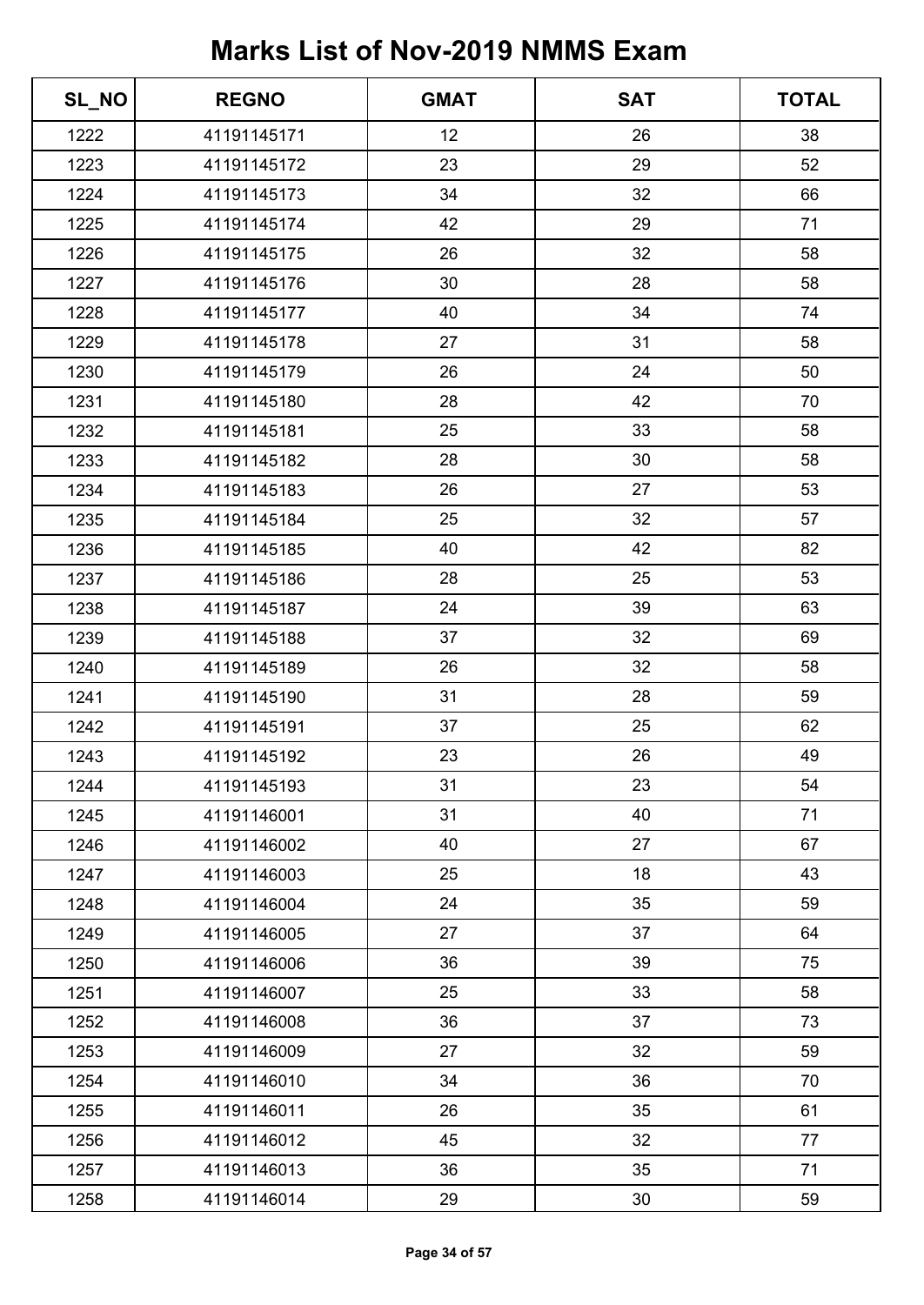| SL_NO | <b>REGNO</b> | <b>GMAT</b> | <b>SAT</b> | <b>TOTAL</b> |
|-------|--------------|-------------|------------|--------------|
| 1259  | 41191146015  | 43          | 37         | 80           |
| 1260  | 41191146016  | 22          | 21         | 43           |
| 1261  | 41191146017  | 51          | 38         | 89           |
| 1262  | 41191146018  | 39          | 34         | 73           |
| 1263  | 41191146019  | 40          | 32         | 72           |
| 1264  | 41191146020  | 28          | 22         | 50           |
| 1265  | 41191146021  | 27          | 34         | 61           |
| 1266  | 41191146022  | 30          | 35         | 65           |
| 1267  | 41191146023  | 44          | 36         | 80           |
| 1268  | 41191146024  | 33          | 30         | 63           |
| 1269  | 41191146025  | 33          | 56         | 89           |
| 1270  | 41191146026  | 29          | 22         | 51           |
| 1271  | 41191146027  | AB          | AB         | AB           |
| 1272  | 41191146028  | 56          | 37         | 93           |
| 1273  | 41191146029  | 47          | 27         | 74           |
| 1274  | 41191146030  | 26          | 20         | 46           |
| 1275  | 41191146031  | 22          | 26         | 48           |
| 1276  | 41191146032  | 23          | 27         | 50           |
| 1277  | 41191146033  | 19          | 20         | 39           |
| 1278  | 41191146034  | 34          | 34         | 68           |
| 1279  | 41191146035  | 35          | 31         | 66           |
| 1280  | 41191146036  | 25          | 46         | 71           |
| 1281  | 41191146037  | 35          | 46         | 81           |
| 1282  | 41191146038  | 51          | 38         | 89           |
| 1283  | 41191146039  | 48          | 39         | 87           |
| 1284  | 41191146040  | 13          | 25         | 38           |
| 1285  | 41191146041  | 43          | 23         | 66           |
| 1286  | 41191146042  | 29          | 34         | 63           |
| 1287  | 41191146043  | 31          | 26         | 57           |
| 1288  | 41191146044  | 43          | 32         | 75           |
| 1289  | 41191146045  | 56          | 26         | 82           |
| 1290  | 41191146046  | 29          | 42         | 71           |
| 1291  | 41191146047  | 22          | 29         | 51           |
| 1292  | 41191146048  | 54          | 46         | 100          |
| 1293  | 41191146049  | 26          | 28         | 54           |
| 1294  | 41191146050  | 19          | 27         | 46           |
| 1295  | 41191146051  | AB          | AB         | AB           |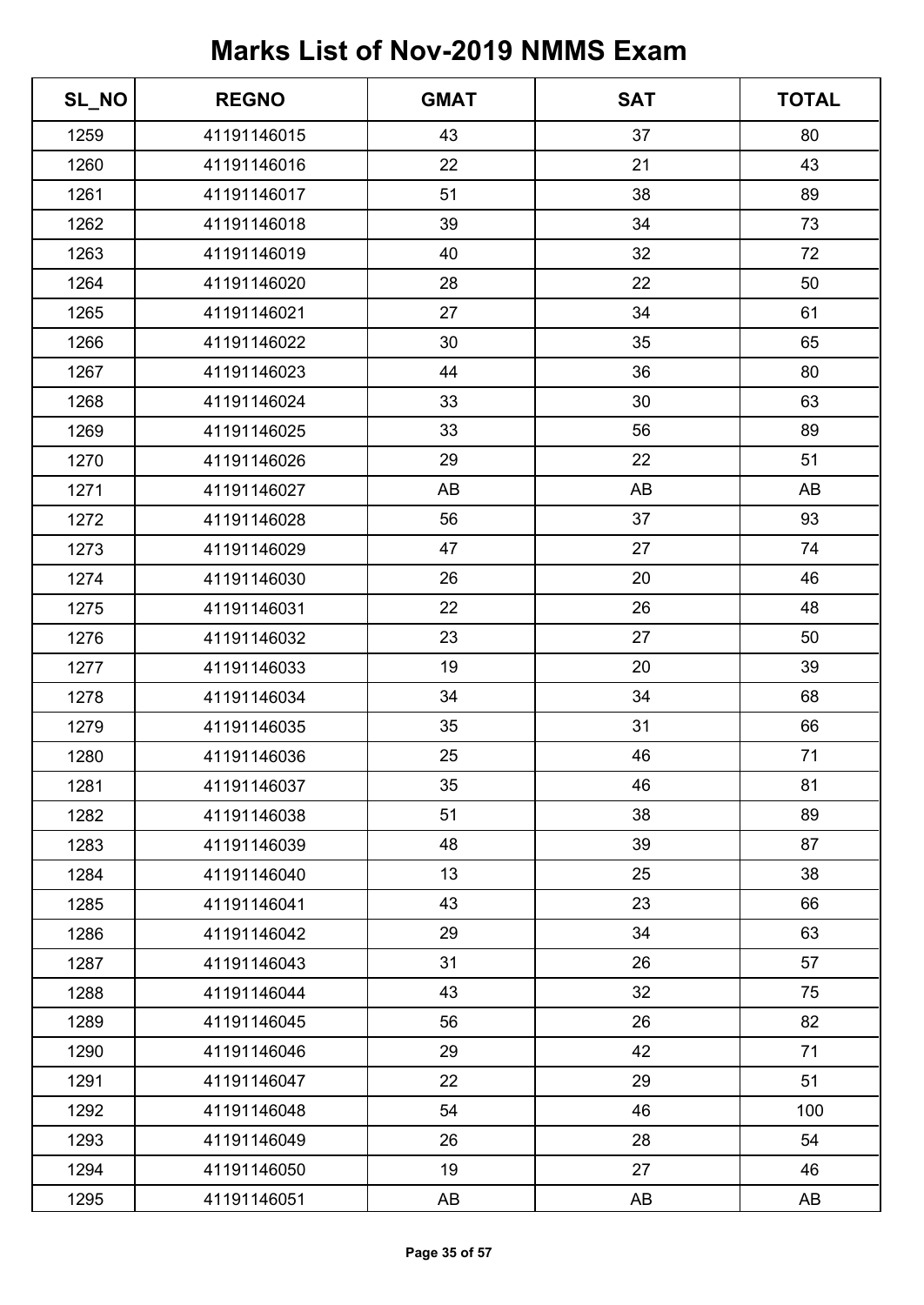| SL_NO | <b>REGNO</b> | <b>GMAT</b> | <b>SAT</b> | <b>TOTAL</b> |
|-------|--------------|-------------|------------|--------------|
| 1296  | 41191146052  | 47          | 48         | 95           |
| 1297  | 41191146053  | 38          | 40         | 78           |
| 1298  | 41191146054  | 48          | 42         | 90           |
| 1299  | 41191146055  | 42          | 40         | 82           |
| 1300  | 41191146056  | 40          | 40         | 80           |
| 1301  | 41191146057  | 35          | 32         | 67           |
| 1302  | 41191146058  | 19          | 32         | 51           |
| 1303  | 41191146059  | 20          | 24         | 44           |
| 1304  | 41191146060  | 14          | 22         | 36           |
| 1305  | 41191146061  | 24          | 33         | 57           |
| 1306  | 41191146062  | 19          | 30         | 49           |
| 1307  | 41191146063  | 49          | 29         | 78           |
| 1308  | 41191146064  | AB          | AB         | AB           |
| 1309  | 41191146065  | 36          | 27         | 63           |
| 1310  | 41191146066  | 38          | 36         | 74           |
| 1311  | 41191146067  | 35          | 30         | 65           |
| 1312  | 41191146068  | 22          | 25         | 47           |
| 1313  | 41191146069  | 27          | 29         | 56           |
| 1314  | 41191146070  | 33          | 31         | 64           |
| 1315  | 41191146071  | AB          | AB         | AB           |
| 1316  | 41191146072  | AB          | AB         | AB           |
| 1317  | 41191146073  | 28          | 31         | 59           |
| 1318  | 41191146074  | 32          | 31         | 63           |
| 1319  | 41191146075  | 22          | 26         | 48           |
| 1320  | 41191146076  | 29          | 27         | 56           |
| 1321  | 41191146077  | 32          | 38         | 70           |
| 1322  | 41191146078  | 41          | 37         | 78           |
| 1323  | 41191146079  | 38          | 37         | 75           |
| 1324  | 41191146080  | 33          | 30         | 63           |
| 1325  | 41191146081  | 33          | 52         | 85           |
| 1326  | 41191146082  | 37          | 35         | 72           |
| 1327  | 41191146083  | 38          | 40         | 78           |
| 1328  | 41191146084  | 30          | 30         | 60           |
| 1329  | 41191146085  | 42          | 34         | 76           |
| 1330  | 41191146086  | 48          | 44         | 92           |
| 1331  | 41191146087  | 29          | 49         | 78           |
| 1332  | 41191146088  | 42          | 33         | 75           |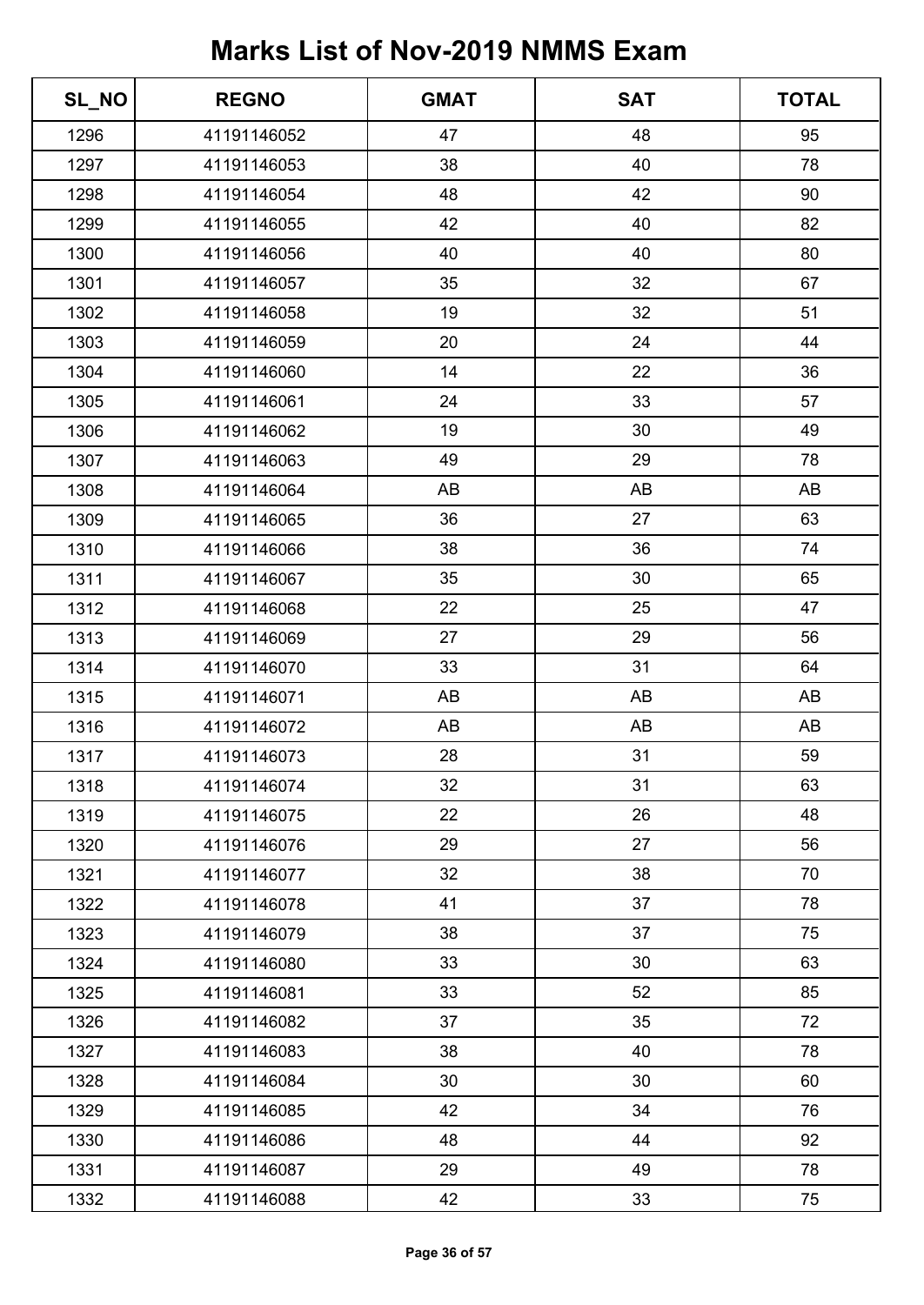| SL_NO | <b>REGNO</b> | <b>GMAT</b> | <b>SAT</b> | <b>TOTAL</b> |
|-------|--------------|-------------|------------|--------------|
| 1333  | 41191146089  | 22          | 32         | 54           |
| 1334  | 41191146090  | 44          | 39         | 83           |
| 1335  | 41191146091  | 35          | 33         | 68           |
| 1336  | 41191146092  | 65          | 52         | 117          |
| 1337  | 41191146093  | 21          | 24         | 45           |
| 1338  | 41191146094  | 48          | 37         | 85           |
| 1339  | 41191146095  | 34          | 39         | 73           |
| 1340  | 41191146096  | 42          | 36         | 78           |
| 1341  | 41191146097  | 35          | 44         | 79           |
| 1342  | 41191146098  | 35          | 35         | 70           |
| 1343  | 41191146099  | 37          | 26         | 63           |
| 1344  | 41191146100  | 36          | 28         | 64           |
| 1345  | 41191146101  | AB          | AB         | AB           |
| 1346  | 41191146102  | 51          | 37         | 88           |
| 1347  | 41191146103  | 37          | 28         | 65           |
| 1348  | 41191146104  | 36          | 25         | 61           |
| 1349  | 41191146105  | 48          | 27         | 75           |
| 1350  | 41191146106  | 21          | 45         | 66           |
| 1351  | 41191146107  | 39          | 31         | 70           |
| 1352  | 41191146108  | 32          | 37         | 69           |
| 1353  | 41191146109  | 35          | 27         | 62           |
| 1354  | 41191146110  | 26          | 18         | 44           |
| 1355  | 41191146111  | 26          | 27         | 53           |
| 1356  | 41191146112  | 31          | 22         | 53           |
| 1357  | 41191146113  | 19          | 30         | 49           |
| 1358  | 41191146114  | 35          | 23         | 58           |
| 1359  | 41191146115  | 29          | 34         | 63           |
| 1360  | 41191146116  | 30          | 27         | 57           |
| 1361  | 41191146117  | 25          | 31         | 56           |
| 1362  | 41191146118  | 37          | 37         | 74           |
| 1363  | 41191146119  | 42          | 33         | 75           |
| 1364  | 41191146120  | 45          | 32         | 77           |
| 1365  | 41191146121  | 23          | 25         | 48           |
| 1366  | 41191146122  | 51          | 33         | 84           |
| 1367  | 41191146123  | 43          | 39         | 82           |
| 1368  | 41191146124  | 28          | 48         | 76           |
| 1369  | 41191146125  | 21          | 32         | 53           |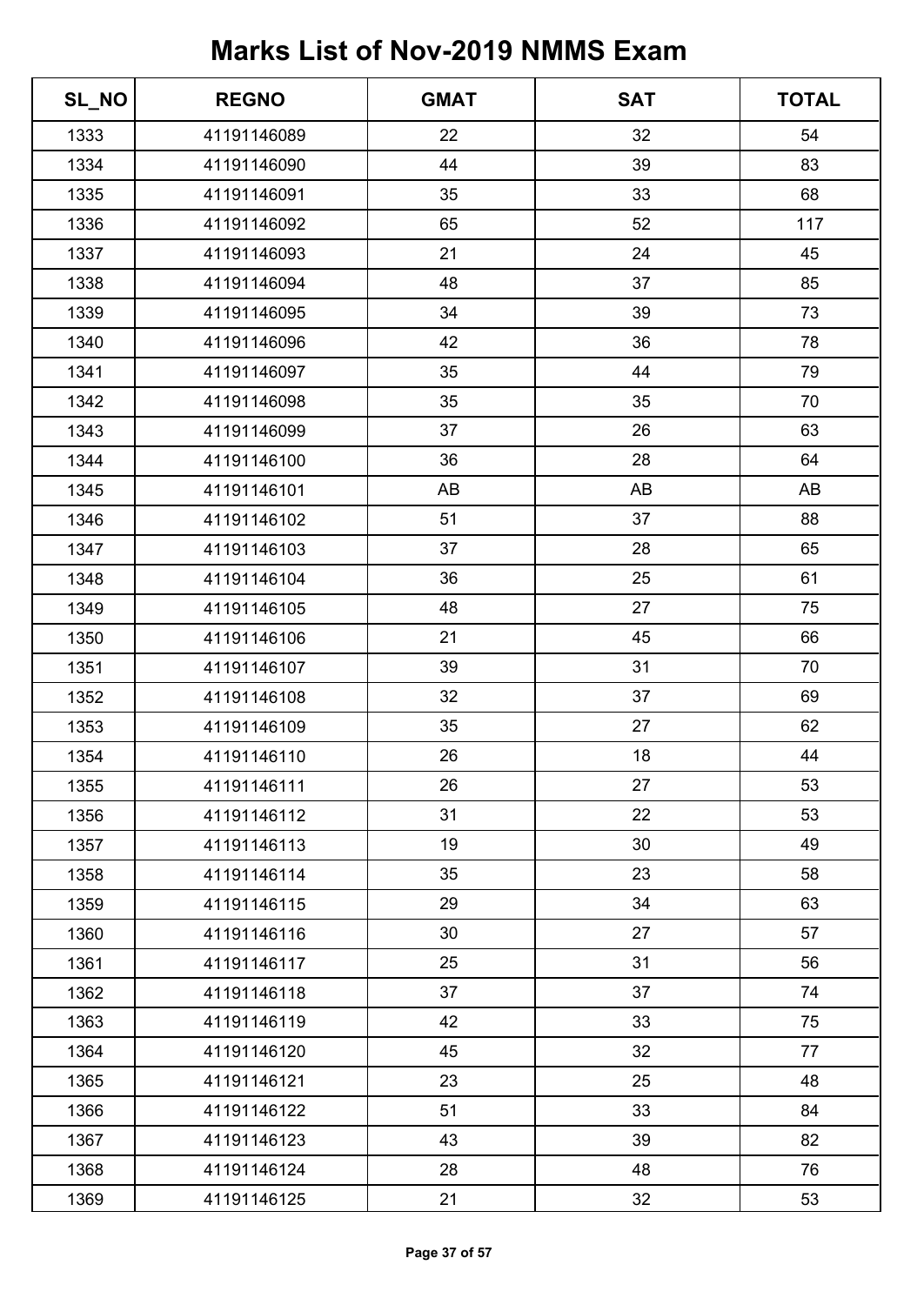| SL_NO | <b>REGNO</b> | <b>GMAT</b> | <b>SAT</b> | <b>TOTAL</b> |
|-------|--------------|-------------|------------|--------------|
| 1370  | 41191146126  | 31          | 31         | 62           |
| 1371  | 41191146127  | 41          | 27         | 68           |
| 1372  | 41191146128  | 28          | 28         | 56           |
| 1373  | 41191146129  | 37          | 31         | 68           |
| 1374  | 41191146130  | 20          | 28         | 48           |
| 1375  | 41191146131  | 32          | 25         | 57           |
| 1376  | 41191146132  | 23          | 31         | 54           |
| 1377  | 41191146133  | 30          | 22         | 52           |
| 1378  | 41191146134  | 12          | 20         | 32           |
| 1379  | 41191146135  | 37          | 45         | 82           |
| 1380  | 41191146136  | 37          | 37         | 74           |
| 1381  | 41191146137  | 35          | 29         | 64           |
| 1382  | 41191146138  | 26          | 27         | 53           |
| 1383  | 41191146139  | 21          | 27         | 48           |
| 1384  | 41191146140  | 32          | 23         | 55           |
| 1385  | 41191146141  | 22          | 33         | 55           |
| 1386  | 41191146142  | 34          | 25         | 59           |
| 1387  | 41191146143  | 26          | 29         | 55           |
| 1388  | 41191146144  | 41          | 39         | 80           |
| 1389  | 41191146145  | 34          | 40         | 74           |
| 1390  | 41191146146  | 45          | 29         | 74           |
| 1391  | 41191146147  | 31          | 31         | 62           |
| 1392  | 41191146148  | 40          | 40         | 80           |
| 1393  | 41191146149  | 38          | 27         | 65           |
| 1394  | 41191146150  | 44          | 36         | 80           |
| 1395  | 41191146151  | 43          | 25         | 68           |
| 1396  | 41191146152  | 22          | 35         | 57           |
| 1397  | 41191146153  | 32          | 39         | 71           |
| 1398  | 41191146154  | 30          | 27         | 57           |
| 1399  | 41191146155  | 27          | 30         | 57           |
| 1400  | 41191146156  | 41          | 41         | 82           |
| 1401  | 41191146157  | 23          | 20         | 43           |
| 1402  | 41191146158  | 21          | 44         | 65           |
| 1403  | 41191146159  | 42          | 46         | 88           |
| 1404  | 41191146160  | 36          | 29         | 65           |
| 1405  | 41191146161  | 43          | 28         | 71           |
| 1406  | 41191146162  | 28          | 27         | 55           |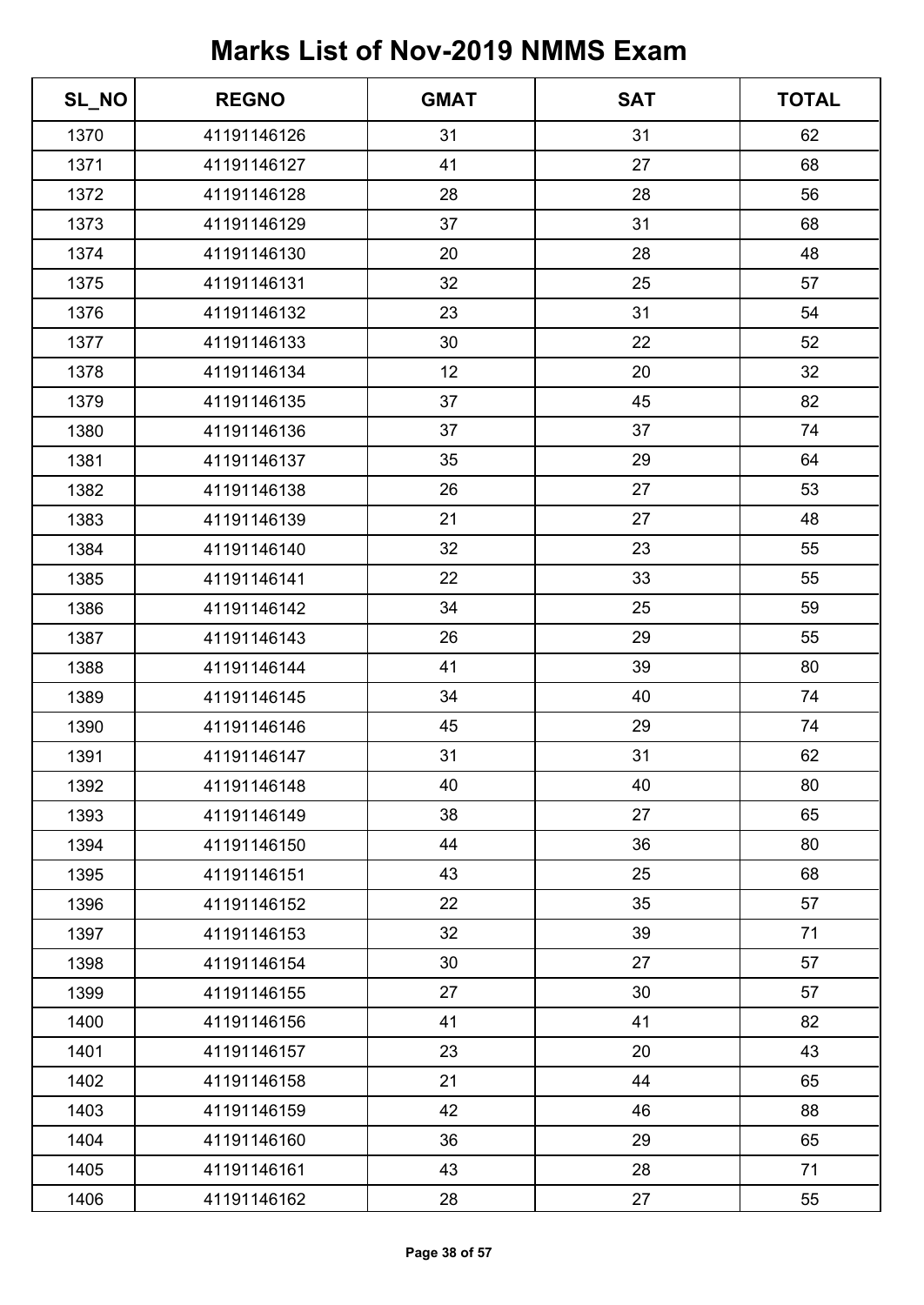| SL_NO | <b>REGNO</b> | <b>GMAT</b> | <b>SAT</b> | <b>TOTAL</b> |
|-------|--------------|-------------|------------|--------------|
| 1407  | 41191146163  | 34          | 30         | 64           |
| 1408  | 41191146164  | 39          | 33         | 72           |
| 1409  | 41191146165  | 37          | 42         | 79           |
| 1410  | 41191146166  | 27          | 37         | 64           |
| 1411  | 41191146167  | 22          | 28         | 50           |
| 1412  | 41191146168  | 45          | 38         | 83           |
| 1413  | 41191146169  | 52          | 44         | 96           |
| 1414  | 41191146170  | 26          | 25         | 51           |
| 1415  | 41191146171  | 45          | 31         | 76           |
| 1416  | 41191146172  | 42          | 31         | 73           |
| 1417  | 41191146173  | 30          | 33         | 63           |
| 1418  | 41191146174  | 25          | 30         | 55           |
| 1419  | 41191146175  | 37          | 37         | 74           |
| 1420  | 41191146176  | 36          | 33         | 69           |
| 1421  | 41191146177  | 34          | 33         | 67           |
| 1422  | 41191146178  | 23          | 28         | 51           |
| 1423  | 41191146179  | 45          | 35         | 80           |
| 1424  | 41191146180  | AB          | AB         | AB           |
| 1425  | 41191146181  | 51          | 35         | 86           |
| 1426  | 41191146182  | AB          | AB         | AB           |
| 1427  | 41191146183  | 35          | 42         | 77           |
| 1428  | 41191146184  | 50          | 44         | 94           |
| 1429  | 41191146185  | 33          | 42         | 75           |
| 1430  | 41191146186  | 42          | 32         | 74           |
| 1431  | 41191146187  | 34          | 43         | 77           |
| 1432  | 41191146188  | 21          | 14         | 35           |
| 1433  | 41191146189  | 37          | 15         | 52           |
| 1434  | 41191146190  | 23          | 19         | 42           |
| 1435  | 41191146191  | 32          | 41         | 73           |
| 1436  | 41191146192  | 22          | 33         | 55           |
| 1437  | 41191146193  | 37          | 29         | 66           |
| 1438  | 41191146194  | 28          | 28         | 56           |
| 1439  | 41191146195  | 31          | 28         | 59           |
| 1440  | 41191146196  | 26          | 33         | 59           |
| 1441  | 41191146197  | 36          | 33         | 69           |
| 1442  | 41191146198  | 38          | 38         | 76           |
| 1443  | 41191146199  | 25          | 28         | 53           |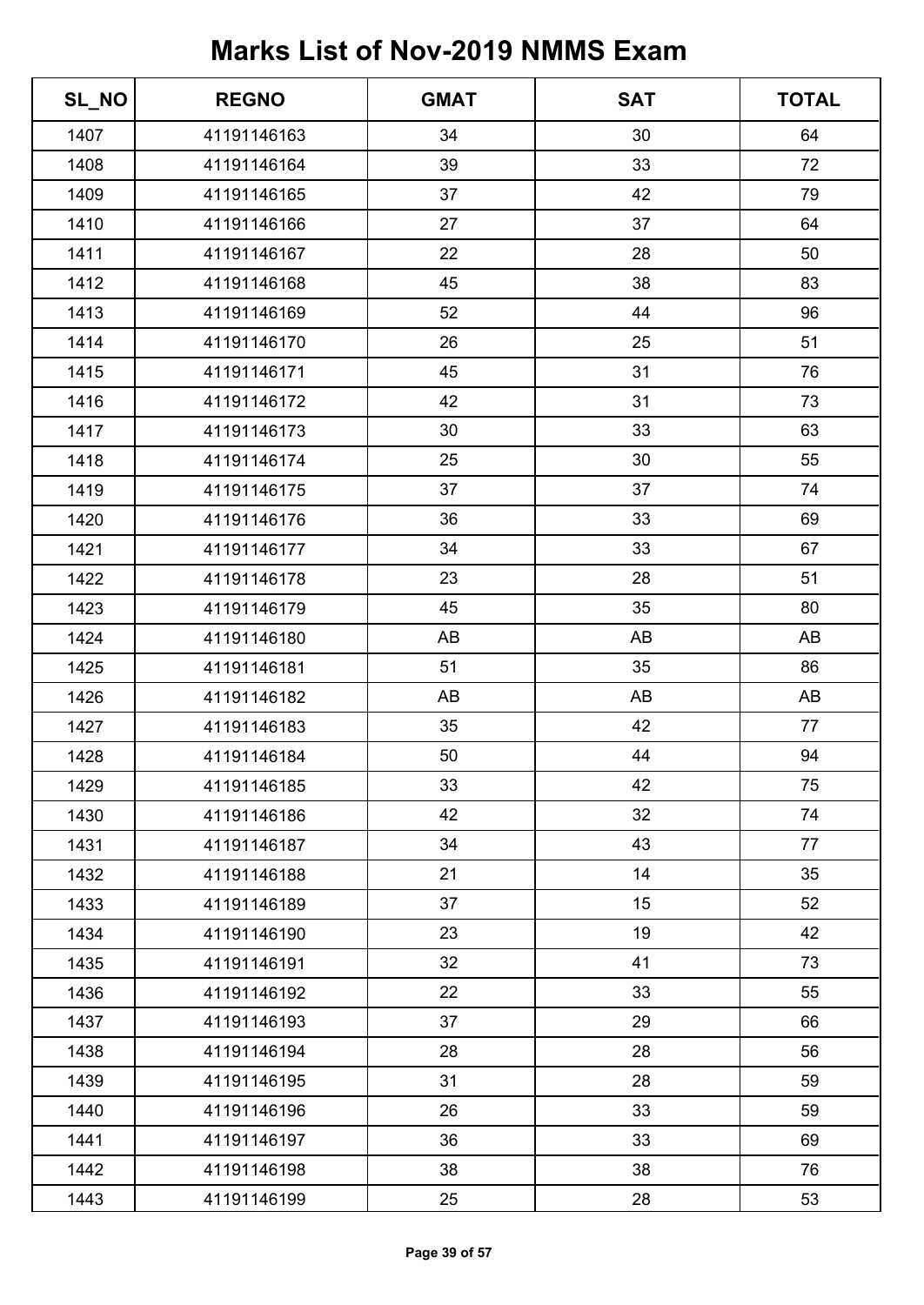| SL_NO | <b>REGNO</b> | <b>GMAT</b> | <b>SAT</b> | <b>TOTAL</b> |
|-------|--------------|-------------|------------|--------------|
| 1444  | 41191146200  | 20          | 24         | 44           |
| 1445  | 41191146201  | 31          | 28         | 59           |
| 1446  | 41191146202  | 26          | 30         | 56           |
| 1447  | 41191146203  | 27          | 34         | 61           |
| 1448  | 41191146204  | 29          | 45         | 74           |
| 1449  | 41191146205  | 26          | 20         | 46           |
| 1450  | 41191146206  | 38          | 38         | 76           |
| 1451  | 41191146207  | 26          | 20         | 46           |
| 1452  | 41191146208  | 44          | 38         | 82           |
| 1453  | 41191146209  | 58          | 44         | 102          |
| 1454  | 41191146210  | AB          | AB         | AB           |
| 1455  | 41191146211  | 22          | 26         | 48           |
| 1456  | 41191146212  | 30          | 28         | 58           |
| 1457  | 41191146213  | 30          | 24         | 54           |
| 1458  | 41191146214  | 34          | 37         | 71           |
| 1459  | 41191146215  | 41          | 38         | 79           |
| 1460  | 41191146216  | 27          | 34         | 61           |
| 1461  | 41191146217  | 36          | 28         | 64           |
| 1462  | 41191146218  | 31          | 20         | 51           |
| 1463  | 41191146219  | 39          | 19         | 58           |
| 1464  | 41191146220  | 47          | 29         | 76           |
| 1465  | 41191146221  | 33          | 30         | 63           |
| 1466  | 41191146222  | 45          | 35         | 80           |
| 1467  | 41191146223  | 35          | 39         | 74           |
| 1468  | 41191146224  | 34          | 38         | 72           |
| 1469  | 41191146225  | 26          | 28         | 54           |
| 1470  | 41191146226  | 22          | 23         | 45           |
| 1471  | 41191146227  | 24          | 19         | 43           |
| 1472  | 41191146228  | 45          | 39         | 84           |
| 1473  | 41191146229  | 22          | 31         | 53           |
| 1474  | 41191146230  | 40          | 27         | 67           |
| 1475  | 41191146231  | 53          | 35         | 88           |
| 1476  | 41191146232  | 38          | 29         | 67           |
| 1477  | 41191146233  | 33          | 30         | 63           |
| 1478  | 41191146234  | 36          | 33         | 69           |
| 1479  | 41191146235  | 23          | 25         | 48           |
| 1480  | 41191146236  | 49          | 34         | 83           |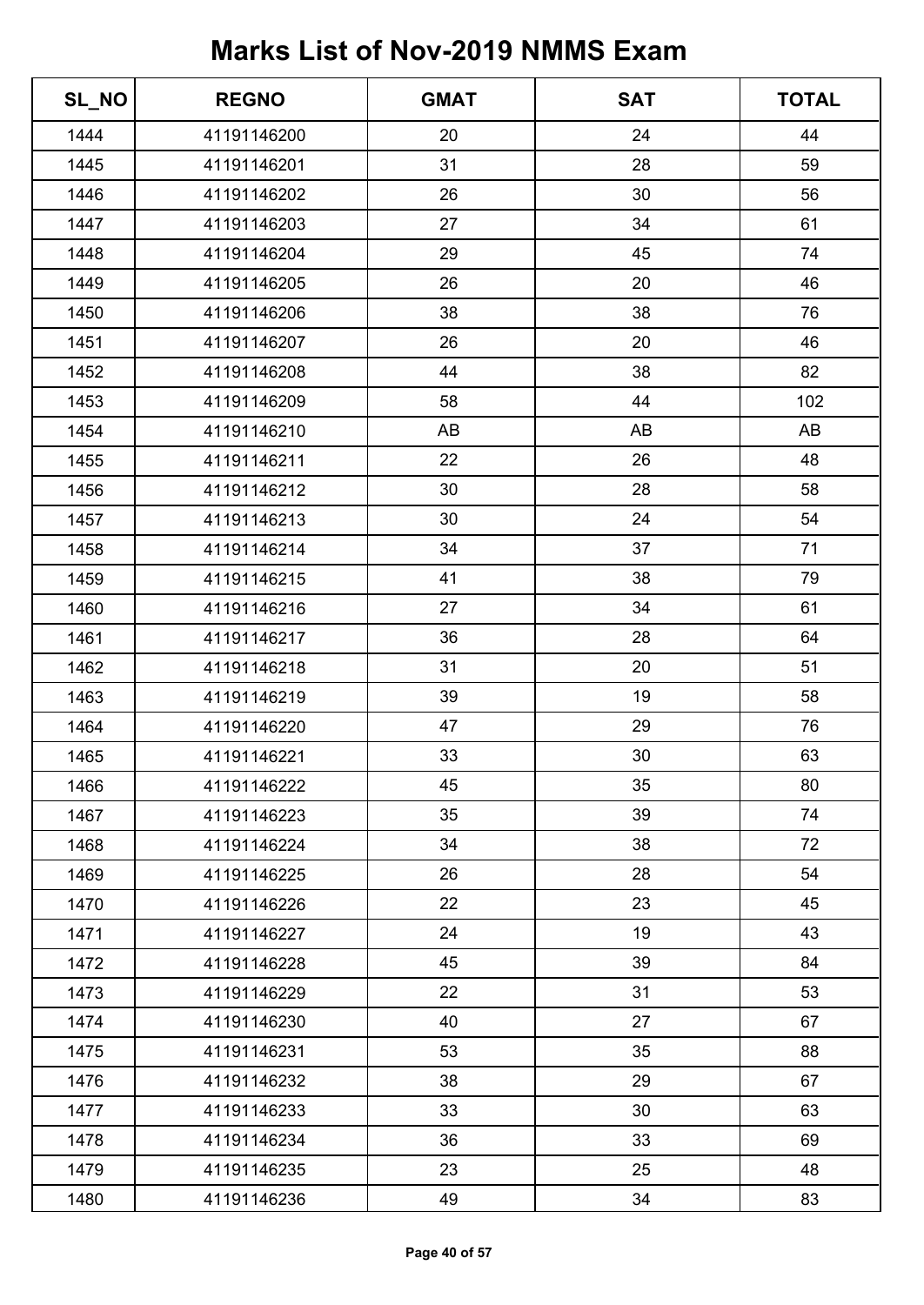| SL_NO | <b>REGNO</b> | <b>GMAT</b> | <b>SAT</b> | <b>TOTAL</b> |
|-------|--------------|-------------|------------|--------------|
| 1481  | 41191146237  | 38          | 27         | 65           |
| 1482  | 41191146238  | 20          | 26         | 46           |
| 1483  | 41191146239  | 42          | 29         | 71           |
| 1484  | 41191146240  | 50          | 39         | 89           |
| 1485  | 41191147001  | 33          | 43         | 76           |
| 1486  | 41191147002  | 46          | 25         | 71           |
| 1487  | 41191147003  | 44          | 28         | 72           |
| 1488  | 41191147004  | 31          | 33         | 64           |
| 1489  | 41191147005  | 21          | 28         | 49           |
| 1490  | 41191147006  | 31          | 39         | 70           |
| 1491  | 41191147007  | 30          | 37         | 67           |
| 1492  | 41191147008  | 29          | 20         | 49           |
| 1493  | 41191147009  | 52          | 40         | 92           |
| 1494  | 41191147010  | 35          | 37         | 72           |
| 1495  | 41191147011  | 18          | 31         | 49           |
| 1496  | 41191147012  | 24          | 40         | 64           |
| 1497  | 41191147013  | 54          | 39         | 93           |
| 1498  | 41191147014  | 42          | 53         | 95           |
| 1499  | 41191147015  | 25          | 34         | 59           |
| 1500  | 41191147016  | 47          | 46         | 93           |
| 1501  | 41191147017  | 41          | 19         | 60           |
| 1502  | 41191147018  | 36          | 31         | 67           |
| 1503  | 41191147019  | 31          | 31         | 62           |
| 1504  | 41191147020  | 32          | 36         | 68           |
| 1505  | 41191147021  | 18          | 37         | 55           |
| 1506  | 41191147022  | 32          | 36         | 68           |
| 1507  | 41191147023  | 37          | 36         | 73           |
| 1508  | 41191147024  | 22          | 33         | 55           |
| 1509  | 41191147025  | 35          | 36         | 71           |
| 1510  | 41191147026  | 33          | 31         | 64           |
| 1511  | 41191147027  | 31          | 25         | 56           |
| 1512  | 41191147028  | 33          | 29         | 62           |
| 1513  | 41191147029  | 37          | 41         | 78           |
| 1514  | 41191147030  | 43          | 29         | 72           |
| 1515  | 41191147031  | 36          | 30         | 66           |
| 1516  | 41191147032  | 21          | 19         | 40           |
| 1517  | 41191147033  | 32          | 17         | 49           |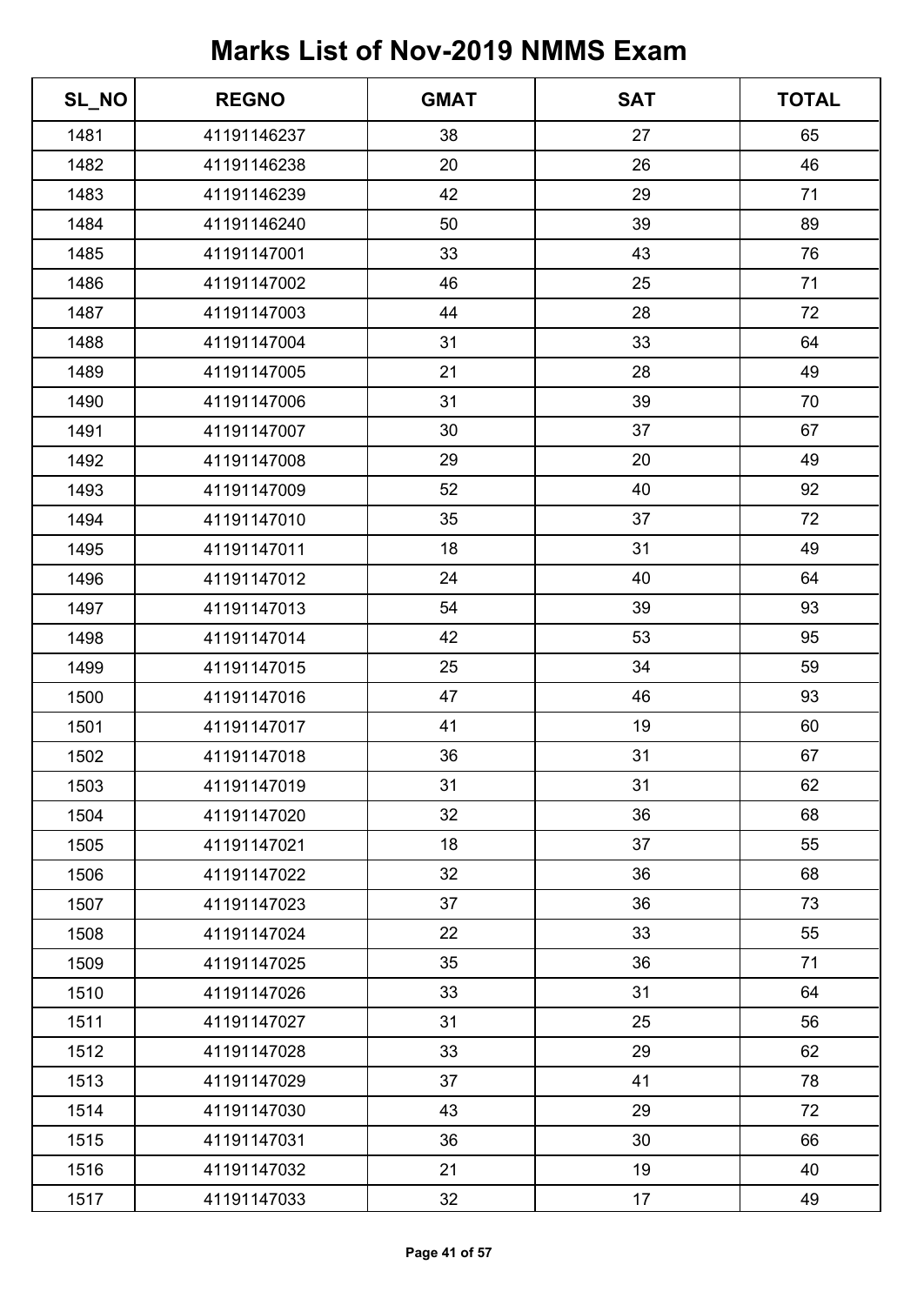| SL_NO | <b>REGNO</b> | <b>GMAT</b> | <b>SAT</b> | <b>TOTAL</b> |
|-------|--------------|-------------|------------|--------------|
| 1518  | 41191147034  | 33          | 30         | 63           |
| 1519  | 41191147035  | 28          | 33         | 61           |
| 1520  | 41191147036  | 43          | 39         | 82           |
| 1521  | 41191147037  | 44          | 43         | 87           |
| 1522  | 41191147038  | 25          | 28         | 53           |
| 1523  | 41191147039  | 47          | 34         | 81           |
| 1524  | 41191147040  | 48          | 50         | 98           |
| 1525  | 41191147041  | 43          | 39         | 82           |
| 1526  | 41191147042  | 44          | 49         | 93           |
| 1527  | 41191147043  | 38          | 36         | 74           |
| 1528  | 41191147044  | 39          | 42         | 81           |
| 1529  | 41191147045  | 33          | 40         | 73           |
| 1530  | 41191147046  | 28          | 30         | 58           |
| 1531  | 41191147047  | 40          | 42         | 82           |
| 1532  | 41191147048  | 35          | 34         | 69           |
| 1533  | 41191147049  | 38          | 41         | 79           |
| 1534  | 41191147050  | 38          | 29         | 67           |
| 1535  | 41191147051  | 34          | 31         | 65           |
| 1536  | 41191147052  | 17          | 25         | 42           |
| 1537  | 41191147053  | 17          | 27         | 44           |
| 1538  | 41191147054  | 28          | 25         | 53           |
| 1539  | 41191147055  | 35          | 33         | 68           |
| 1540  | 41191147056  | 23          | 20         | 43           |
| 1541  | 41191147057  | 34          | 23         | 57           |
| 1542  | 41191147058  | 56          | 66         | 122          |
| 1543  | 41191147059  | 22          | 16         | 38           |
| 1544  | 41191147060  | 40          | 34         | 74           |
| 1545  | 41191147061  | 42          | 33         | 75           |
| 1546  | 41191147062  | AB          | AB         | AB           |
| 1547  | 41191147063  | 21          | 29         | 50           |
| 1548  | 41191147064  | 26          | 34         | 60           |
| 1549  | 41191147065  | 49          | 34         | 83           |
| 1550  | 41191147066  | 26          | 32         | 58           |
| 1551  | 41191147067  | 37          | 35         | 72           |
| 1552  | 41191147068  | 27          | 41         | 68           |
| 1553  | 41191147069  | 50          | 39         | 89           |
| 1554  | 41191147070  | 25          | 29         | 54           |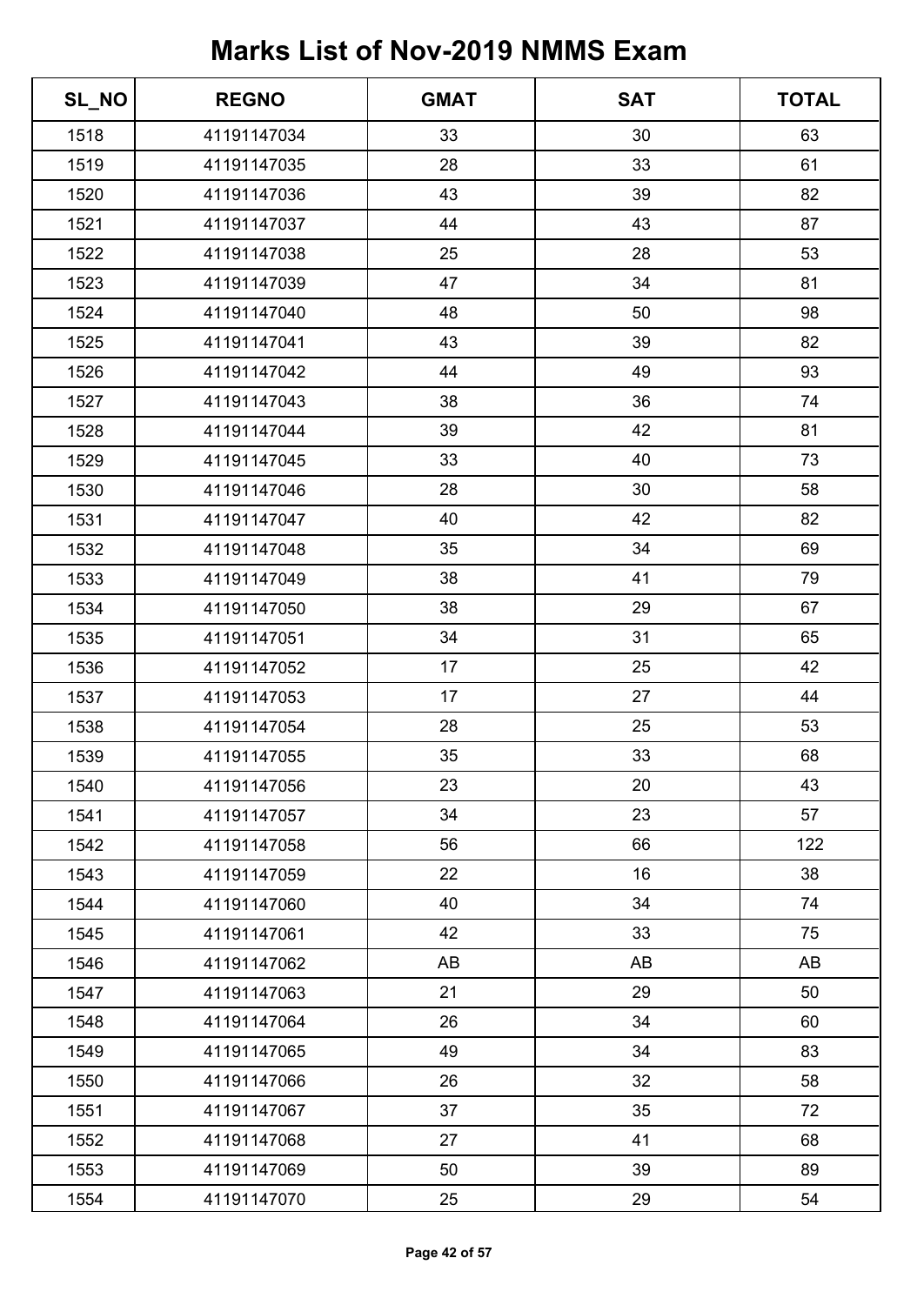| SL_NO | <b>REGNO</b> | <b>GMAT</b> | <b>SAT</b> | <b>TOTAL</b> |
|-------|--------------|-------------|------------|--------------|
| 1555  | 41191147071  | 48          | 42         | 90           |
| 1556  | 41191147072  | 36          | 43         | 79           |
| 1557  | 41191147073  | 19          | 30         | 49           |
| 1558  | 41191147074  | 49          | 35         | 84           |
| 1559  | 41191147075  | 28          | 41         | 69           |
| 1560  | 41191147076  | 30          | 25         | 55           |
| 1561  | 41191147077  | 32          | 24         | 56           |
| 1562  | 41191147078  | 25          | 37         | 62           |
| 1563  | 41191147079  | 62          | 43         | 105          |
| 1564  | 41191147080  | 34          | 34         | 68           |
| 1565  | 41191147081  | 42          | 32         | 74           |
| 1566  | 41191147082  | 21          | 30         | 51           |
| 1567  | 41191147083  | 31          | 29         | 60           |
| 1568  | 41191147084  | 25          | 25         | 50           |
| 1569  | 41191147085  | 25          | 45         | 70           |
| 1570  | 41191147086  | 34          | 33         | 67           |
| 1571  | 41191147087  | 47          | 43         | 90           |
| 1572  | 41191147088  | 44          | 39         | 83           |
| 1573  | 41191147089  | 21          | 36         | 57           |
| 1574  | 41191147090  | 23          | 30         | 53           |
| 1575  | 41191147091  | 47          | 33         | 80           |
| 1576  | 41191147092  | 21          | 23         | 44           |
| 1577  | 41191147093  | 30          | 28         | 58           |
| 1578  | 41191147094  | 27          | 31         | 58           |
| 1579  | 41191147095  | 41          | 41         | 82           |
| 1580  | 41191147096  | 27          | 25         | 52           |
| 1581  | 41191147097  | 36          | 23         | 59           |
| 1582  | 41191147098  | 20          | 27         | 47           |
| 1583  | 41191147099  | 38          | 33         | 71           |
| 1584  | 41191147100  | 27          | 28         | 55           |
| 1585  | 41191147101  | 32          | 31         | 63           |
| 1586  | 41191147102  | 31          | 32         | 63           |
| 1587  | 41191147103  | 32          | 35         | 67           |
| 1588  | 41191147104  | 24          | 21         | 45           |
| 1589  | 41191147105  | 12          | 21         | 33           |
| 1590  | 41191147106  | 60          | 54         | 114          |
| 1591  | 41191147107  | 32          | 28         | 60           |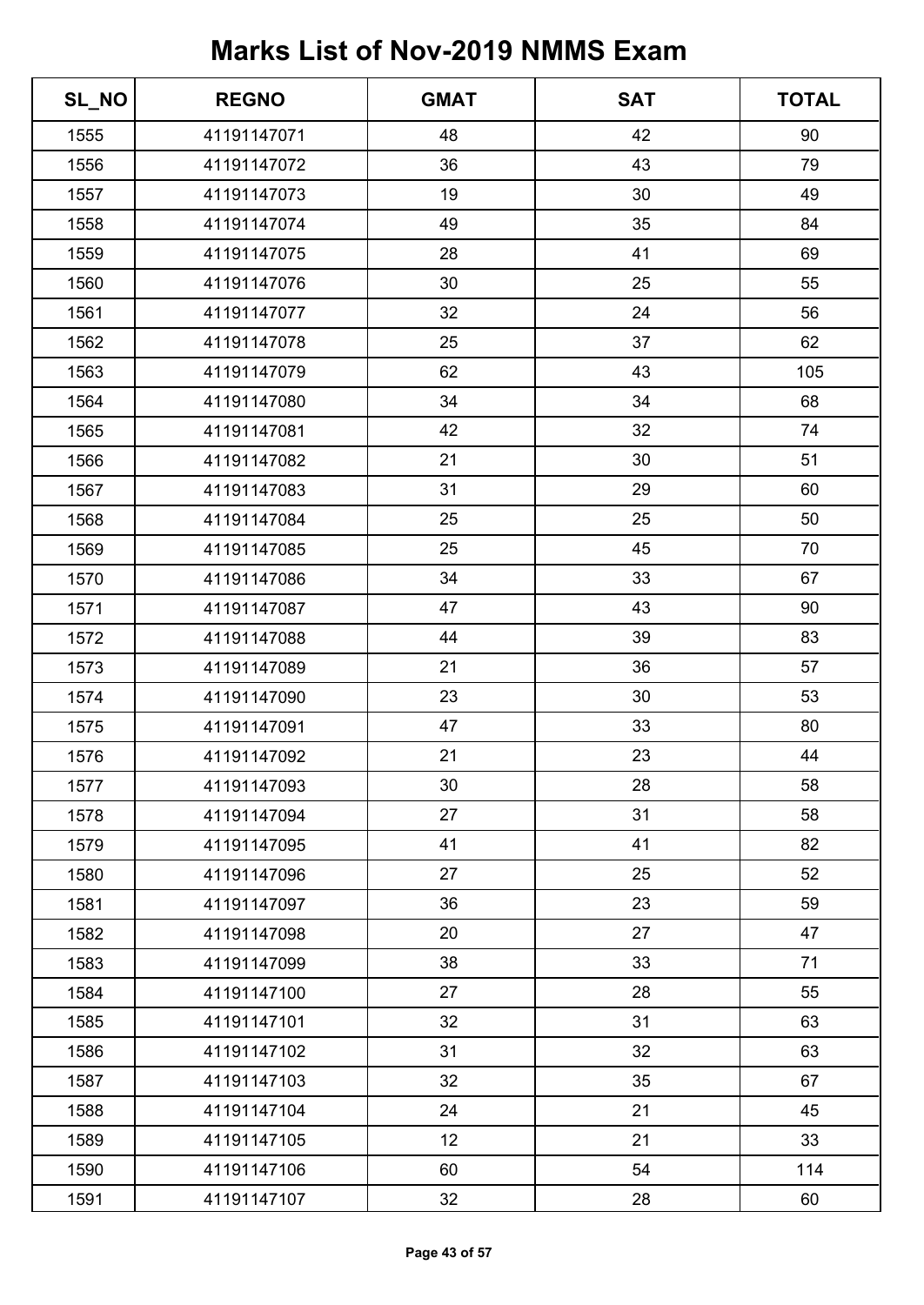| SL_NO | <b>REGNO</b> | <b>GMAT</b> | <b>SAT</b> | <b>TOTAL</b> |
|-------|--------------|-------------|------------|--------------|
| 1592  | 41191147108  | 25          | 30         | 55           |
| 1593  | 41191147109  | 32          | 33         | 65           |
| 1594  | 41191147110  | 41          | 44         | 85           |
| 1595  | 41191147111  | 50          | 32         | 82           |
| 1596  | 41191147112  | 32          | 28         | 60           |
| 1597  | 41191147113  | 38          | 39         | 77           |
| 1598  | 41191147114  | 31          | 29         | 60           |
| 1599  | 41191147115  | 28          | 24         | 52           |
| 1600  | 41191147116  | 25          | 31         | 56           |
| 1601  | 41191147117  | 33          | 32         | 65           |
| 1602  | 41191147118  | 37          | 29         | 66           |
| 1603  | 41191147119  | 40          | 47         | 87           |
| 1604  | 41191147120  | 32          | 33         | 65           |
| 1605  | 41191147121  | 30          | 43         | 73           |
| 1606  | 41191147122  | 51          | 44         | 95           |
| 1607  | 41191147123  | 42          | 32         | 74           |
| 1608  | 41191147124  | 38          | 24         | 62           |
| 1609  | 41191147125  | 30          | 34         | 64           |
| 1610  | 41191147126  | 20          | 21         | 41           |
| 1611  | 41191147127  | 35          | 21         | 56           |
| 1612  | 41191147128  | 29          | 27         | 56           |
| 1613  | 41191147129  | 34          | 27         | 61           |
| 1614  | 41191147130  | 32          | 29         | 61           |
| 1615  | 41191147131  | 16          | 26         | 42           |
| 1616  | 41191147132  | 17          | 27         | 44           |
| 1617  | 41191147133  | 32          | 33         | 65           |
| 1618  | 41191147134  | 27          | 30         | 57           |
| 1619  | 41191147135  | 36          | 34         | 70           |
| 1620  | 41191147136  | 26          | 28         | 54           |
| 1621  | 41191147137  | 24          | 26         | 50           |
| 1622  | 41191147138  | 29          | 19         | 48           |
| 1623  | 41191147139  | 19          | 34         | 53           |
| 1624  | 41191147140  | 44          | 36         | 80           |
| 1625  | 41191147141  | AB          | AB         | AB           |
| 1626  | 41191147142  | 43          | 35         | 78           |
| 1627  | 41191147143  | 25          | 24         | 49           |
| 1628  | 41191147144  | 42          | 45         | 87           |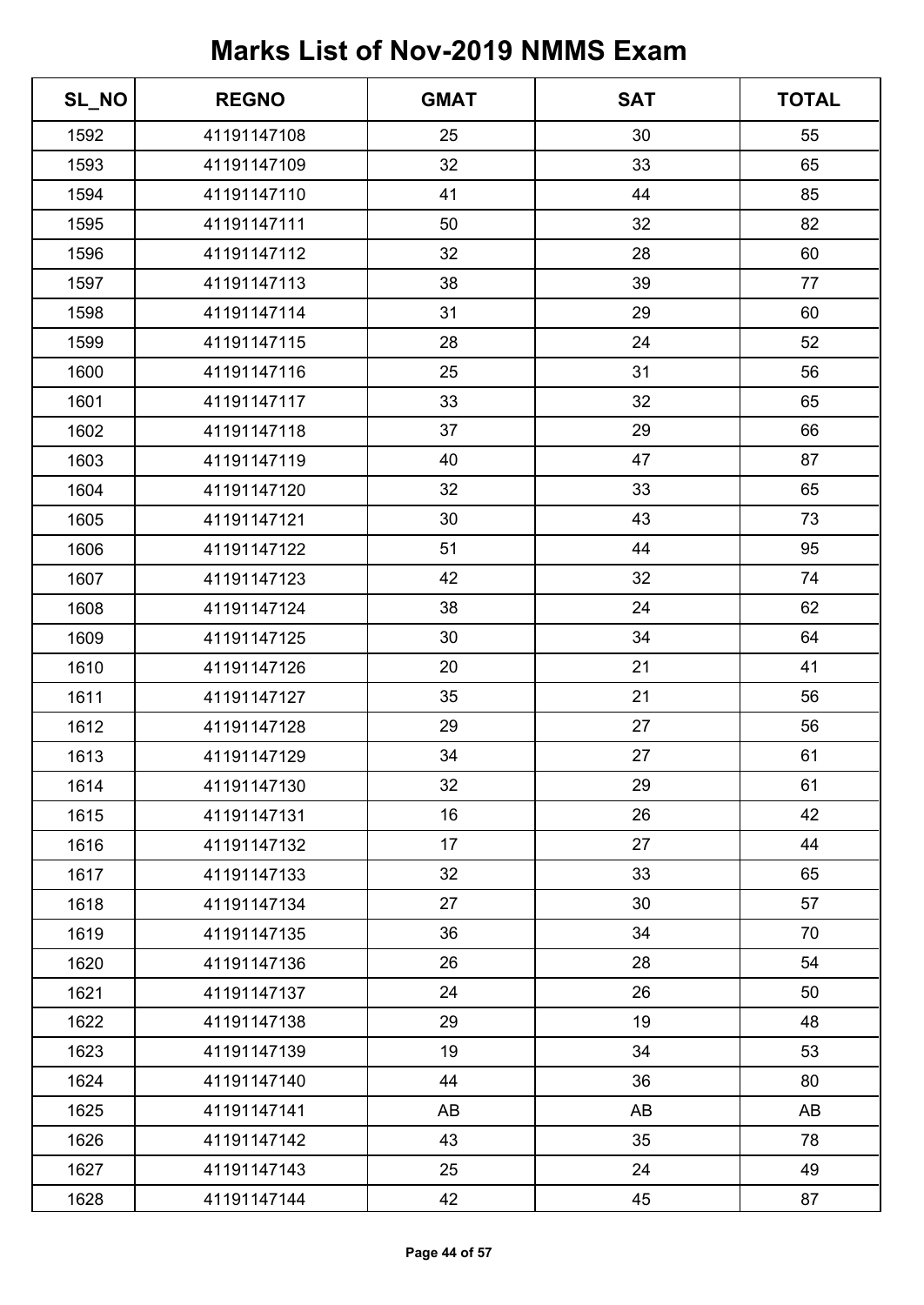| SL_NO | <b>REGNO</b> | <b>GMAT</b> | <b>SAT</b> | <b>TOTAL</b> |
|-------|--------------|-------------|------------|--------------|
| 1629  | 41191147145  | 28          | 34         | 62           |
| 1630  | 41191147146  | 32          | 43         | 75           |
| 1631  | 41191147147  | 29          | 39         | 68           |
| 1632  | 41191147148  | 30          | 32         | 62           |
| 1633  | 41191147149  | 44          | 40         | 84           |
| 1634  | 41191147150  | 27          | 24         | 51           |
| 1635  | 41191147151  | 40          | 39         | 79           |
| 1636  | 41191147152  | 40          | 40         | 80           |
| 1637  | 41191147153  | 37          | 39         | 76           |
| 1638  | 41191147154  | 50          | 41         | 91           |
| 1639  | 41191147155  | 35          | 33         | 68           |
| 1640  | 41191147156  | 21          | 26         | 47           |
| 1641  | 41191147157  | 33          | 26         | 59           |
| 1642  | 41191147158  | 28          | 44         | 72           |
| 1643  | 41191147159  | 29          | 28         | 57           |
| 1644  | 41191147160  | 51          | 50         | 101          |
| 1645  | 41191147161  | 21          | 32         | 53           |
| 1646  | 41191147162  | 46          | 36         | 82           |
| 1647  | 41191147163  | 42          | 32         | 74           |
| 1648  | 41191147164  | 50          | 55         | 105          |
| 1649  | 41191147165  | 44          | 40         | 84           |
| 1650  | 41191147166  | 34          | 35         | 69           |
| 1651  | 41191147167  | 39          | 26         | 65           |
| 1652  | 41191147168  | 49          | 36         | 85           |
| 1653  | 41191147169  | 42          | 40         | 82           |
| 1654  | 41191147170  | 16          | 32         | 48           |
| 1655  | 41191147171  | 40          | 45         | 85           |
| 1656  | 41191147172  | 32          | 32         | 64           |
| 1657  | 41191147173  | 29          | 23         | 52           |
| 1658  | 41191147174  | 32          | 30         | 62           |
| 1659  | 41191147175  | 21          | 29         | 50           |
| 1660  | 41191147176  | 33          | 29         | 62           |
| 1661  | 41191147177  | 44          | 48         | 92           |
| 1662  | 41191147178  | 51          | 34         | 85           |
| 1663  | 41191147179  | 32          | 36         | 68           |
| 1664  | 41191147180  | 38          | 26         | 64           |
| 1665  | 41191147181  | 32          | 27         | 59           |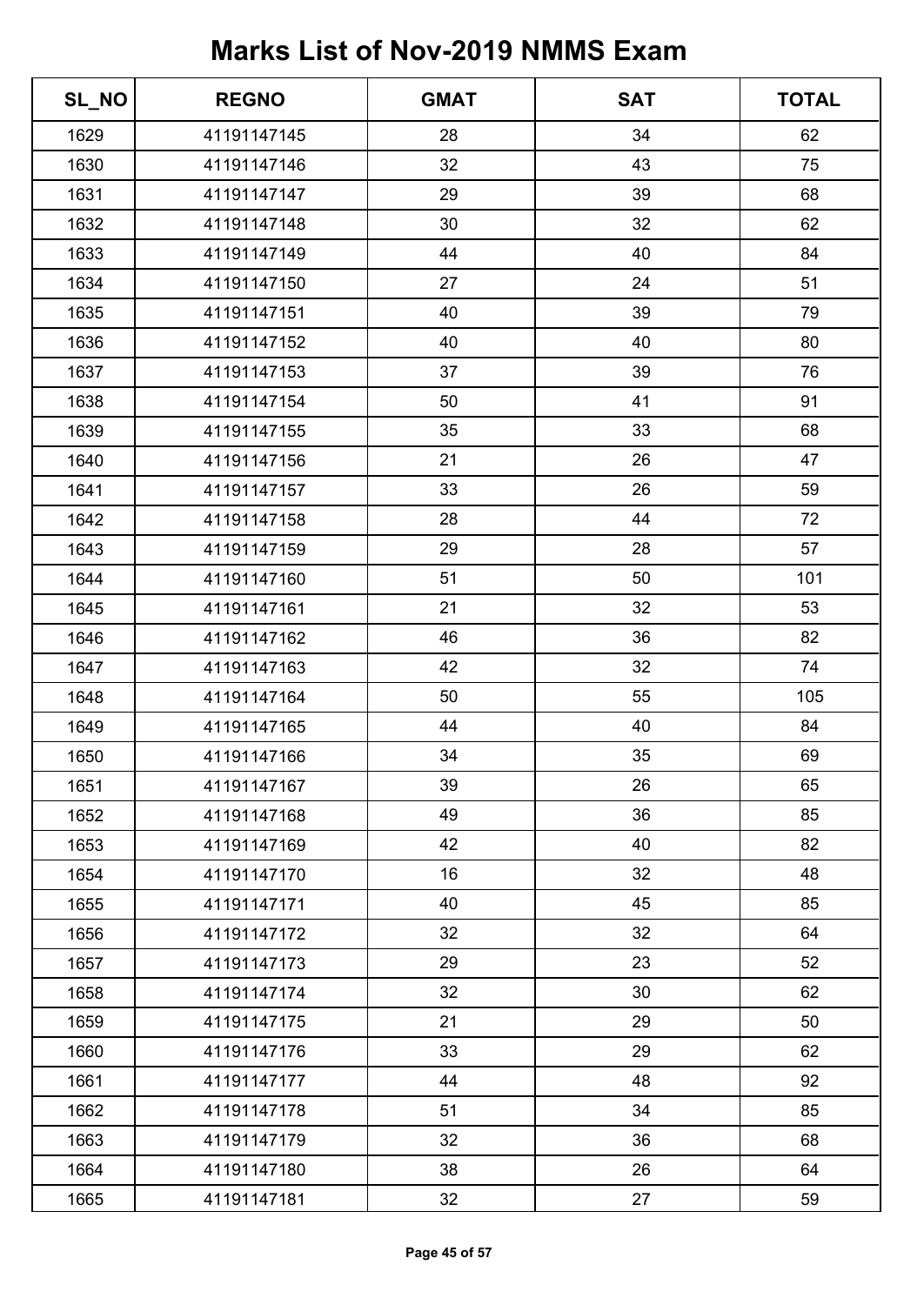| SL_NO | <b>REGNO</b> | <b>GMAT</b> | <b>SAT</b> | <b>TOTAL</b> |
|-------|--------------|-------------|------------|--------------|
| 1666  | 41191147182  | 39          | 35         | 74           |
| 1667  | 41191147183  | 33          | 37         | 70           |
| 1668  | 41191147184  | 45          | 32         | 77           |
| 1669  | 41191147185  | 41          | 42         | 83           |
| 1670  | 41191147186  | 24          | 27         | 51           |
| 1671  | 41191147187  | 23          | 23         | 46           |
| 1672  | 41191147188  | 34          | 27         | 61           |
| 1673  | 41191147189  | 30          | 38         | 68           |
| 1674  | 41191147190  | 27          | 29         | 56           |
| 1675  | 41191147191  | 30          | 32         | 62           |
| 1676  | 41191147192  | 18          | 29         | 47           |
| 1677  | 41191147193  | 22          | 21         | 43           |
| 1678  | 41191147194  | 30          | 39         | 69           |
| 1679  | 41191147195  | 23          | 26         | 49           |
| 1680  | 41191147196  | 30          | 24         | 54           |
| 1681  | 41191147197  | 25          | 21         | 46           |
| 1682  | 41191147198  | 34          | 37         | 71           |
| 1683  | 41191147199  | 29          | 24         | 53           |
| 1684  | 41191147200  | 27          | 36         | 63           |
| 1685  | 41191147201  | 24          | 38         | 62           |
| 1686  | 41191147202  | 34          | 30         | 64           |
| 1687  | 41191147203  | 23          | 33         | 56           |
| 1688  | 41191147204  | 36          | 31         | 67           |
| 1689  | 41191147205  | 17          | 36         | 53           |
| 1690  | 41191147206  | 51          | 40         | 91           |
| 1691  | 41191147207  | 46          | 47         | 93           |
| 1692  | 41191147208  | 44          | 28         | 72           |
| 1693  | 41191147209  | 26          | 35         | 61           |
| 1694  | 41191147210  | 41          | 24         | 65           |
| 1695  | 41191147211  | AB          | AB         | AB           |
| 1696  | 41191147212  | 33          | 38         | 71           |
| 1697  | 41191147213  | 21          | 26         | 47           |
| 1698  | 41191147214  | AB          | AB         | AB           |
| 1699  | 41191148001  | 35          | 25         | 60           |
| 1700  | 41191148002  | 50          | 38         | 88           |
| 1701  | 41191148003  | 30          | 44         | 74           |
| 1702  | 41191148004  | 24          | 35         | 59           |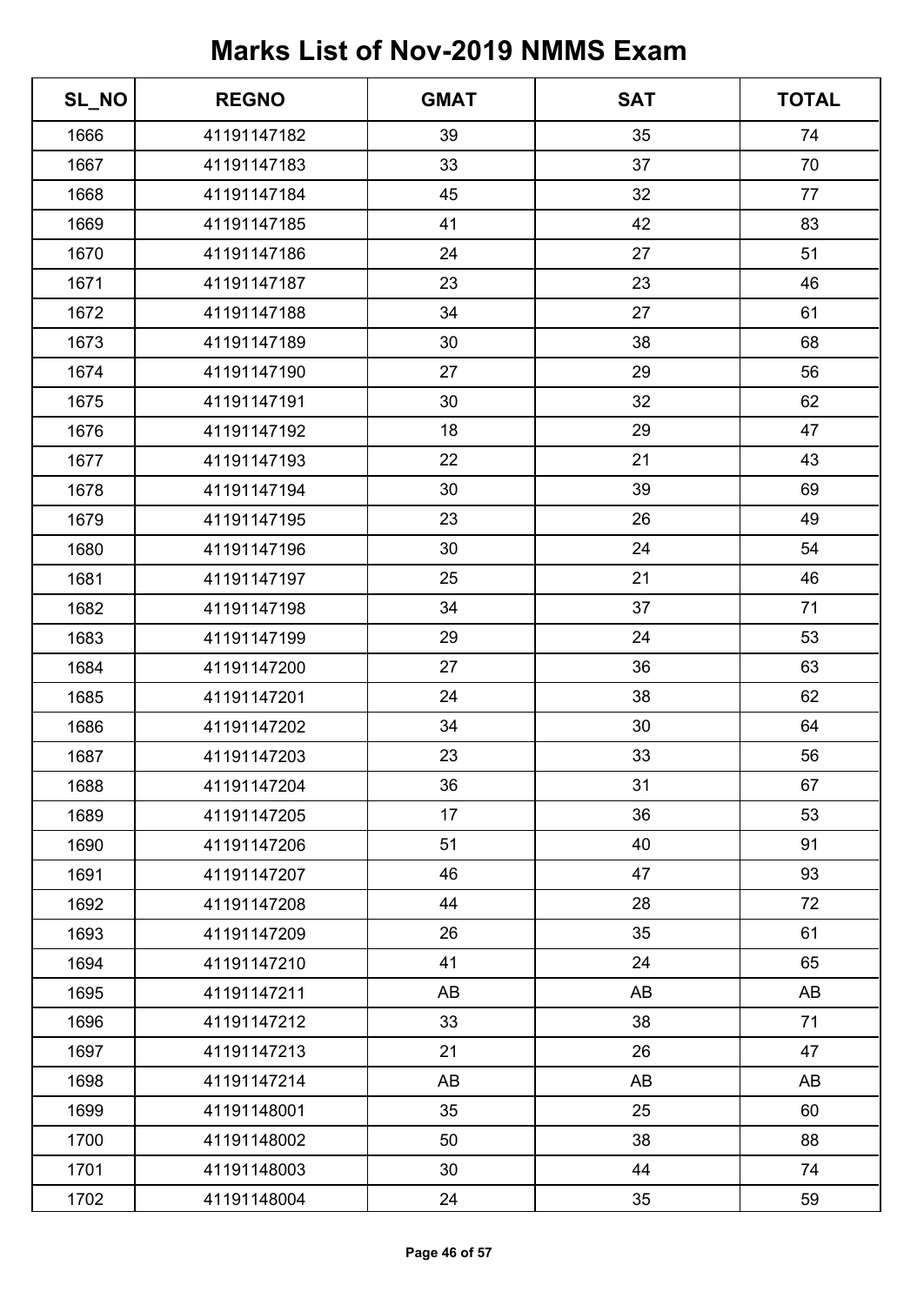| SL_NO | <b>REGNO</b> | <b>GMAT</b> | <b>SAT</b> | <b>TOTAL</b> |
|-------|--------------|-------------|------------|--------------|
| 1703  | 41191148005  | 29          | 35         | 64           |
| 1704  | 41191148006  | 30          | 21         | 51           |
| 1705  | 41191148007  | 29          | 29         | 58           |
| 1706  | 41191148008  | 30          | 31         | 61           |
| 1707  | 41191148009  | 28          | 34         | 62           |
| 1708  | 41191148010  | 49          | 60         | 109          |
| 1709  | 41191148011  | 31          | 25         | 56           |
| 1710  | 41191148012  | 31          | 31         | 62           |
| 1711  | 41191148013  | 22          | 38         | 60           |
| 1712  | 41191148014  | 27          | 27         | 54           |
| 1713  | 41191148015  | 25          | 33         | 58           |
| 1714  | 41191148016  | 23          | 39         | 62           |
| 1715  | 41191148017  | 34          | 33         | 67           |
| 1716  | 41191148018  | 37          | 32         | 69           |
| 1717  | 41191148019  | 31          | 29         | 60           |
| 1718  | 41191148020  | 39          | 33         | 72           |
| 1719  | 41191148021  | 30          | 27         | 57           |
| 1720  | 41191148022  | 29          | 24         | 53           |
| 1721  | 41191148023  | 24          | 33         | 57           |
| 1722  | 41191148024  | 27          | 26         | 53           |
| 1723  | 41191148025  | AB          | AB         | AB           |
| 1724  | 41191148026  | 25          | 24         | 49           |
| 1725  | 41191148027  | 27          | 32         | 59           |
| 1726  | 41191148028  | 29          | 39         | 68           |
| 1727  | 41191148029  | 32          | 29         | 61           |
| 1728  | 41191148030  | 34          | 22         | 56           |
| 1729  | 41191148031  | 40          | 43         | 83           |
| 1730  | 41191148032  | 38          | 42         | 80           |
| 1731  | 41191148033  | 26          | 39         | 65           |
| 1732  | 41191148034  | 35          | 32         | 67           |
| 1733  | 41191148035  | 21          | 30         | 51           |
| 1734  | 41191148036  | AB          | AB         | AB           |
| 1735  | 41191148037  | 26          | 22         | 48           |
| 1736  | 41191148038  | 27          | 22         | 49           |
| 1737  | 41191148039  | 28          | 33         | 61           |
| 1738  | 41191148040  | 30          | 30         | 60           |
| 1739  | 41191148041  | 26          | 39         | 65           |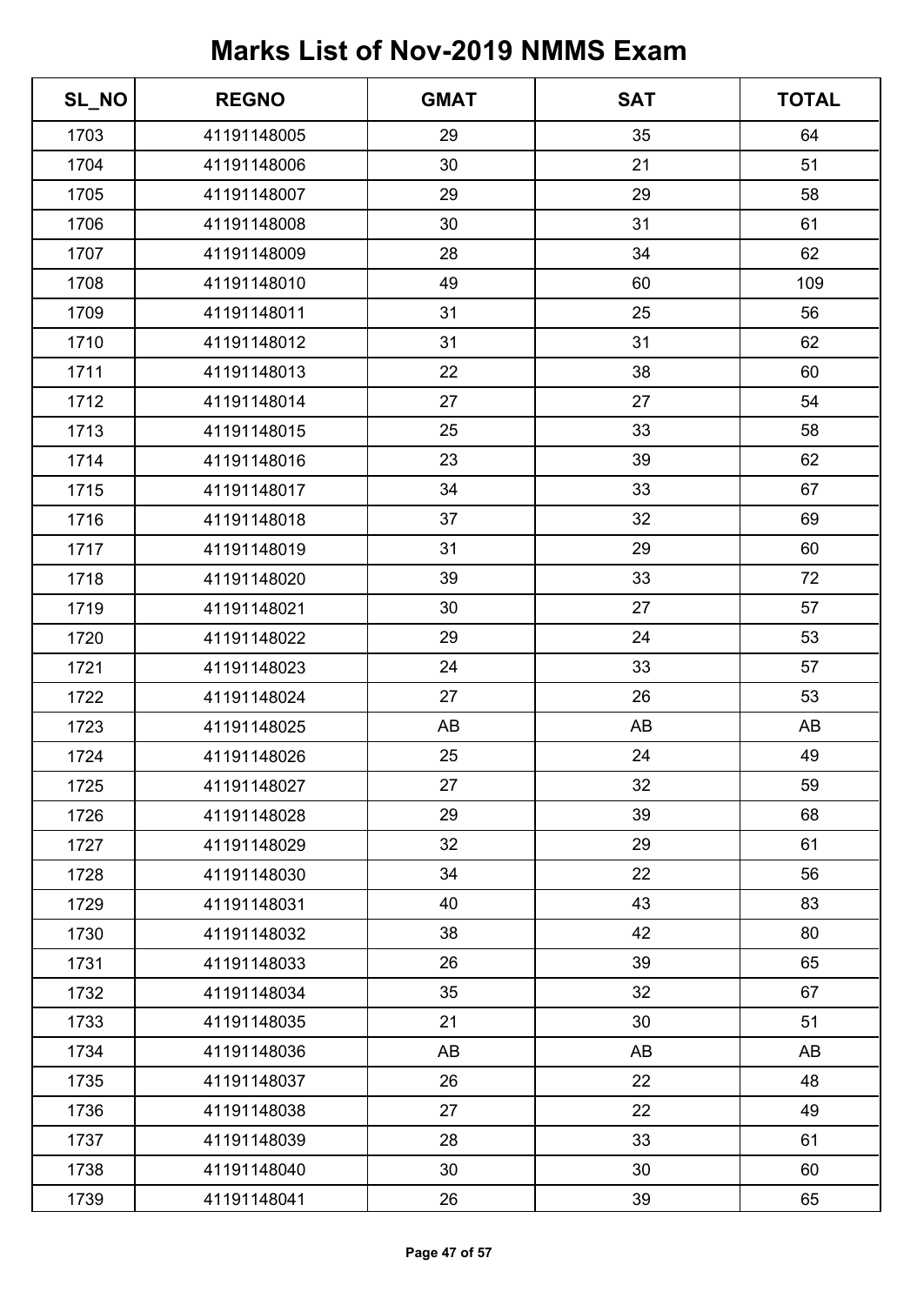| SL_NO | <b>REGNO</b> | <b>GMAT</b> | <b>SAT</b> | <b>TOTAL</b> |
|-------|--------------|-------------|------------|--------------|
| 1740  | 41191148042  | 33          | 25         | 58           |
| 1741  | 41191148043  | 23          | 38         | 61           |
| 1742  | 41191148044  | 41          | 38         | 79           |
| 1743  | 41191148045  | 20          | 32         | 52           |
| 1744  | 41191148046  | 20          | 21         | 41           |
| 1745  | 41191148047  | 34          | 26         | 60           |
| 1746  | 41191148048  | 34          | 33         | 67           |
| 1747  | 41191148049  | 21          | 29         | 50           |
| 1748  | 41191148050  | 25          | 22         | 47           |
| 1749  | 41191148051  | 32          | 25         | 57           |
| 1750  | 41191148052  | 31          | 43         | 74           |
| 1751  | 41191148053  | 32          | 22         | 54           |
| 1752  | 41191148054  | 43          | 37         | 80           |
| 1753  | 41191148055  | 26          | 15         | 41           |
| 1754  | 41191148056  | 35          | 31         | 66           |
| 1755  | 41191148057  | 18          | 27         | 45           |
| 1756  | 41191148058  | 37          | 37         | 74           |
| 1757  | 41191148059  | 41          | 34         | 75           |
| 1758  | 41191148060  | 32          | 37         | 69           |
| 1759  | 41191148061  | 18          | 26         | 44           |
| 1760  | 41191148062  | 32          | 34         | 66           |
| 1761  | 41191148063  | 23          | 31         | 54           |
| 1762  | 41191148064  | 21          | 27         | 48           |
| 1763  | 41191148065  | 35          | 27         | 62           |
| 1764  | 41191148066  | 31          | 36         | 67           |
| 1765  | 41191148067  | 27          | 40         | 67           |
| 1766  | 41191148068  | 25          | 31         | 56           |
| 1767  | 41191148069  | 40          | 28         | 68           |
| 1768  | 41191148070  | 45          | 38         | 83           |
| 1769  | 41191148071  | 38          | 29         | 67           |
| 1770  | 41191148072  | 34          | 33         | 67           |
| 1771  | 41191148073  | 32          | 24         | 56           |
| 1772  | 41191148074  | 39          | 32         | 71           |
| 1773  | 41191148075  | 48          | 51         | 99           |
| 1774  | 41191148076  | 27          | 33         | 60           |
| 1775  | 41191148077  | 29          | 25         | 54           |
| 1776  | 41191148078  | 30          | 34         | 64           |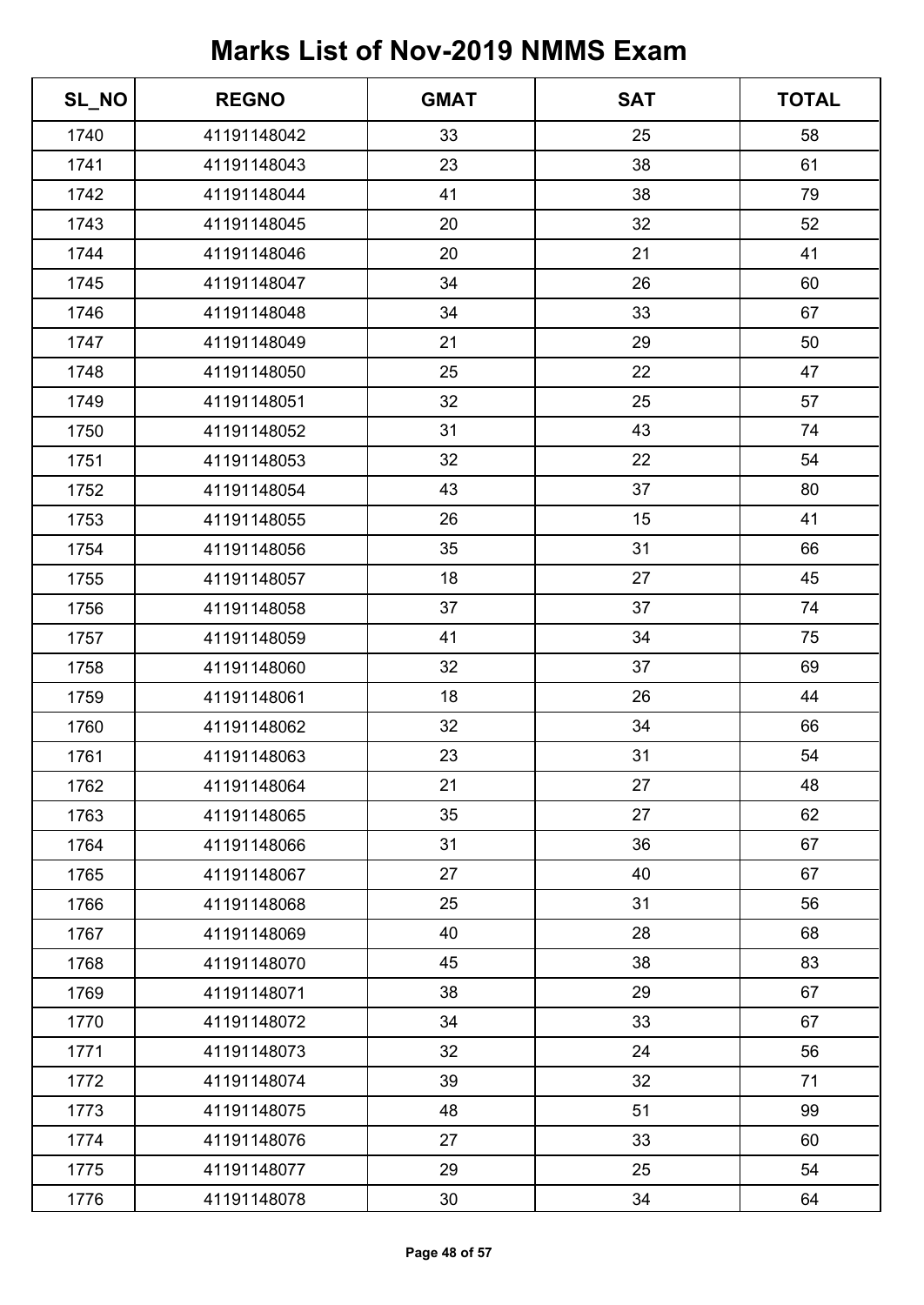| SL_NO | <b>REGNO</b> | <b>GMAT</b> | <b>SAT</b> | <b>TOTAL</b> |
|-------|--------------|-------------|------------|--------------|
| 1777  | 41191148079  | 24          | 23         | 47           |
| 1778  | 41191148080  | 18          | 21         | 39           |
| 1779  | 41191148081  | 41          | 36         | 77           |
| 1780  | 41191148082  | 28          | 42         | 70           |
| 1781  | 41191148083  | 40          | 27         | 67           |
| 1782  | 41191148084  | 12          | 32         | 44           |
| 1783  | 41191148085  | 25          | 14         | 39           |
| 1784  | 41191148086  | 31          | 28         | 59           |
| 1785  | 41191148087  | 20          | 30         | 50           |
| 1786  | 41191148088  | 28          | 38         | 66           |
| 1787  | 41191148089  | 43          | 33         | 76           |
| 1788  | 41191148090  | 20          | 30         | 50           |
| 1789  | 41191148091  | 26          | 22         | 48           |
| 1790  | 41191148092  | 15          | 25         | 40           |
| 1791  | 41191148093  | 39          | 35         | 74           |
| 1792  | 41191148094  | 27          | 31         | 58           |
| 1793  | 41191148095  | 34          | 32         | 66           |
| 1794  | 41191148096  | 28          | 26         | 54           |
| 1795  | 41191148097  | 21          | 38         | 59           |
| 1796  | 41191148098  | 44          | 43         | 87           |
| 1797  | 41191148099  | 33          | 33         | 66           |
| 1798  | 41191148100  | 29          | 31         | 60           |
| 1799  | 41191148101  | 18          | 28         | 46           |
| 1800  | 41191148102  | 20          | 29         | 49           |
| 1801  | 41191148103  | 29          | 31         | 60           |
| 1802  | 41191148104  | 34          | 24         | 58           |
| 1803  | 41191148105  | 26          | 29         | 55           |
| 1804  | 41191148106  | 13          | 23         | 36           |
| 1805  | 41191148107  | AB          | AB         | AB           |
| 1806  | 41191148108  | 40          | 39         | 79           |
| 1807  | 41191148109  | 41          | 42         | 83           |
| 1808  | 41191148110  | 34          | 38         | 72           |
| 1809  | 41191148111  | 30          | 22         | 52           |
| 1810  | 41191148112  | 29          | 26         | 55           |
| 1811  | 41191148113  | AB          | AB         | AB           |
| 1812  | 41191148114  | 22          | 33         | 55           |
| 1813  | 41191148115  | AB          | AB         | AB           |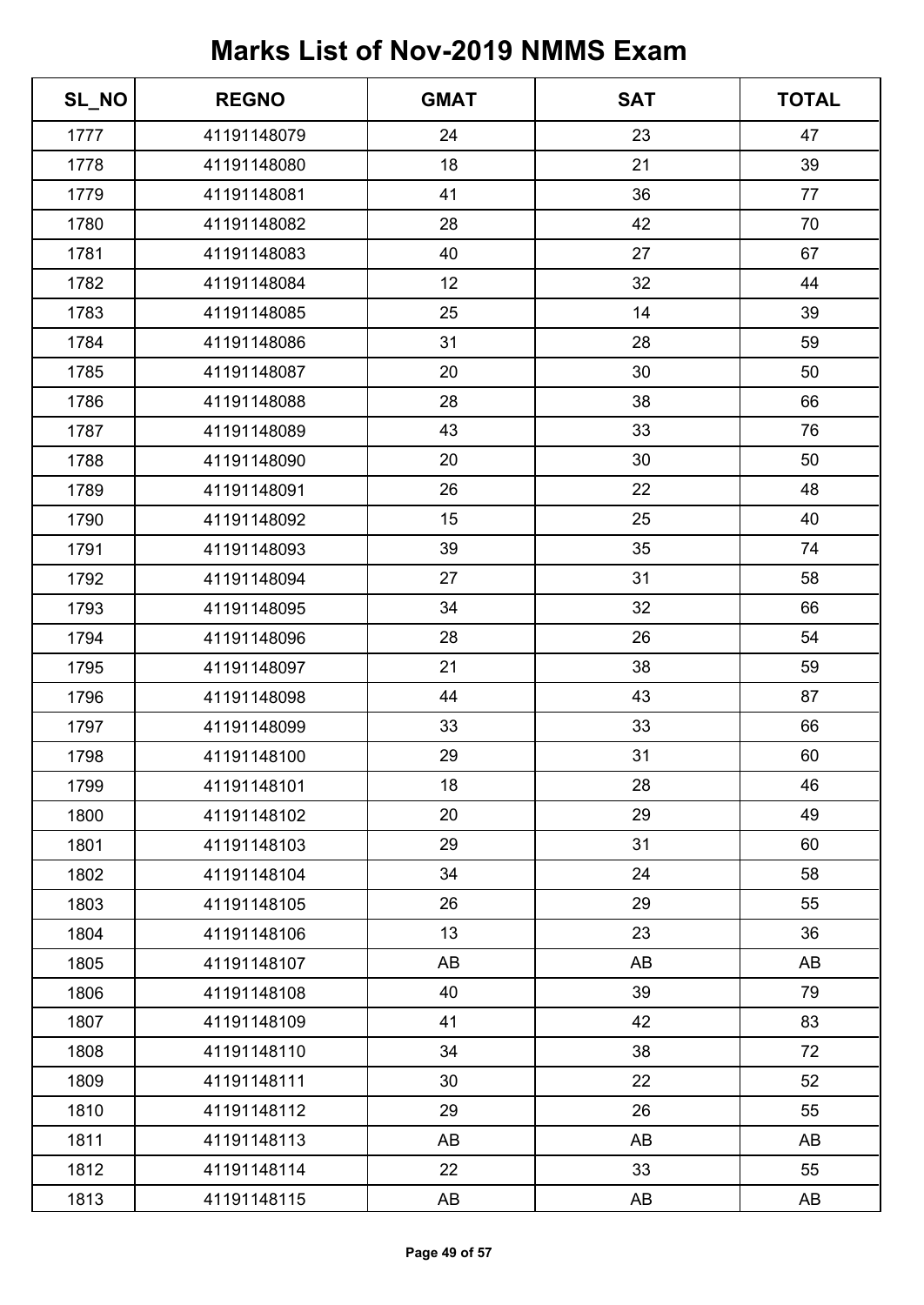| SL_NO | <b>REGNO</b> | <b>GMAT</b> | <b>SAT</b> | <b>TOTAL</b> |
|-------|--------------|-------------|------------|--------------|
| 1814  | 41191148116  | 30          | 31         | 61           |
| 1815  | 41191148117  | 30          | 21         | 51           |
| 1816  | 41191148118  | 19          | 24         | 43           |
| 1817  | 41191148119  | 27          | 27         | 54           |
| 1818  | 41191148120  | 32          | 38         | 70           |
| 1819  | 41191148121  | 30          | 22         | 52           |
| 1820  | 41191148122  | 31          | 48         | 79           |
| 1821  | 41191148123  | 24          | 39         | 63           |
| 1822  | 41191148124  | 38          | 32         | 70           |
| 1823  | 41191148125  | 36          | 37         | 73           |
| 1824  | 41191148126  | 39          | 33         | 72           |
| 1825  | 41191148127  | 36          | 24         | 60           |
| 1826  | 41191148128  | 48          | 56         | 104          |
| 1827  | 41191148129  | 32          | 28         | 60           |
| 1828  | 41191148130  | 17          | 28         | 45           |
| 1829  | 41191148131  | 19          | 26         | 45           |
| 1830  | 41191148132  | 36          | 34         | 70           |
| 1831  | 41191148133  | 35          | 31         | 66           |
| 1832  | 41191148134  | 22          | 27         | 49           |
| 1833  | 41191148135  | 34          | 34         | 68           |
| 1834  | 41191148136  | 24          | 35         | 59           |
| 1835  | 41191148137  | 25          | 33         | 58           |
| 1836  | 41191148138  | 17          | 15         | 32           |
| 1837  | 41191148139  | AB          | AB         | AB           |
| 1838  | 41191148140  | 38          | 22         | 60           |
| 1839  | 41191148141  | 17          | 23         | 40           |
| 1840  | 41191148142  | 33          | 29         | 62           |
| 1841  | 41191148143  | 8           | 23         | 31           |
| 1842  | 41191148144  | 23          | 40         | 63           |
| 1843  | 41191149001  | 23          | 26         | 49           |
| 1844  | 41191149002  | 26          | 35         | 61           |
| 1845  | 41191149003  | 29          | 28         | 57           |
| 1846  | 41191149004  | 54          | 37         | 91           |
| 1847  | 41191149005  | 29          | 42         | 71           |
| 1848  | 41191149006  | 25          | 33         | 58           |
| 1849  | 41191149007  | 22          | 22         | 44           |
| 1850  | 41191149008  | 21          | 27         | 48           |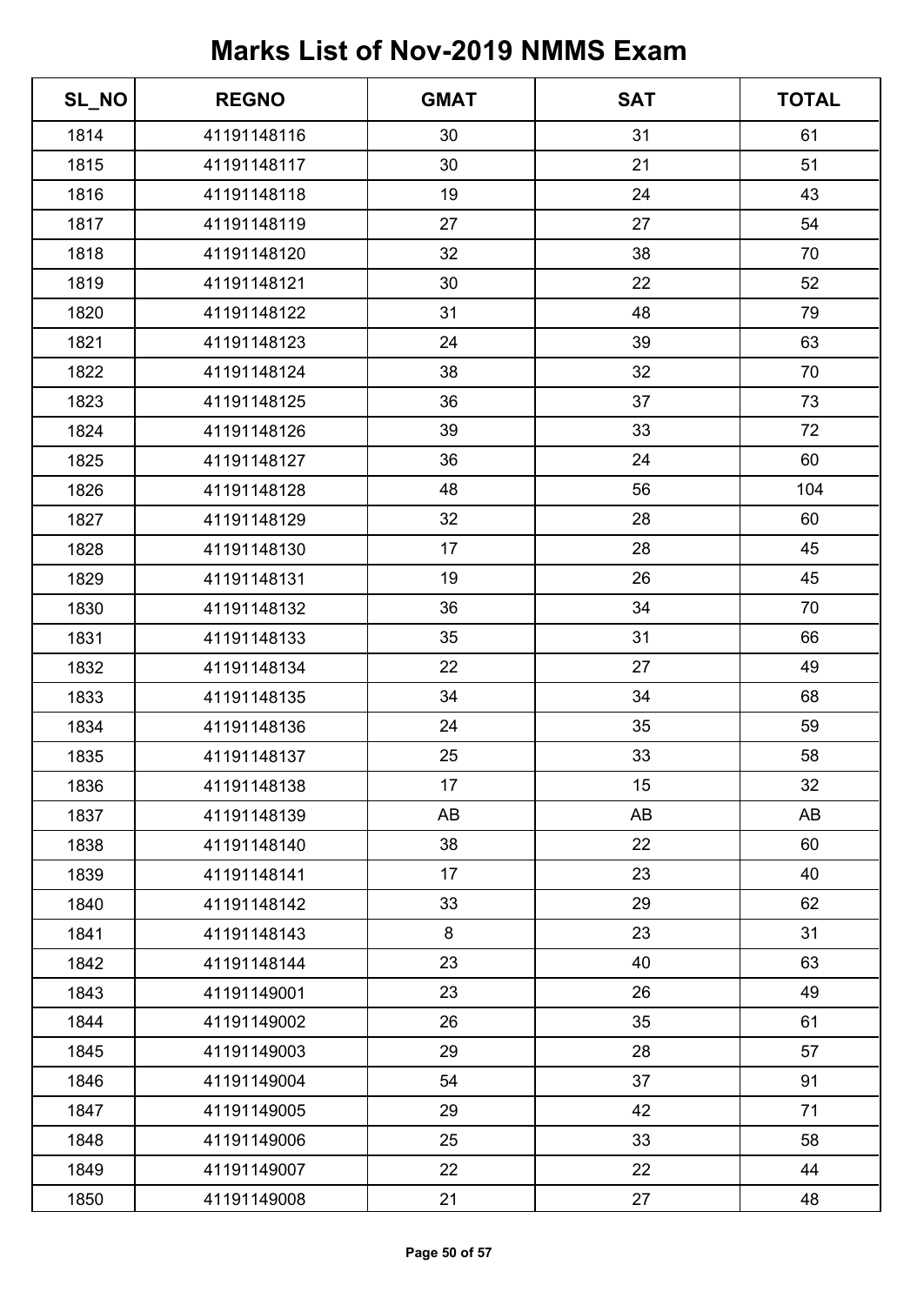| SL_NO | <b>REGNO</b> | <b>GMAT</b> | <b>SAT</b> | <b>TOTAL</b> |
|-------|--------------|-------------|------------|--------------|
| 1851  | 41191149009  | 40          | 32         | 72           |
| 1852  | 41191149010  | 27          | 38         | 65           |
| 1853  | 41191149011  | 42          | 38         | 80           |
| 1854  | 41191149012  | 19          | 33         | 52           |
| 1855  | 41191149013  | 18          | 30         | 48           |
| 1856  | 41191149014  | 15          | 29         | 44           |
| 1857  | 41191149015  | 22          | 23         | 45           |
| 1858  | 41191149016  | 39          | 32         | 71           |
| 1859  | 41191149017  | 33          | 40         | 73           |
| 1860  | 41191149018  | 25          | 37         | 62           |
| 1861  | 41191149019  | 31          | 32         | 63           |
| 1862  | 41191149020  | 47          | 33         | 80           |
| 1863  | 41191149021  | 38          | 37         | 75           |
| 1864  | 41191149022  | 22          | 26         | 48           |
| 1865  | 41191149023  | 37          | 36         | 73           |
| 1866  | 41191149024  | 39          | 40         | 79           |
| 1867  | 41191149025  | 31          | 30         | 61           |
| 1868  | 41191149026  | 32          | 39         | 71           |
| 1869  | 41191149027  | 18          | 29         | 47           |
| 1870  | 41191149028  | 19          | 29         | 48           |
| 1871  | 41191149029  | 30          | 24         | 54           |
| 1872  | 41191149030  | 36          | 34         | 70           |
| 1873  | 41191149031  | 38          | 34         | 72           |
| 1874  | 41191149032  | AB          | AB         | AB           |
| 1875  | 41191149033  | 23          | 34         | 57           |
| 1876  | 41191149034  | AB          | AB         | AB           |
| 1877  | 41191149035  | 26          | 20         | 46           |
| 1878  | 41191149036  | 27          | 24         | 51           |
| 1879  | 41191149037  | AB          | AB         | AB           |
| 1880  | 41191149038  | 26          | 30         | 56           |
| 1881  | 41191149039  | AB          | AB         | AB           |
| 1882  | 41191149040  | 26          | 26         | 52           |
| 1883  | 41191149041  | 26          | 21         | 47           |
| 1884  | 41191149042  | 14          | 21         | 35           |
| 1885  | 41191149043  | 23          | 32         | 55           |
| 1886  | 41191149044  | 21          | 25         | 46           |
| 1887  | 41191149045  | 40          | 37         | 77           |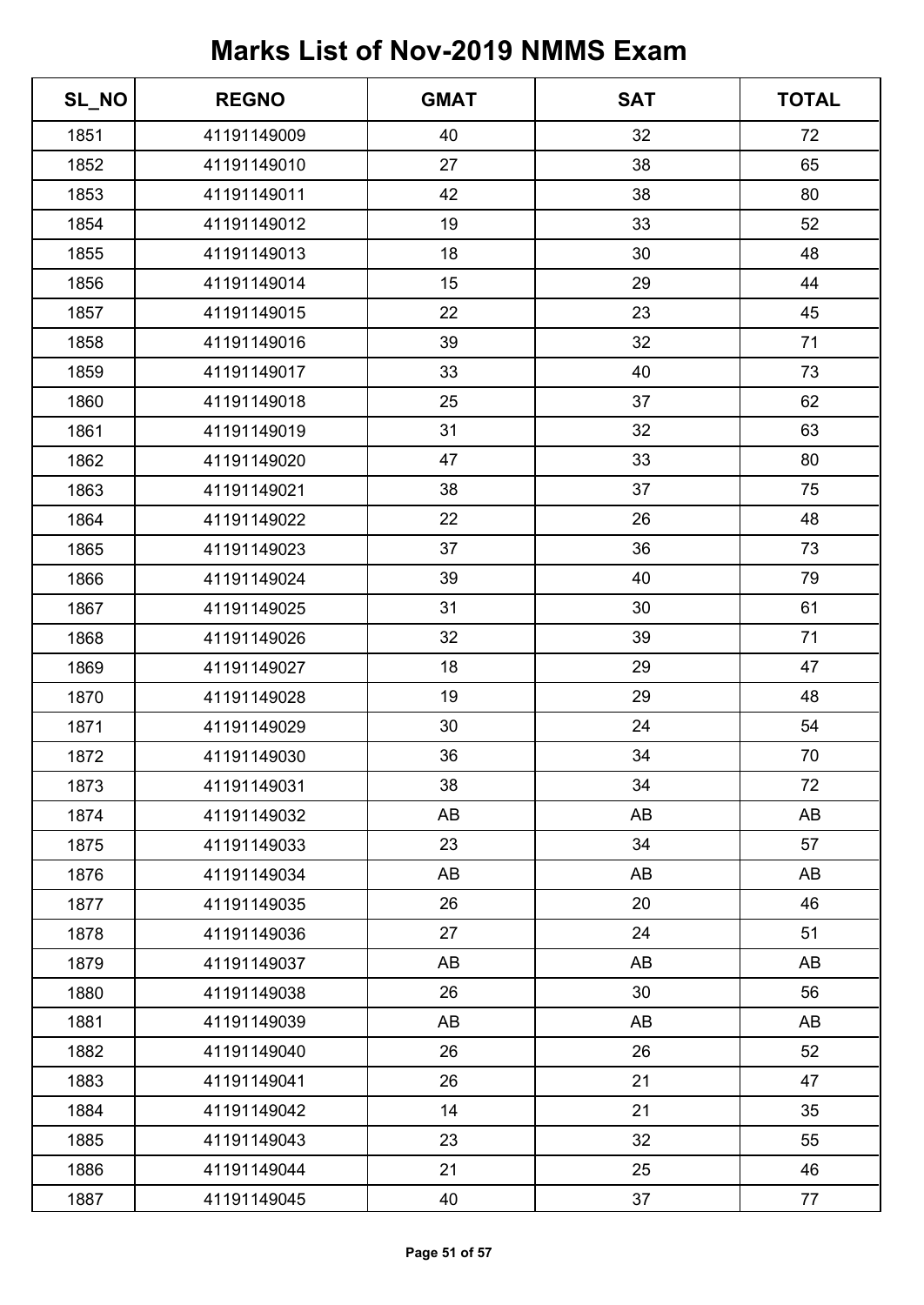| SL_NO | <b>REGNO</b> | <b>GMAT</b> | <b>SAT</b> | <b>TOTAL</b> |
|-------|--------------|-------------|------------|--------------|
| 1888  | 41191149046  | 10          | 19         | 29           |
| 1889  | 41191149047  | 23          | 29         | 52           |
| 1890  | 41191149048  | 15          | 24         | 39           |
| 1891  | 41191149049  | 45          | 49         | 94           |
| 1892  | 41191149050  | 18          | 26         | 44           |
| 1893  | 41191149051  | 32          | 38         | 70           |
| 1894  | 41191149052  | 26          | 27         | 53           |
| 1895  | 41191149053  | 26          | 34         | 60           |
| 1896  | 41191149054  | 37          | 39         | 76           |
| 1897  | 41191149055  | 42          | 41         | 83           |
| 1898  | 41191149056  | 26          | 32         | 58           |
| 1899  | 41191149057  | 29          | 24         | 53           |
| 1900  | 41191149058  | 35          | 29         | 64           |
| 1901  | 41191149059  | 23          | 37         | 60           |
| 1902  | 41191149060  | 35          | 24         | 59           |
| 1903  | 41191149061  | 25          | 31         | 56           |
| 1904  | 41191149062  | 30          | 27         | 57           |
| 1905  | 41191149063  | 16          | 36         | 52           |
| 1906  | 41191149064  | 29          | 26         | 55           |
| 1907  | 41191149065  | AB          | AB         | AB           |
| 1908  | 41191149066  | 31          | 39         | 70           |
| 1909  | 41191149067  | 30          | 29         | 59           |
| 1910  | 41191149068  | 27          | 26         | 53           |
| 1911  | 41191149069  | 50          | 42         | 92           |
| 1912  | 41191149070  | 36          | 33         | 69           |
| 1913  | 41191149071  | 26          | 37         | 63           |
| 1914  | 41191149072  | 21          | 36         | 57           |
| 1915  | 41191149073  | 52          | 32         | 84           |
| 1916  | 41191149074  | 48          | 32         | 80           |
| 1917  | 41191149075  | AB          | AB         | AB           |
| 1918  | 41191149076  | 32          | 37         | 69           |
| 1919  | 41191149077  | AB          | AB         | AB           |
| 1920  | 41191149078  | 20          | 27         | 47           |
| 1921  | 41191149079  | 33          | 38         | 71           |
| 1922  | 41191149080  | 26          | 30         | 56           |
| 1923  | 41191149081  | 33          | 26         | 59           |
| 1924  | 41191149082  | 27          | 36         | 63           |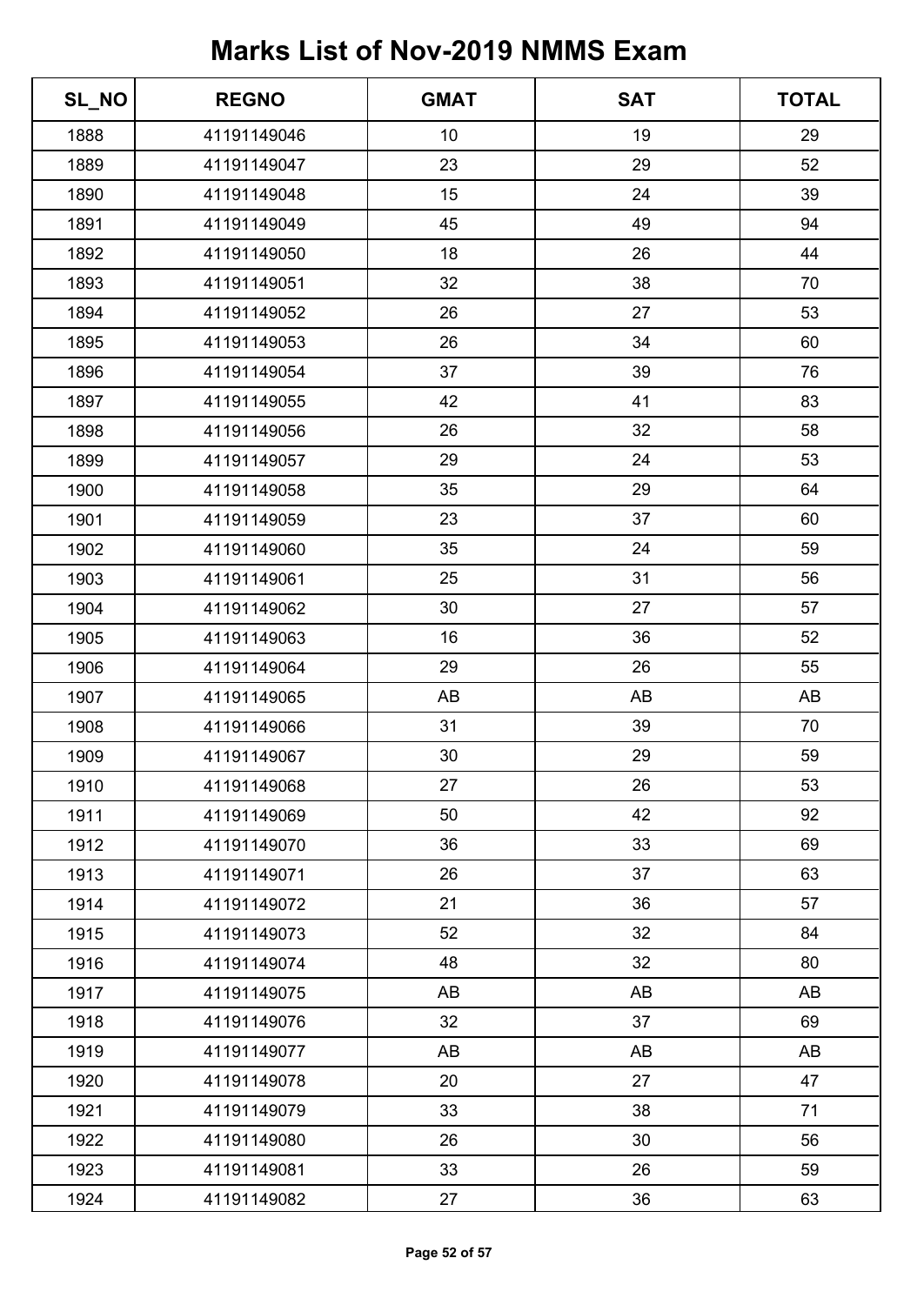| SL_NO | <b>REGNO</b> | <b>GMAT</b> | <b>SAT</b> | <b>TOTAL</b> |
|-------|--------------|-------------|------------|--------------|
| 1925  | 41191149083  | 34          | 32         | 66           |
| 1926  | 41191149084  | 46          | 51         | 97           |
| 1927  | 41191149085  | 44          | 43         | 87           |
| 1928  | 41191149086  | 31          | 28         | 59           |
| 1929  | 41191149087  | 19          | 31         | 50           |
| 1930  | 41191149088  | 26          | 24         | 50           |
| 1931  | 41191149089  | 40          | 35         | 75           |
| 1932  | 41191149090  | 26          | 36         | 62           |
| 1933  | 41191149091  | 27          | 34         | 61           |
| 1934  | 41191149092  | 30          | 38         | 68           |
| 1935  | 41191149093  | 35          | 45         | 80           |
| 1936  | 41191149094  | 30          | 35         | 65           |
| 1937  | 41191149095  | 33          | 35         | 68           |
| 1938  | 41191149096  | 37          | 31         | 68           |
| 1939  | 41191149097  | 31          | 22         | 53           |
| 1940  | 41191149098  | 26          | 25         | 51           |
| 1941  | 41191149099  | 46          | 30         | 76           |
| 1942  | 41191149100  | 38          | 48         | 86           |
| 1943  | 41191149101  | 40          | 39         | 79           |
| 1944  | 41191149102  | 31          | 27         | 58           |
| 1945  | 41191149103  | 26          | 25         | 51           |
| 1946  | 41191149104  | 29          | 28         | 57           |
| 1947  | 41191149105  | 25          | 25         | 50           |
| 1948  | 41191149106  | 42          | 38         | 80           |
| 1949  | 41191149107  | 26          | 23         | 49           |
| 1950  | 41191149108  | 32          | 36         | 68           |
| 1951  | 41191149109  | 29          | 36         | 65           |
| 1952  | 41191149110  | 38          | 40         | 78           |
| 1953  | 41191149111  | 26          | 30         | 56           |
| 1954  | 41191149112  | 32          | 35         | 67           |
| 1955  | 41191149113  | 21          | 25         | 46           |
| 1956  | 41191149114  | 27          | 26         | 53           |
| 1957  | 41191149115  | 18          | 35         | 53           |
| 1958  | 41191149116  | 36          | 43         | 79           |
| 1959  | 41191149117  | 20          | 35         | 55           |
| 1960  | 41191149118  | 28          | 29         | 57           |
| 1961  | 41191149119  | 26          | 29         | 55           |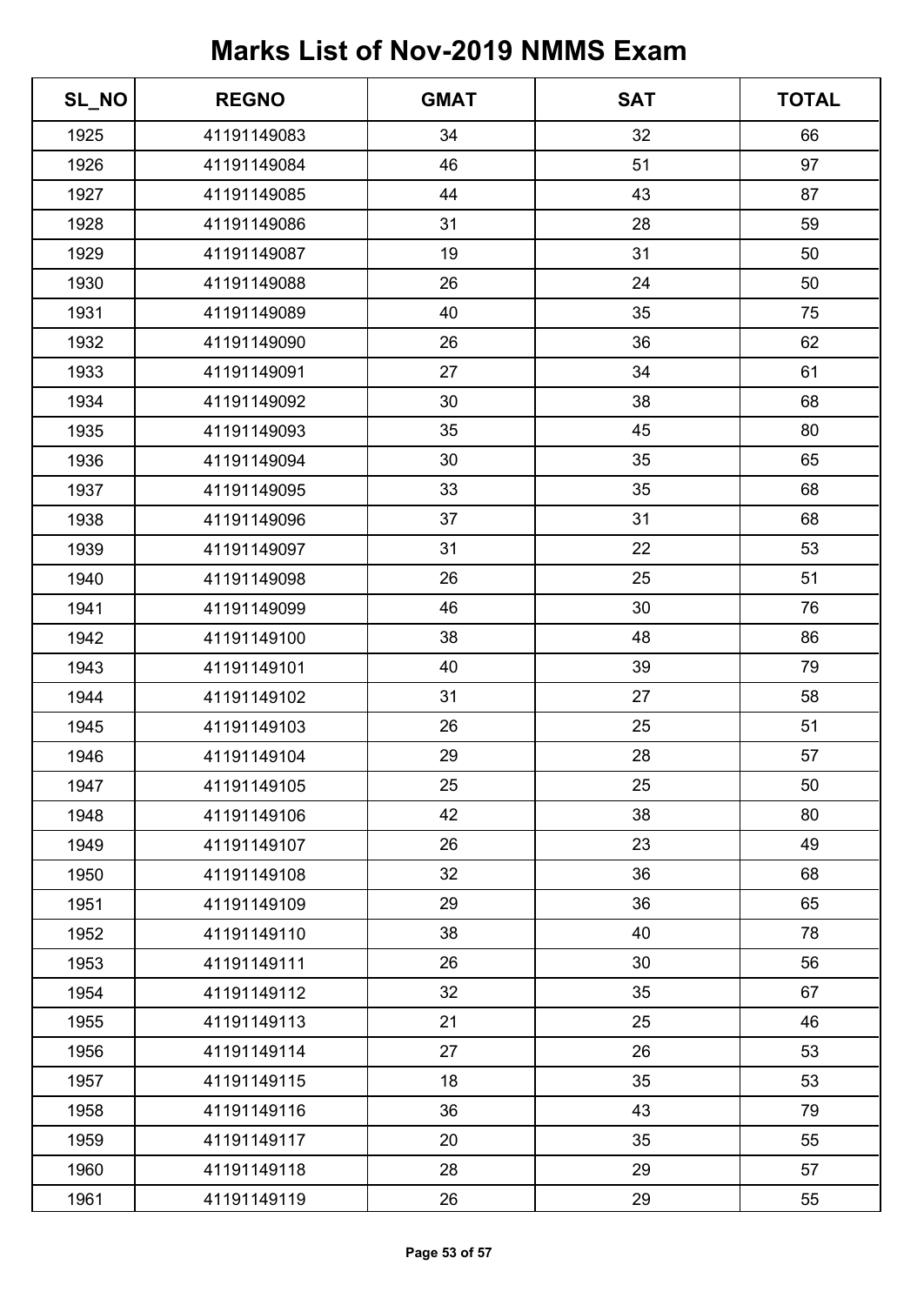| SL_NO | <b>REGNO</b> | <b>GMAT</b> | <b>SAT</b> | <b>TOTAL</b> |
|-------|--------------|-------------|------------|--------------|
| 1962  | 41191149120  | 23          | 42         | 65           |
| 1963  | 41191149121  | 33          | 22         | 55           |
| 1964  | 41191149122  | 23          | 24         | 47           |
| 1965  | 41191149123  | 26          | 25         | 51           |
| 1966  | 41191149124  | 37          | 31         | 68           |
| 1967  | 41191149125  | 28          | 31         | 59           |
| 1968  | 41191149126  | 35          | 41         | 76           |
| 1969  | 41191149127  | 35          | 40         | 75           |
| 1970  | 41191149128  | 35          | 38         | 73           |
| 1971  | 41191149129  | 31          | 21         | 52           |
| 1972  | 41191149130  | 33          | 26         | 59           |
| 1973  | 41191149131  | 22          | 28         | 50           |
| 1974  | 41191149132  | 35          | 37         | 72           |
| 1975  | 41191149133  | 33          | 29         | 62           |
| 1976  | 41191149134  | 31          | 34         | 65           |
| 1977  | 41191149135  | 35          | 37         | 72           |
| 1978  | 41191149136  | 32          | 29         | 61           |
| 1979  | 41191149137  | 42          | 27         | 69           |
| 1980  | 41191149138  | 28          | 32         | 60           |
| 1981  | 41191149139  | 19          | 21         | 40           |
| 1982  | 41191149140  | 37          | 34         | 71           |
| 1983  | 41191149141  | 21          | 15         | 36           |
| 1984  | 41191149142  | 26          | 29         | 55           |
| 1985  | 41191149143  | 33          | 23         | 56           |
| 1986  | 41191149144  | 31          | 31         | 62           |
| 1987  | 41191150001  | 21          | 30         | 51           |
| 1988  | 41191150002  | 42          | 39         | 81           |
| 1989  | 41191150003  | 38          | 42         | 80           |
| 1990  | 41191150004  | 32          | 35         | 67           |
| 1991  | 41191150005  | 32          | 26         | 58           |
| 1992  | 41191150006  | 31          | 32         | 63           |
| 1993  | 41191150007  | 32          | 32         | 64           |
| 1994  | 41191150008  | 28          | 22         | 50           |
| 1995  | 41191150009  | 34          | 38         | 72           |
| 1996  | 41191150010  | 22          | 27         | 49           |
| 1997  | 41191150011  | 18          | 30         | 48           |
| 1998  | 41191150012  | 17          | 27         | 44           |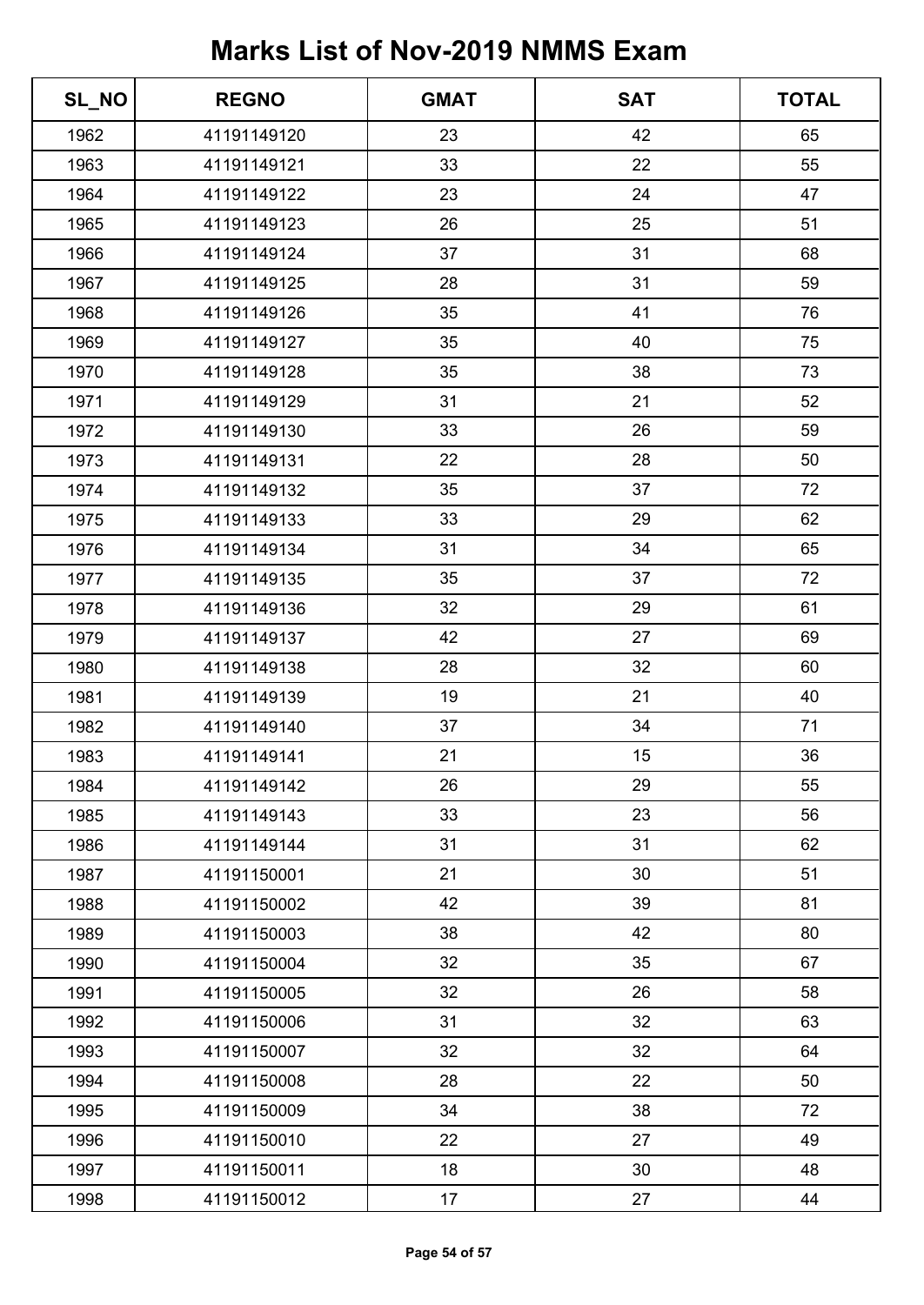| SL_NO | <b>REGNO</b> | <b>GMAT</b> | <b>SAT</b> | <b>TOTAL</b> |
|-------|--------------|-------------|------------|--------------|
| 1999  | 41191150013  | 31          | 34         | 65           |
| 2000  | 41191150014  | 21          | 21         | 42           |
| 2001  | 41191150015  | 19          | 28         | 47           |
| 2002  | 41191150016  | 34          | 29         | 63           |
| 2003  | 41191150017  | 53          | 41         | 94           |
| 2004  | 41191150018  | 49          | 39         | 88           |
| 2005  | 41191150019  | 26          | 25         | 51           |
| 2006  | 41191150020  | 23          | 26         | 49           |
| 2007  | 41191150021  | 30          | 23         | 53           |
| 2008  | 41191150022  | 41          | 26         | 67           |
| 2009  | 41191150023  | 45          | 32         | 77           |
| 2010  | 41191150024  | 32          | 31         | 63           |
| 2011  | 41191150025  | 33          | 20         | 53           |
| 2012  | 41191150026  | 27          | 28         | 55           |
| 2013  | 41191150027  | 30          | 26         | 56           |
| 2014  | 41191150028  | 18          | 23         | 41           |
| 2015  | 41191150029  | 16          | 24         | 40           |
| 2016  | 41191150030  | 23          | 21         | 44           |
| 2017  | 41191150031  | 19          | 31         | 50           |
| 2018  | 41191150032  | 34          | 44         | 78           |
| 2019  | 41191150033  | 49          | 39         | 88           |
| 2020  | 41191150034  | 26          | 31         | 57           |
| 2021  | 41191150035  | 28          | 22         | 50           |
| 2022  | 41191150036  | 33          | 26         | 59           |
| 2023  | 41191150037  | 24          | 31         | 55           |
| 2024  | 41191150038  | 47          | 37         | 84           |
| 2025  | 41191150039  | 25          | 32         | 57           |
| 2026  | 41191150040  | 34          | 24         | 58           |
| 2027  | 41191150041  | 30          | 37         | 67           |
| 2028  | 41191150042  | 21          | 18         | 39           |
| 2029  | 41191150043  | 13          | 22         | 35           |
| 2030  | 41191150044  | 26          | 24         | 50           |
| 2031  | 41191150045  | 33          | 27         | 60           |
| 2032  | 41191150046  | 25          | 22         | 47           |
| 2033  | 41191150047  | 36          | 37         | 73           |
| 2034  | 41191150048  | 25          | 32         | 57           |
| 2035  | 41191150049  | 39          | 37         | 76           |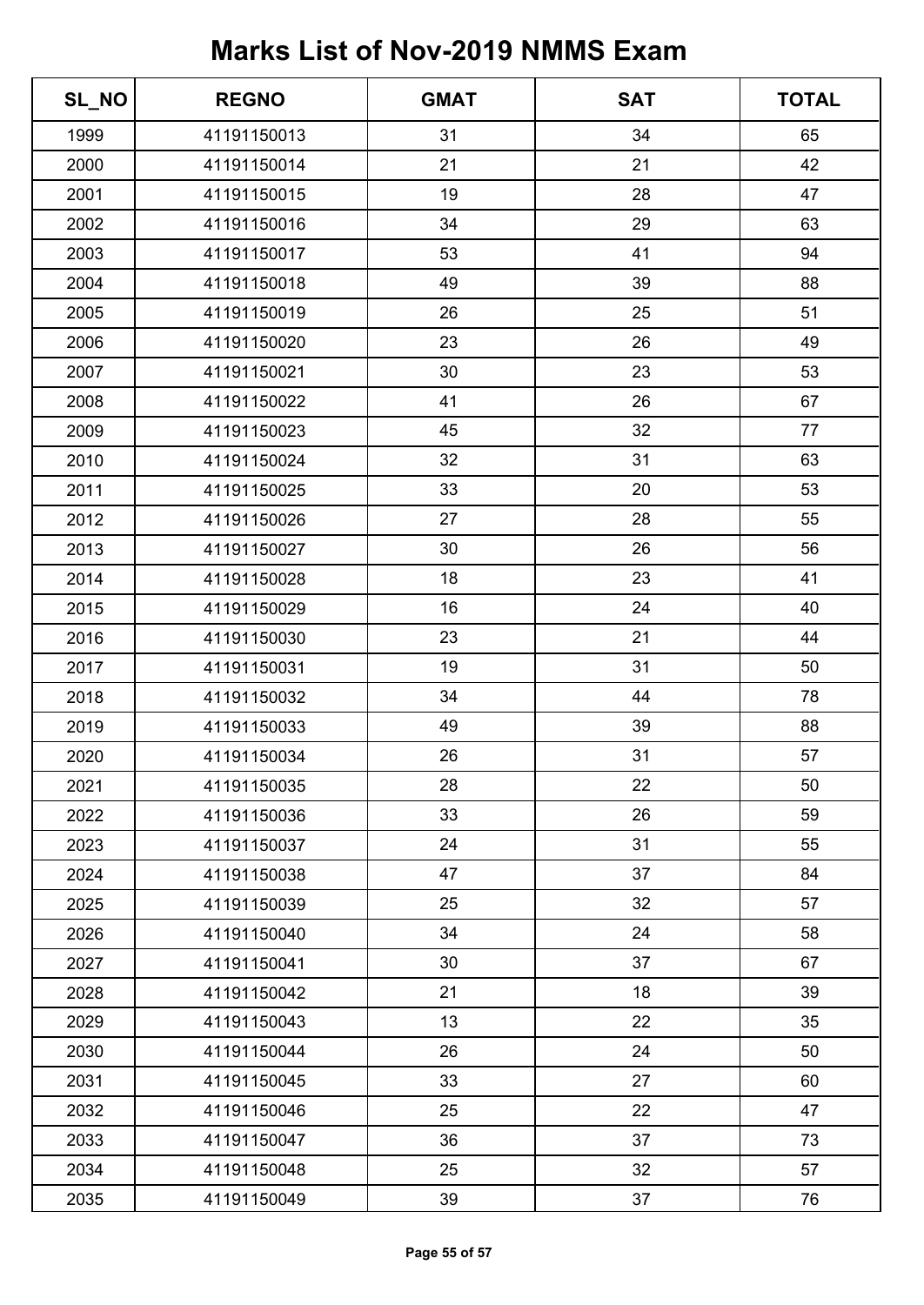| SL_NO | <b>REGNO</b> | <b>GMAT</b> | <b>SAT</b> | <b>TOTAL</b> |
|-------|--------------|-------------|------------|--------------|
| 2036  | 41191150050  | 26          | 26         | 52           |
| 2037  | 41191150051  | 24          | 26         | 50           |
| 2038  | 41191150052  | 29          | 28         | 57           |
| 2039  | 41191150053  | 35          | 30         | 65           |
| 2040  | 41191150054  | 44          | 33         | 77           |
| 2041  | 41191150055  | 43          | 37         | 80           |
| 2042  | 41191150056  | 40          | 50         | 90           |
| 2043  | 41191150057  | 15          | 25         | 40           |
| 2044  | 41191150058  | 26          | 30         | 56           |
| 2045  | 41191150059  | 26          | 35         | 61           |
| 2046  | 41191150060  | 37          | 31         | 68           |
| 2047  | 41191150061  | 19          | 32         | 51           |
| 2048  | 41191150062  | 23          | 26         | 49           |
| 2049  | 41191150063  | 46          | 51         | 97           |
| 2050  | 41191150064  | 25          | 28         | 53           |
| 2051  | 41191150065  | 46          | 36         | 82           |
| 2052  | 41191150066  | 30          | 24         | 54           |
| 2053  | 41191150067  | 23          | 26         | 49           |
| 2054  | 41191150068  | 38          | 32         | 70           |
| 2055  | 41191150069  | 30          | 23         | 53           |
| 2056  | 41191150070  | 23          | 32         | 55           |
| 2057  | 41191150071  | 26          | 31         | 57           |
| 2058  | 41191150072  | 28          | 28         | 56           |
| 2059  | 41191150073  | 35          | 33         | 68           |
| 2060  | 41191150074  | 32          | 44         | 76           |
| 2061  | 41191150075  | 21          | 24         | 45           |
| 2062  | 41191150076  | 31          | 41         | 72           |
| 2063  | 41191150077  | 29          | 29         | 58           |
| 2064  | 41191150078  | 29          | 38         | 67           |
| 2065  | 41191150079  | 31          | 30         | 61           |
| 2066  | 41191150080  | 29          | 32         | 61           |
| 2067  | 41191150081  | 30          | 23         | 53           |
| 2068  | 41191150082  | 37          | 44         | 81           |
| 2069  | 41191150083  | 26          | 21         | 47           |
| 2070  | 41191150084  | 25          | 27         | 52           |
| 2071  | 41191150085  | 32          | 27         | 59           |
| 2072  | 41191150086  | 20          | 38         | 58           |